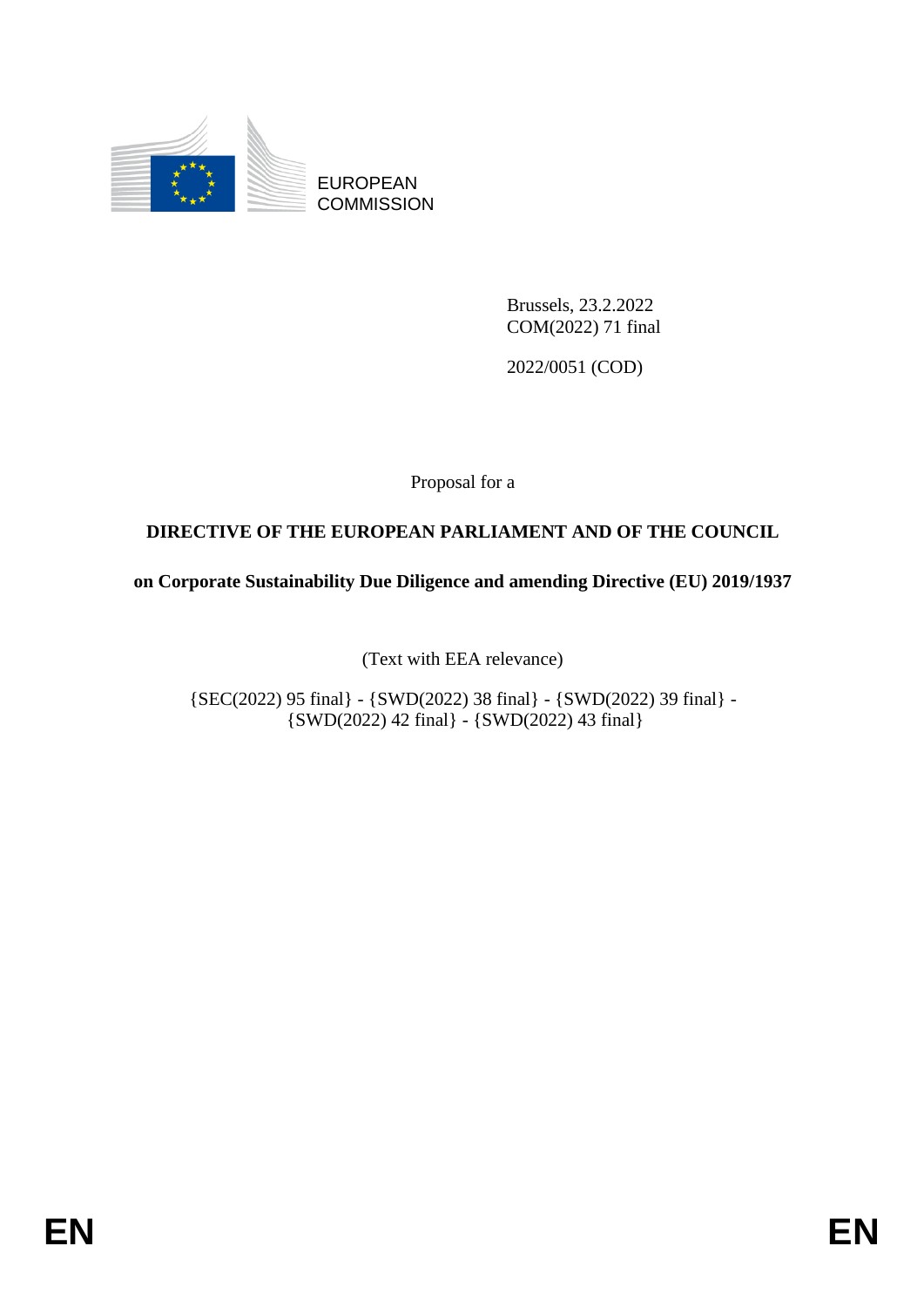## **EXPLANATORY MEMORANDUM**

### **1. CONTEXT OF THE PROPOSAL**

### **Reasons for and objectives of the proposal**

The behaviour of companies across all sectors of the economy is key to succeed in the Union's transition to a climate-neutral and green economy<sup>1</sup> in line with the European Green Deal<sup>2</sup> and in delivering on the UN Sustainable Development Goals, including on its human rights- and environment-related objectives. This requires implementing comprehensive mitigation processes for adverse human rights and environmental impacts in their value chains, integrating sustainability into corporate governance and management systems, and framing business decisions in terms of human rights, climate and environmental impact, as well as in terms of the company's resilience in the longer term.

EU companies operate in complex surroundings and, especially large ones, rely on global value chains. Given the significant number of their suppliers in the Union and in third countries and the overall complexity of value chains, EU companies, including the large ones, may encounter difficulties to identify and mitigate risks in their value chains linked to respect of human rights or environmental impacts. Identifying these adverse impacts in value chains will become easier if more companies exercise due diligence and thus more data is available on human rights and environmental adverse impacts.

<span id="page-1-0"></span>The connection of the EU economy to millions of workers around the world through global value chains comes with a responsibility to address adverse impacts on the rights of these workers. A clear request by Union citizens, in particular in the framework of the Conference on the Future of Europe, for the EU economy to contribute to address these and other adverse impacts is reflected in the existing or upcoming national legislation on human rights and environmental due diligence<sup>3</sup>, in the debates ongoing at national level and in the call for action from the European Parliament and the Council. Both of these institutions have called on the Commission to propose Union rules for a cross-sector corporate due diligence obligation.<sup>4</sup> In their Joint Declaration on EU Legislative Priorities for 2022<sup>5</sup>, the European Parliament, the Council of the European Union and the European Commission have

<sup>&</sup>lt;sup>1</sup> Regulation (EU) 2021/1119 of the European Parliament and of the Council of 30 June 2021 establishing the framework for achieving climate neutrality and amending Regulations (EC) No 401/2009 and (EU) 2018/1999 ('European Climate Law'), which also includes a binding target to cut domestic net greenhouse gas emissions by at least 55% compared to 1990 levels by 2030.

<sup>&</sup>lt;sup>2</sup> Communication from the Commission on the European Green Deal, COM/2019/640 final.

<sup>3</sup> So far France (*Loi relative au devoir de vigilance, 2017)* and Germany (*Sorgfaltspflichtengesetz, 2021)* have introduced a horizontal due diligence law, other Member States (Belgium, the Netherlands, Luxembourg and Sweden) are planning to do so in the near future, and the Netherlands has introduced a more targeted law on child labour (*Wet zorgplicht kinderarbeidm 2019)*.

<sup>4</sup> European Parliament resolution of 10 March 2021 with recommendations to the Commission on corporate due diligence and corporate accountability [\(2020/2129\(INL\)\)](https://oeil.secure.europarl.europa.eu/oeil/popups/ficheprocedure.do?lang=en&reference=2020/2129(INL)); Council Conclusions on Human Rights and Decent Work in Global Supply Chains of 1 December 2020 (13512/20).

<sup>5</sup> Joint declaration of the European Parliament, the Council of the European Union and the European Commission on EU Legislative Priorities for 2022 (OJ C 514I, 21.12.2021, p. 1).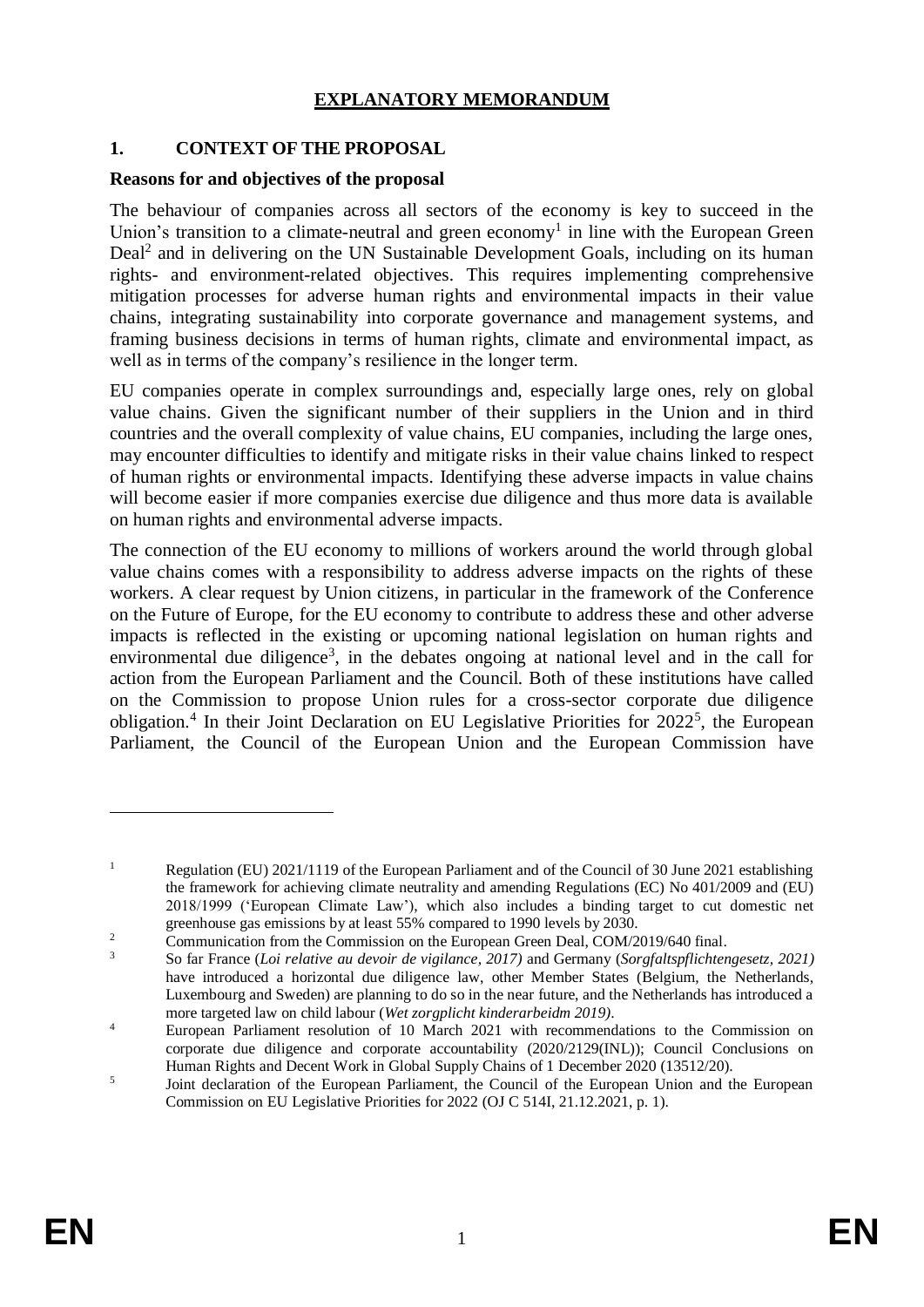committed to deliver on an economy that works for people, including to improve the regulatory framework on sustainable corporate governance.

<span id="page-2-0"></span>Using the existing international voluntary standards on responsible business conduct,<sup>6</sup> an increasing number of EU companies are using value chain due diligence as a tool to identify risks in their value chain and build resilience to sudden changes in the value chains, but companies may also face difficulties when considering to use the value chain due diligence for their activities. Such difficulties can be for instance due to lack of legal clarity regarding corporate due diligence obligations, complexity of value chains, market pressure, information deficiencies, and costs. As a consequence, the benefits of due diligence are not widespread among European companies and across economic sectors.

Mostly large companies have been increasingly deploying due diligence processes as it can provide them with a competitive advantage.<sup>7</sup> This also responds to the increasing market pressure on companies to act sustainably as it helps them avoid unwanted reputational risks vis-à-vis consumers and investors that are becoming increasingly aware of sustainability aspects. However, these processes are based on voluntary standards and do not result in legal certainty for neither companies nor victims in case harm occurs.

Voluntary action does not appear to have resulted in large scale improvement across sectors and, as a consequence, negative externalities from EU production and consumption are being observed both inside and outside the Union. Certain EU companies have been associated with adverse human rights and environmental impacts, including in their value chains.<sup>8</sup> Adverse impacts include, in particular, human rights issues such as forced labour, child labour, inadequate workplace health and safety, exploitation of workers, and environmental impacts such as greenhouse gas emissions, pollution, or biodiversity loss and ecosystem degradation.

<sup>6</sup> United Nations' "Guiding Principles on Business and Human Rights: Implementing the United Nations 'Protect, Respect and Remedy' Framework" (2011), available at [https://www.ohchr.org/Documents/Publications/GuidingPrinciplesBusinessHR\\_EN.pdf.](https://www.ohchr.org/Documents/Publications/GuidingPrinciplesBusinessHR_EN.pdf) OECD Guidelines for Multinational Enterprises (2011 update), available at: [https://doi.org/10.1787/9789264115415-en,](https://doi.org/10.1787/9789264115415-en) with set of recommendations on responsible business conduct, as well as specific OECD Due Diligence Guidance for Responsible Business Conduct (2018) and OECD sectoral guidance, available at: [https://mneguidelines.oecd.org/mneguidelines/.](https://mneguidelines.oecd.org/mneguidelines/)

 $\frac{7}{8}$  See Impact Assessment accompanying this proposal, p. 15, 23.

<sup>8</sup> The Study on due diligence, European Commission, Directorate-General for Justice and Consumers, Smit, L., Bright, C., et al., Study on due diligence requirements through the supply chain: final report, Publications Office, 2020, [https://data.europa.eu/doi/10.2838/39830,](https://data.europa.eu/doi/10.2838/39830) p. 221, indicates that corporate risk assessment processes continue to focus on the materiality of the risks to the company, despite international guidance (UNGPs, OECD) which clarifies that the relevant risks for due diligence must extend beyond the risks of the company to those who are affected (the rights-holders). Negative corporate impacts as a consequence of globalisation and failure to undertake due diligence, ranging from environmental disasters (see at [https://www.business-humanrights.org/en/blog/brumadinho-dam](https://www.business-humanrights.org/en/blog/brumadinho-dam-collapse-lessons-in-corporate-due-diligence-and-remedy-for-harm-done/)[collapse-lessons-in-corporate-due-diligence-and-remedy-for-harm-done/\)](https://www.business-humanrights.org/en/blog/brumadinho-dam-collapse-lessons-in-corporate-due-diligence-and-remedy-for-harm-done/) and land grabbing (see at [https://www.europarl.europa.eu/RegData/etudes/STUD/2016/578007/EXPO\\_STU\(2016\)578007\\_EN.p](https://www.europarl.europa.eu/RegData/etudes/STUD/2016/578007/EXPO_STU(2016)578007_EN.pdf) [df\)](https://www.europarl.europa.eu/RegData/etudes/STUD/2016/578007/EXPO_STU(2016)578007_EN.pdf) to serious violations of labour and human rights, (see at [https://www.europarl.europa.eu/RegData/etudes/BRIE/2014/538222/EPRS\\_BRI\(2014\)538222\\_REV1\\_](https://www.europarl.europa.eu/RegData/etudes/BRIE/2014/538222/EPRS_BRI(2014)538222_REV1_EN.pdf)) [EN.pdf\)](https://www.europarl.europa.eu/RegData/etudes/BRIE/2014/538222/EPRS_BRI(2014)538222_REV1_EN.pdf)) are well documented.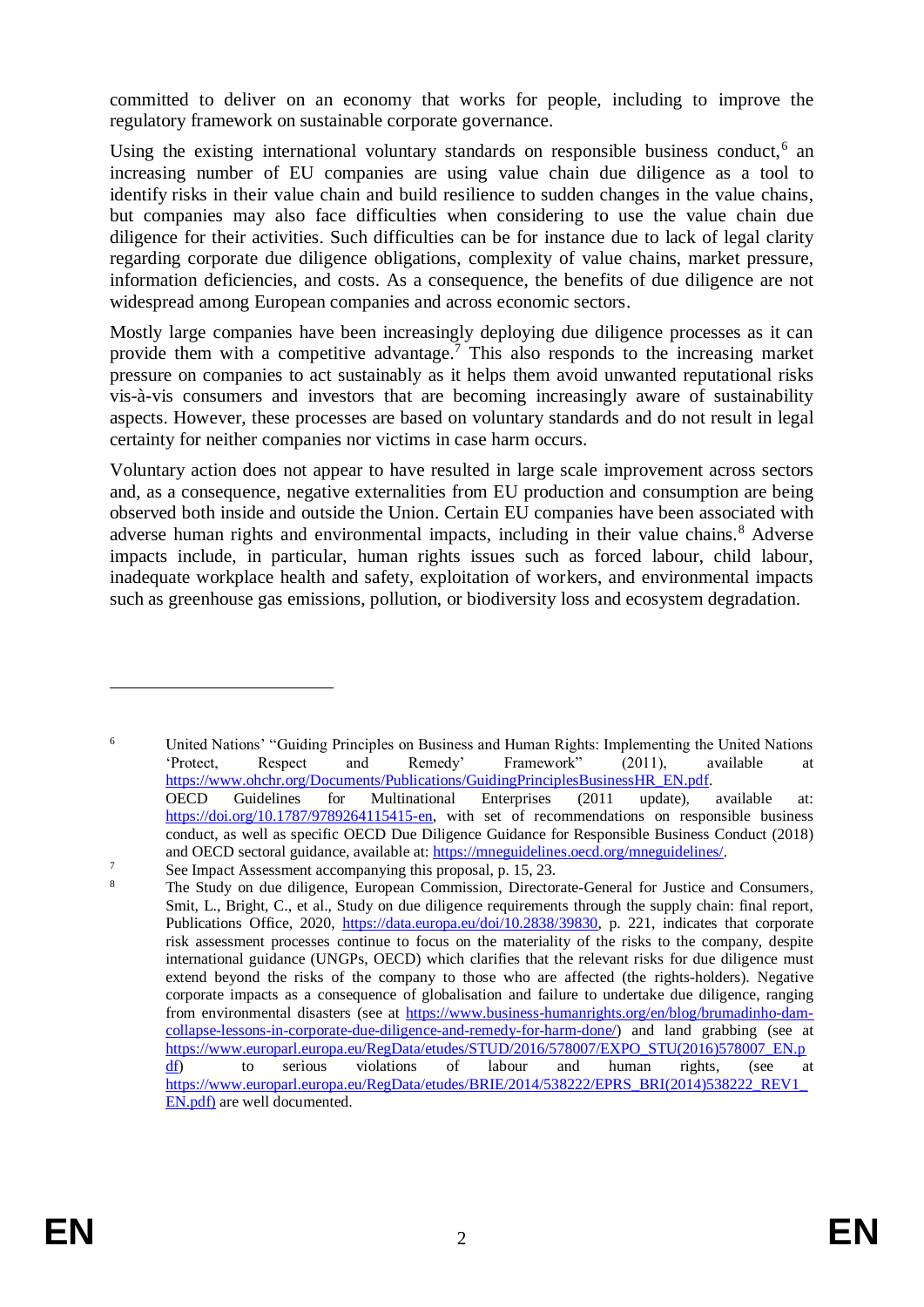In the last years, emerging legal frameworks on corporate due diligence in Member States<sup>9</sup> reflect the increasing desire to support companies in their endeavour to perform due diligence in their value chains and foster business conduct that respects human rights, children's rights and the environment. On the other hand, they also bring fragmentation and risk undermining legal certainty and a level playing field for companies in the single market.

Union legislation on corporate due diligence would advance respect for human rights and environmental protection, create a level playing field for companies within the Union and avoid fragmentation resulting from Member States acting on their own. It would also include third-country companies operating in the Union market, based on a similar turnover criterion.

Against this background, this Directive will set out a horizontal framework to foster the contribution of businesses operating in the single market to the respect of the human rights and environment in their own operations and through their value chains, by identifying, preventing, mitigating and accounting for their adverse human rights, and environmental impacts, and having adequate governance, management systems and measures in place to this end.

In particular, this Directive will:

- (1) improve corporate governance practices to better integrate risk management and mitigation processes of human rights and environmental risks and impacts, including those stemming from value chains, into corporate strategies;
- (2) avoid fragmentation of due diligence requirements in the single market and create legal certainty for businesses and stakeholders as regards expected behaviour and liability;
- (3) increase corporate accountability for adverse impacts, and ensure coherence for companies regarding obligations under existing and proposed EU initiatives on responsible business conduct;
- (4) improve access to remedies for those affected by adverse human rights and environmental impacts of corporate behaviour;
- (5) being a horizontal instrument focussing on business processes, applying also to the value chain, this Directive will complement other measures in force or proposed, which directly address some specific sustainability challenges or apply in some specific sectors, mostly within the Union.

### **Consistency with existing policy provisions in the policy area**

At EU level, sustainable corporate governance has been mainly fostered indirectly by imposing reporting requirements in the [Non-Financial Reporting Directive \(NFRD\)](https://eur-lex.europa.eu/legal-content/EN/TXT/?uri=CELEX%3A32014L0095)<sup>10</sup> on

 $\frac{9}{10}$  See footnote [3.](#page-1-0)

Directive 2014/95/EU amending Directive 2013/34/EU as regards disclosure of non-financial and diversity information by certain large undertakings and groups (OJ L 330, 15.11.2014, p. 1–9). The NFRD is therefore an amendment of the Accounting Directive, i.e. of Directive 2013/34/EU on the annual financial statements, consolidated financial statements and related reports of certain types of undertakings, amending Directive 2006/43/EC and repealing Council Directives 78/660/EEC and 83/349/EEC (OJ L 182, 29.6.2013).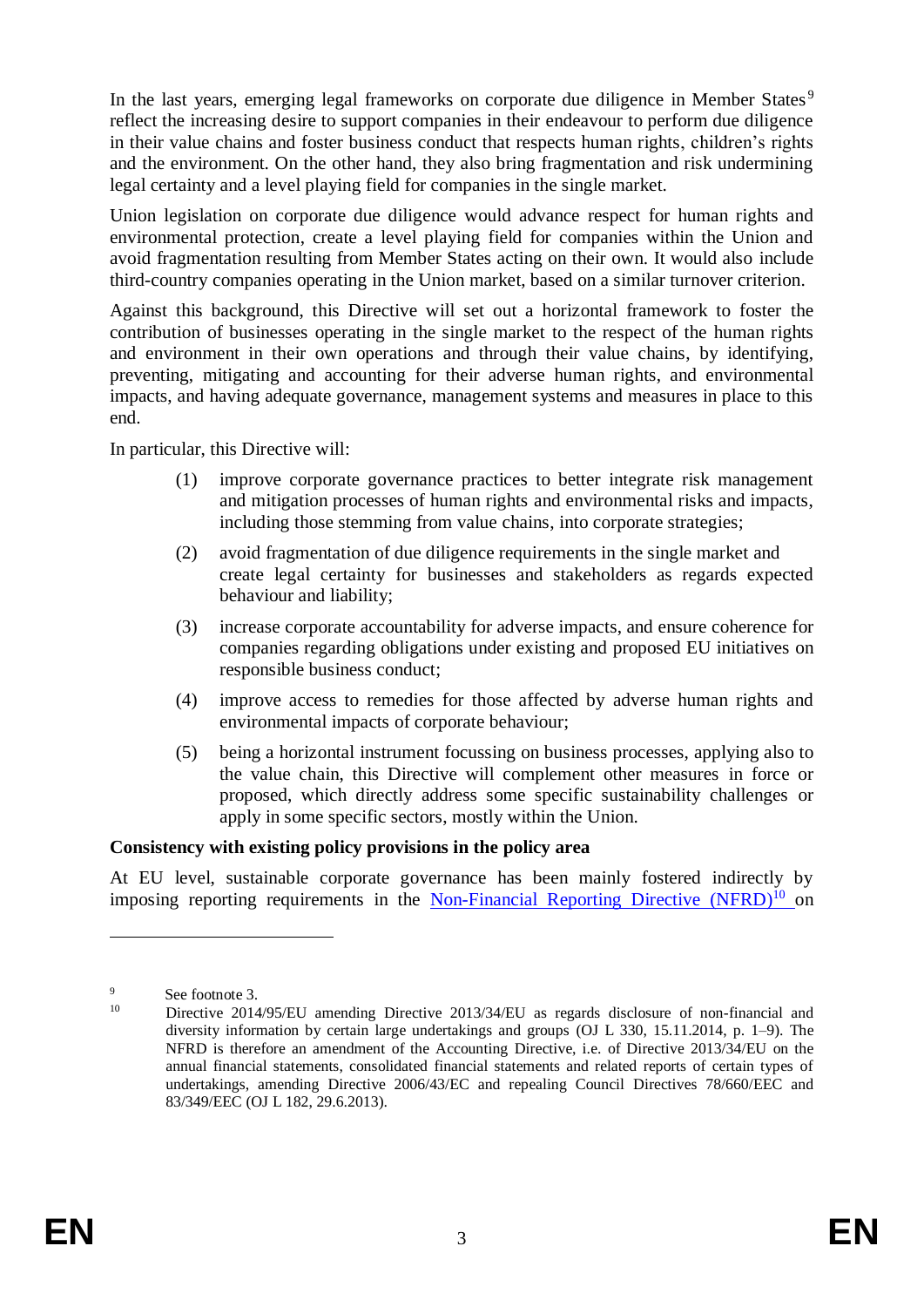approximately 12 000 companies<sup>11</sup> concerning environmental, social and human rights related risks, impacts, measures (including due diligence) and policies.<sup>12</sup> The NFRD had some positive impact on improvement of responsible business operation, but has not resulted in the majority of companies taking sufficient account of their adverse impacts in their value chains. 13

The Commission's recent proposal for a Corporate Sustainability Reporting Directive  $(CSRD)$ , revising the NFRD<sup>14</sup>, would extend the scope of the companies covered to all large and all listed companies<sup>15</sup>, require the audit (assurance) of reported information and strengthen the standardisation of reported information by empowering the Commission to adopt sustainability reporting standards.<sup>16</sup> This Directive will complement the current NFRD and its proposed amendments (proposal for CSRD) by adding a substantive corporate duty for some companies to perform due diligence to identify, prevent, mitigate and account for external harm resulting from adverse human rights and environmental impacts in the company's own operations, its subsidiaries and in the value chain. Of particular relevance of the proposal on CSRD is that it mandates disclosure of plans of an undertaking to ensure that its business model and strategy are compatible with the transition to a sustainable economy and with the limiting of global warming to  $1.5 \degree C$  in line with the Paris Agreement. The two initiatives are closely interrelated and will lead to synergies. First, a proper information collection for reporting purposes under the proposed CSRD requires setting up processes, which is closely related to identifying adverse impacts in accordance with the due diligence duty set up by this Directive. Second, the CSRD will cover the last step of the due diligence duty, namely the reporting stage, for companies that are also covered by the CSRD. Third, this Directive will set obligations for companies to have in place the plan ensuring that the business model and strategy are compatible with the transition to a sustainable economy and with the limiting of global warming to 1.5  $\degree$ C in line with the Paris Agreement on which the

<sup>&</sup>lt;sup>11</sup> Large public-interest entities that have more than 500 employees (and the balance sheet total or net turnover of which exceeds the Accounting Directive's threshold for large enterprises), including listed companies, banks and insurance companies. See CEPS' Study on the Non-Financial Reporting Directive, prepared for the European Commission to support the review of the NFRD, November 2020, available at [https://op.europa.eu/en/publication-detail/-/publication/1ef8fe0e-98e1-11eb-b85c-](https://op.europa.eu/en/publication-detail/-/publication/1ef8fe0e-98e1-11eb-b85c-01aa75ed71a1/language-en%22﷟HYPERLINK%20%22https:/op.europa.eu/en/publication-detail/-/publication/1ef8fe0e-98e1-11eb-b85c-01aa75ed71a1/language-en)[01aa75ed71a1/language-en.](https://op.europa.eu/en/publication-detail/-/publication/1ef8fe0e-98e1-11eb-b85c-01aa75ed71a1/language-en%22﷟HYPERLINK%20%22https:/op.europa.eu/en/publication-detail/-/publication/1ef8fe0e-98e1-11eb-b85c-01aa75ed71a1/language-en)

<sup>&</sup>lt;sup>12</sup> See also some provisions of SRD II, i.e. Directive (EU) 2017/828 amending Directive 2007/36/EC as regards the encouragement of long-term shareholder engagement (OJ L 132, 20.5.2017, p. 1–25).

<sup>&</sup>lt;sup>13</sup> The Impact Assessment accompanying the Commission's proposal for the Corporate Sustainability Reporting Directive (SWD/2021/150 final) and the CEPS' Study on the Non-Financial Reporting Directive (section 2) found a limited change in corporate policies as a result of the NFRD, consistent with the perception of main stakeholders who could not identify a clear pattern of change in corporate behaviour driven by these reporting rules.

<sup>&</sup>lt;sup>14</sup> Proposal for a Directive of the European Parliament and of the Council amending Directive 2013/34/EU, Directive 2004/109/EC, Directive 2006/43/EC and Regulation (EU) No 537/2014, as regards corporate sustainability reporting (COM/2021/189 final).

<sup>&</sup>lt;sup>15</sup> The sustainability reporting obligation would apply to all large companies as defined by the Accounting Directive (which the CSRD would amend) and, as of 2026, to companies (including non-EU companies but excluding all micro enterprises) listed on EU regulated markets.

<sup>&</sup>lt;sup>16</sup> The elaboration of draft sustainability reporting standards started in parallel with the legislative process in a project task force established by the European Financial Reporting Advisory Group (EFRAG) at the request of the Commission.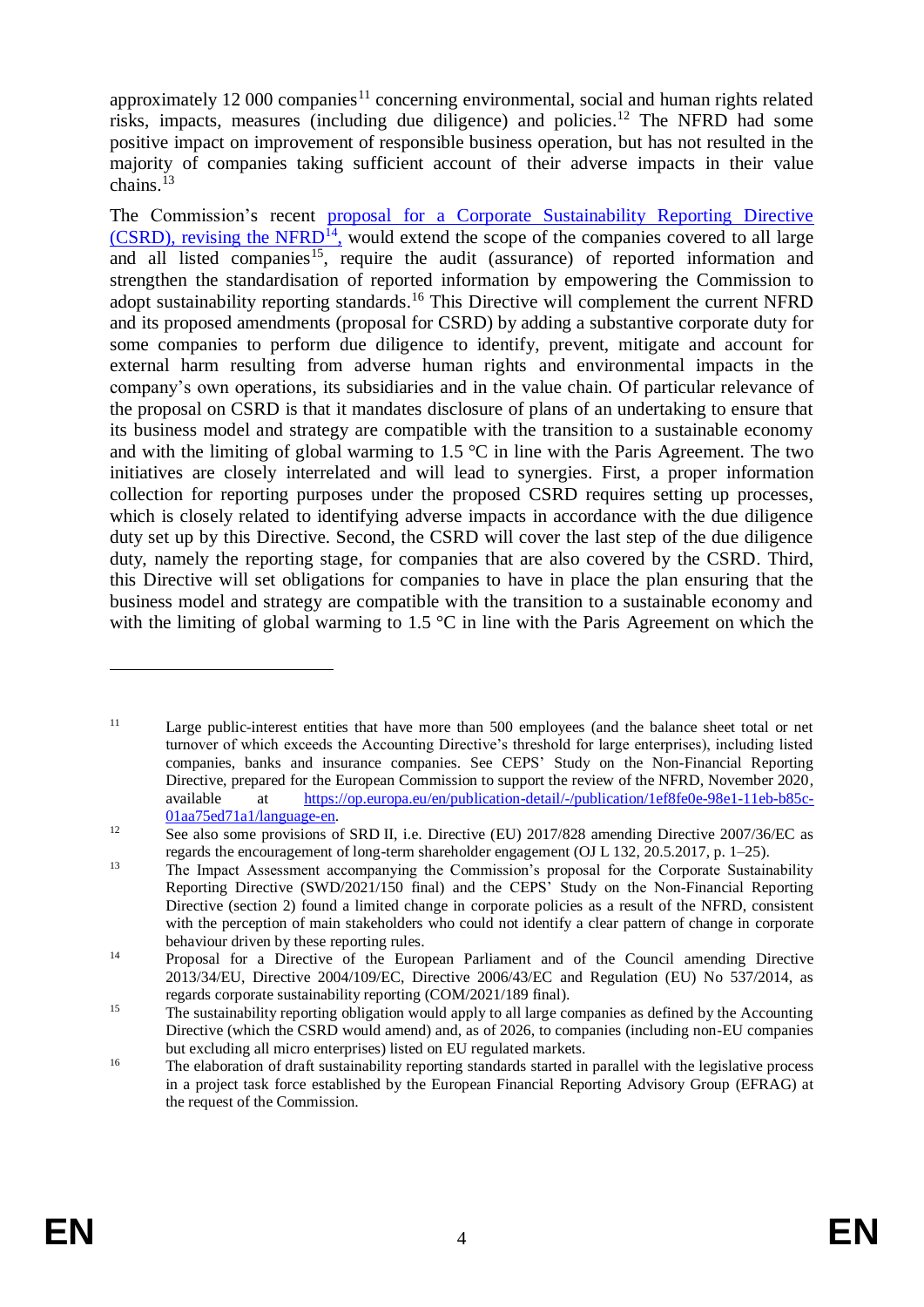CSRD requires to report. Thus, this Directive will lead to companies' reporting being more complete and effective. Therefore, complementarity will increase effectiveness of both measures and drive corporate behavioural change for those companies.

This Directive will also underpin the [Sustainable Finance Disclosure Regulation](https://eur-lex.europa.eu/legal-content/EN/TXT/?uri=CELEX%3A02019R2088-20200712)<sup>17</sup> (SFDR) that has recently entered into force and applies to financial market participants (such as investment fund and portfolio managers, insurance undertakings selling insurance-based investment products and undertakings providing various pension products) and financial advisers. Under the SFDR, these undertakings are required to publish, among others, a statement on their due diligence policies with respect to principal adverse impacts of their investment decisions on sustainability factors on a comply or explain basis. At the same time, for companies with more than 500 employees the publication of such a statement is mandatory, and the Commission is empowered to adopt regulatory technical standards on the sustainability indicators in relation to the various types of adverse impacts.<sup>18</sup>

Similarly, this Directive will complement the recent **Taxonomy Regulation<sup>19</sup>**, a transparency tool that facilitates decisions on investment and helps tackle greenwashing by providing a categorisation of environmentally sustainable investments in economic activities that also meet a minimum social safeguard.<sup>20</sup> The reporting covers also minimum safeguards established in Article 18 of the Taxonomy Regulation that refer to procedures companies should implement to ensure the alignment with the OECD Guidelines for Multinational Enterprises and the UN Guiding Principles on Business and Human Rights, including the principles and rights set out in the eight fundamental conventions identified in the Declaration of the International Labour Organization on Fundamental Principles and Rights at Work and the International Bill of Human Rights when carrying out an economic activity categorized as "sustainable". Like NFRD and the proposal for CSRD, the Taxonomy Regulation does not impose substantive duties on companies other than public reporting requirements, and investors can use such information when allocating capital to companies. By requiring companies to identify their adverse risks in all their operations and value chains, this Directive may help in providing more detailed information to the investors. It therefore complements the Taxonomy Regulation as it has the potential to further help investors to allocate capital to responsible and sustainable companies. Moreover, the Taxonomy Regulation (as providing a common language for sustainable economic activities for investment purposes) can serve as a guiding tool for companies to attract sustainable financing for their corrective action plans and roadmaps.

<sup>&</sup>lt;sup>17</sup> Regulation (EU) 2019/2088 of the European Parliament and of the Council of 27 November 2019 on sustainability-related disclosures in the financial services sector (OJ L 317, 9.12.2019, p. 1–16).

<sup>&</sup>lt;sup>18</sup> The three European Supervisory Authorities published on 4 February 2021 their Final Report (available at [https://www.esma.europa.eu/press-news/esma-news/three-european-supervisory-authorities-publish](https://www.esma.europa.eu/press-news/esma-news/three-european-supervisory-authorities-publish-final-report-and-draft-rts)[final-report-and-draft-rts\)](https://www.esma.europa.eu/press-news/esma-news/three-european-supervisory-authorities-publish-final-report-and-draft-rts) to the Commission, including the draft regulatory technical standards on disclosures under the SFDR.

<sup>&</sup>lt;sup>19</sup> Regulation (EU) 2020/852 of the European Parliament and of the Council of 18 June 2020 on the establishment of a framework to facilitate sustainable investment, and amending Regulation (EU) 2019/2088 (OJ L 198, 22.6.2020, p. 13–43).

<sup>&</sup>lt;sup>20</sup> The Taxonomy will be developed gradually. Minimum social safeguards apply to all Taxonomyeligible investments.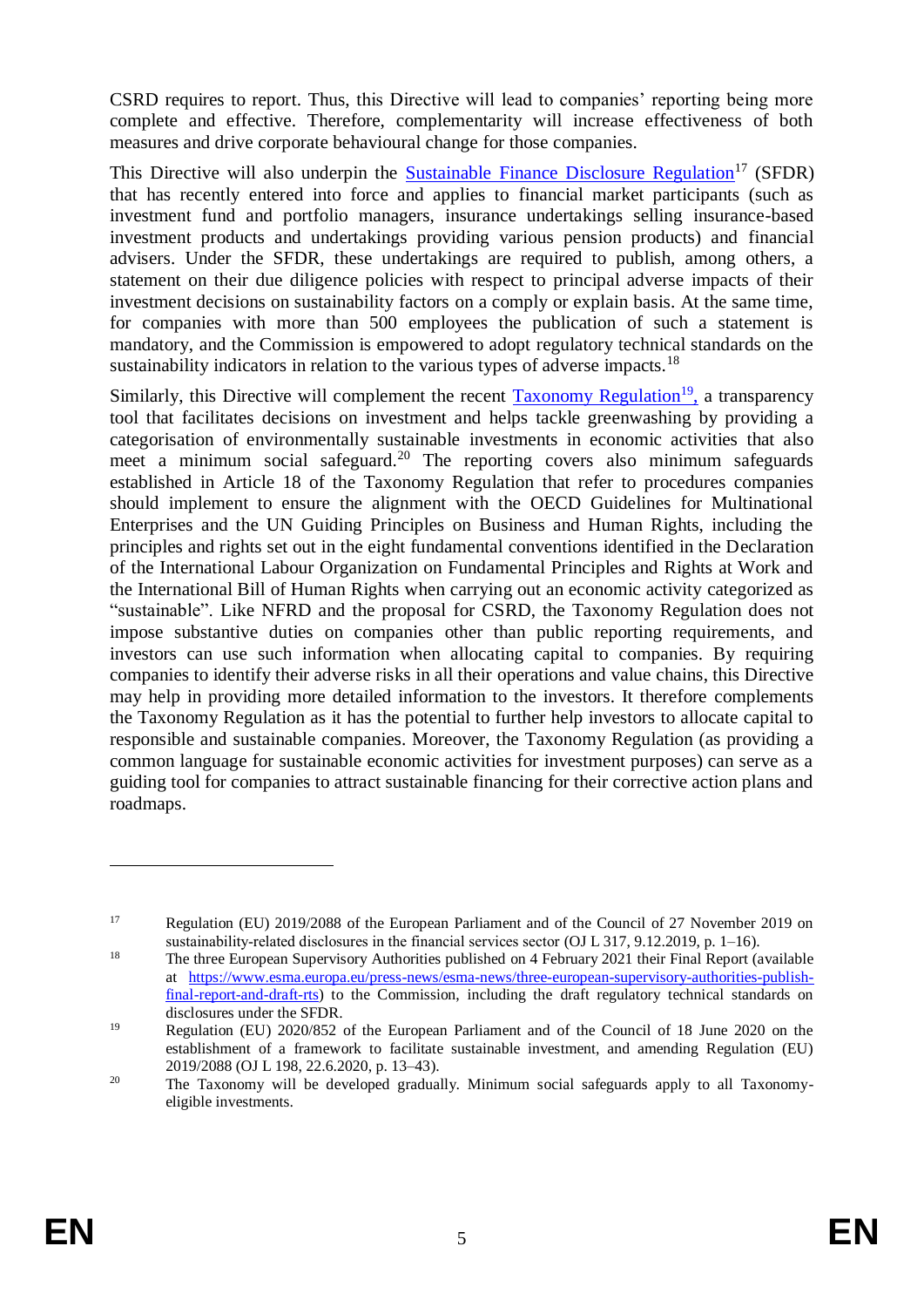This Directive will complement [Directive 2011/36/EU on preventing and combating](https://eur-lex.europa.eu/legal-content/EN/TXT/?uri=CELEX:32011L0036)  [trafficking in human beings and protecting its victims](https://eur-lex.europa.eu/legal-content/EN/TXT/?uri=CELEX:32011L0036)<sup>21</sup>, which constitutes a comprehensive legal framework to effectively fight all forms of exploitation in the Union by natural and legal persons, in particular forced labour, sexual exploitation, as well as begging, slavery or practices similar to slavery, servitude, or the exploitation of criminal activities, or the removal of organs. It also establishes the liability of legal persons for the offences referred to in that Directive committed for their benefit by any person who has a leading position within the legal person or the commission of the offence was possible due to the lack of supervision or control. Directive 2011/36/EU also provides for sanctions on the legal person held liable.

Furthermore, this Directive will complement the [Employers' Sanctions Directive](https://eur-lex.europa.eu/legal-content/EN/TXT/?uri=CELEX%3A32009L0052&qid=1645109593843)<sup>22</sup>, which prohibits the employment of irregularly staying third-country nationals, including victims of trafficking in human beings. The Employers' Sanctions Directive lays down minimum standards on sanctions and other measures to be applied in the Member States against employers who infringe upon the Directive.

This Directive will also complement existing or planned sectoral and product-related value chain due diligence instruments at EU level due to its cross-sectoral scope and broad range of sustainability impacts covered:

The so-called [Conflict Minerals Regulation](https://eur-lex.europa.eu/legal-content/EN/TXT/PDF/?uri=CELEX:32017R0821&from=EN)<sup>23</sup> applies to four specific minerals and metals. It requires EU companies in the supply chain to ensure they import tin, tungsten, tantalum and gold from responsible and conflict-free sources only and put in place more specific mechanisms for conducting due diligence, e.g. an independent third-party audit of supply chain due diligence. The due diligence provisions of this Directive address also environmental adverse impacts and will apply to value chains of additional minerals that are not covered in the Conflict Minerals Regulation but produce human rights, climate and environmental adverse impacts.

The Commission's [proposal for a Regulation on deforestation-free supply chains](https://ec.europa.eu/environment/publications/proposal-regulation-deforestation-free-products_en)<sup>24</sup> focuses on certain commodities and product supply chains. It has a very specific objective, namely to reduce the impact of EU consumption and production on deforestation and forest degradation worldwide. Its requirements will, in some areas, be more prescriptive compared to the general due diligence duties under this Directive. It also includes a prohibition of placing on the market certain commodities and derived products if the requirement of "legal" and

<sup>&</sup>lt;sup>21</sup> Directive 2011/36/EU of the European Parliament and of the Council of 5 April 2011 on preventing and combating trafficking in human beings and protecting its victims, and replacing Council Framework Decision 2002/629/JHA (OJ L 101, 15 April 2011, p.1).

<sup>&</sup>lt;sup>22</sup> Directive 2009/52/EC of the European Parliament and of the Council of 18 June 2009 providing for minimum standards on sanctions and measures against employers of illegally staying third-country nationals (OJ L 168, 30. June 2009).

<sup>&</sup>lt;sup>23</sup> Regulation (EU) 2017/821 of the European Parliament and of the Council of 17 May 2017 laying down supply chain due diligence obligations for Union importers of tin, tantalum and tungsten, their ores, and gold originating from conflict-affected and high-risk areas (OJ L 130, 19.5.2017, p. 1–20).

 $24$  Proposal for a Regulation of the European Parliament and of the Council on the making available on the Union market as well as export from the Union of certain commodities and products associated with deforestation and forest degradation and repealing Regulation (EU) No 995/2010 (COM(2021) 706 final).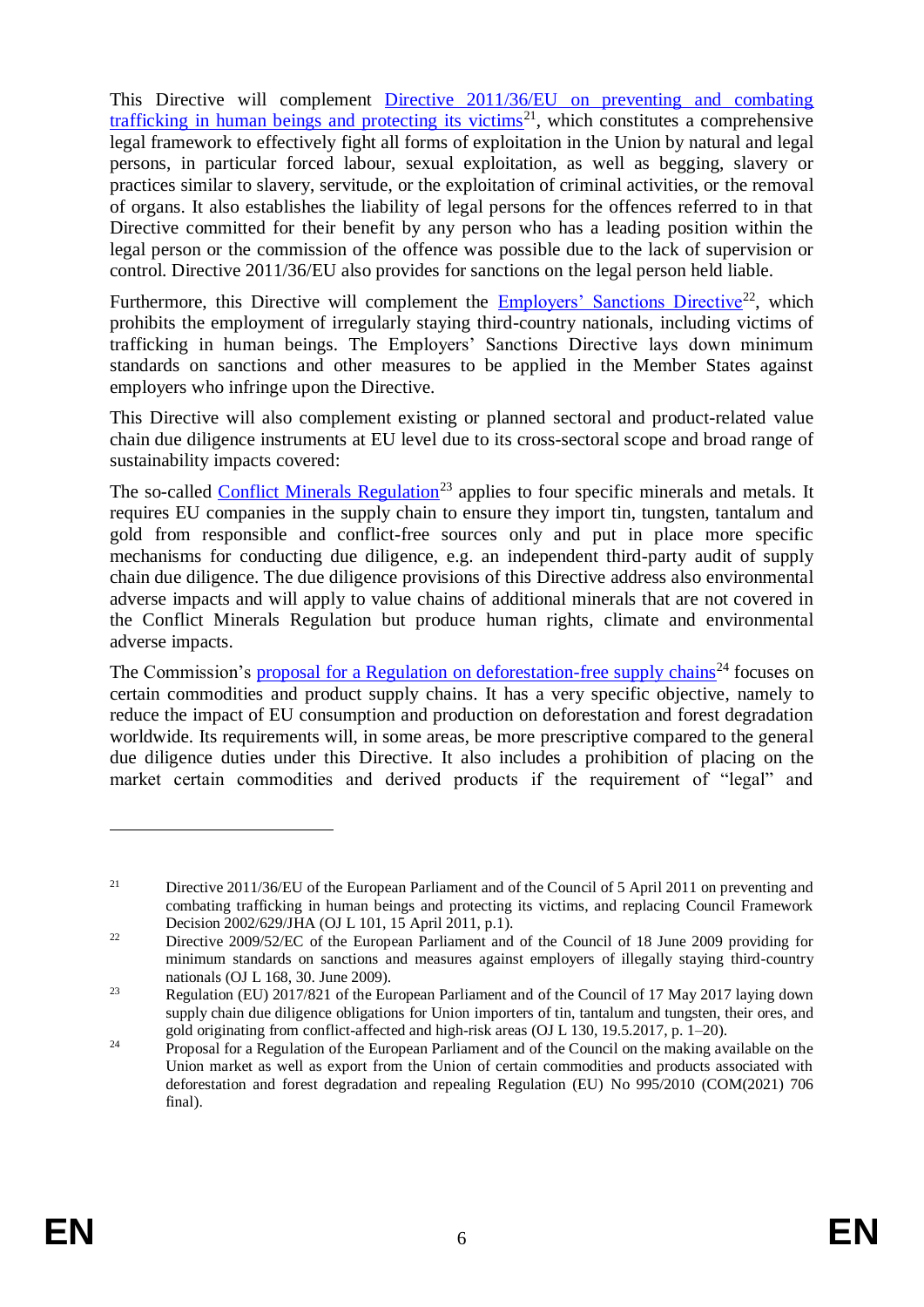"deforestation free" cannot be ascertained through due diligence. This prohibition will apply to all operators placing the relevant products on the Union market, including EU and non-EU companies, irrespective of their legal form and size. Therefore, while the overall objectives of the two initiatives are mutually supportive, their specific objectives are different. This Directive will complement the Regulation on deforestation-free products by introducing a value chain due diligence related to activities that are not covered by the Regulation on deforestation-free products but might be directly or indirectly leading to deforestation.

The Commission's [proposal for a new Batteries Regulation](https://ec.europa.eu/environment/topics/waste-and-recycling/batteries-and-accumulators_en)<sup>25</sup> has the specific objectives of reducing environmental, climate and social impacts throughout all stages of the battery life cycle, strengthening the functioning of the internal market, and ensuring a level playing field through a common set of rules. It requires economic operators placing industrial or electric vehicle batteries (including incorporated in vehicles) larger than 2 kWh on the Union market to establish supply chain due diligence policies. It focusses on those raw materials of which a significant amount of the global production goes into battery manufacturing and that may pose social or environmental adverse impacts (cobalt, natural graphite, lithium, and nickel). The economic operators must submit compliance documentation for third-party verification by notified bodies and are subject to checks by the national market surveillance authorities. This Directive will complement the Batteries Regulation by introducing a value chain due diligence related to raw materials that are not covered in that Regulation but without requiring certification for placing the products on the EU market.

The future [Sustainable Products Initiative](https://ec.europa.eu/info/law/better-regulation/have-your-say/initiatives/12567-Sustainable-products-initiative_en) (SPI) aims to revise the current Ecodesign [Directive](https://eur-lex.europa.eu/legal-content/EN/ALL/?uri=CELEX:32009L0125)<sup>26</sup> and concerns more broadly the sustainability of products placed on the EU market and the transparency of related information.

This proposal will play an essential role in tackling the use of forced labour the global value chains. As announced in the Communication on decent work worldwide<sup>27</sup> the Commission is preparing a new legislative proposal that will effectively prohibit the placing on the Union market of products made by forced labour, including forced child labour. The new initiative will cover both domestic and imported products and combine a ban with a robust, risk-based enforcement framework. The new instrument will build on international standards and complement horizontal and sectoral initiatives, in particular the due diligence obligations as laid down in this proposal.

This Directive is without prejudice to the application of other requirements in the areas of human rights, protection of the environment and climate change under other Union legislative acts. If the provisions of this Directive conflict with a provision of another Union legislative act pursuing the same objectives and providing for more extensive or more specific

<sup>&</sup>lt;sup>25</sup> Proposal for a Regulation of the European Parliament and of the Council concerning batteries and waste batteries, repealing Directive 2006/66/EC and amending Regulation (EU) No 2019/1020 (COM/2020/798 final).

<sup>&</sup>lt;sup>26</sup> Directive 2009/125/EC of the European Parliament and of the Council of 21 October 2009 establishing a framework for the setting of ecodesign requirements for energy-related products (OJ L 285, 31.10.2009, p. 10).

<sup>&</sup>lt;sup>27</sup> Communication from the Commission to the European Parliament, the Council and the European Economic and Social Committee on decent work worldwide for a global just transition and a sustainable recovery, COM(2022) 66 final.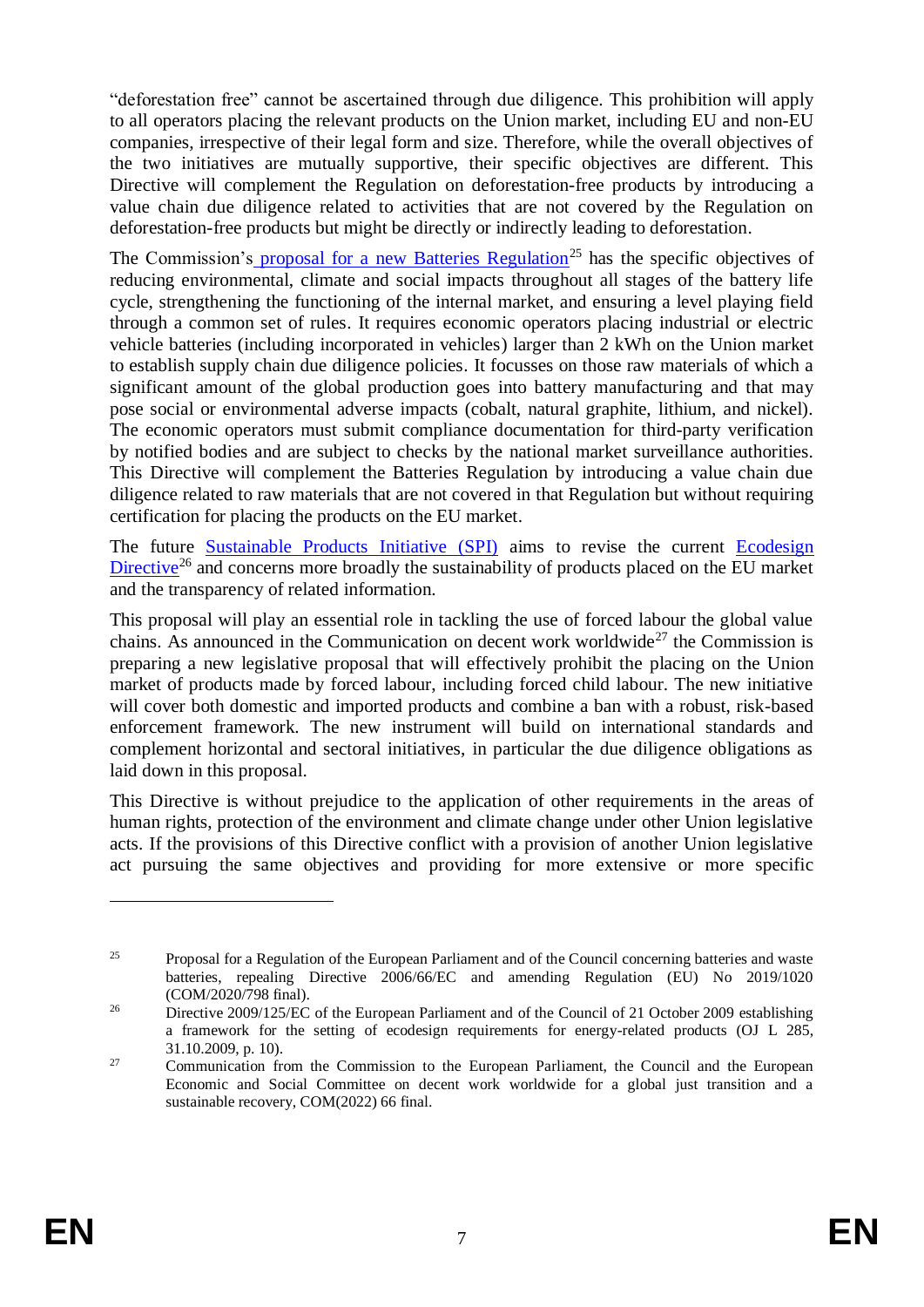obligations, the provisions of the other Union legislative act should prevail to the extent of the conflict and should apply to those specific obligations

# **Consistency with other Union policies**

This Directive is important to fulfil objectives of various existing and planned Union measures in the field of the human rights, including labour rights, and environment.

As part of the European Green Deal, the Commission has listed an initiative on sustainable corporate governance among the deliverables of the [Action Plan on a Circular Economy,](https://ec.europa.eu/environment/circular-economy/index_en.htm) the [Biodiversity](https://ec.europa.eu/environment/nature/biodiversity/strategy/index_en.htm) strategy, the [Farm to Fork](https://ec.europa.eu/food/farm2fork_en) strategy, the [Chemicals strategy,](https://ec.europa.eu/environment/strategy/chemicals-strategy_en) Updating the 2020 New Industrial Strategy: Building a stronger Single Market for Europe's recovery, and the [Strategy for Financing the Transition to a Sustainable Economy.](https://eur-lex.europa.eu/legal-content/EN/TXT/?uri=CELEX:52021DC0390)

EU environmental law introduces various environmental requirements for companies, Member States, or defines goals for the Union<sup>28</sup>. However, it generally does not apply to value chains outside the Union where up to 80-90% of the environmental harm of EU production may occur<sup>29</sup>. The [Environmental Liability Directive](https://ec.europa.eu/environment/legal/liability/index.htm#:~:text=Directive%202004%2F35%2FEC%20of%20the%20European%20Parliament%20and%20of,pays%20principle%20to%20prevent%20and%20remedy%20environmental%20damage.)<sup>30</sup> establishes a framework for environmental liability with regard to prevention and remedying environmental damage based on the "polluter pays" principle for companies' own operations. It does not cover companies' value chains. The civil liability related to adverse environmental impacts of this Directive will be complementary to the Environmental Liability Directive.

This Directive will complement EU climate legislation, including the European Climate Law, setting in stone the Union's climate ambition, with the intermediate target of reducing net greenhouse gas emissions by at least 55% by 2030, to set Europe on a responsible path to becoming climate-neutral by 2050. Most specifically, this Directive will complement the ["Fit](https://ec.europa.eu/commission/presscorner/detail/en/ip_21_3541)  [for 55" Package](https://ec.europa.eu/commission/presscorner/detail/en/ip_21_3541)<sup>31</sup> and its various key actions, such as setting more ambitious energy efficiency and renewable energy targets for Member States by 2030 or the upgrading of the [EU Emissions Trading System](https://ec.europa.eu/clima/eu-action/eu-emissions-trading-system-eu-ets_en)<sup>32</sup>, which needs to be underpinned by a wider transformation of production processes to achieve climate neutrality by 2050 across the economy and throughout value chains. The "Fit for 55" Package will only indirectly apply to some non-EU

<sup>&</sup>lt;sup>28</sup> For example it introduces limitations on the release of some pollutants, defines EU goals (such as the European Climate Law) or sets targets for Member States (such as for energy efficiency), defines obligations for Member States (e.g. on protection of natural habitats), establishes minimum content in authorisation procedures for some economic activities (e.g. Environmental Impact Assessment), etc.

<sup>&</sup>lt;sup>29</sup> See e.g. Jungmichel, Norbert, Christina Schampel and Daniel Weiss (2017): Atlas on Environmental Impacts - Supply Chains – Environmental Impacts and Hot Spots in the Supply Chain, Adephi/Systain, available at [https://www.adelphi.de/en/system/files/mediathek/bilder/Umweltatlas%20Lieferkette%20-](https://www.adelphi.de/en/system/files/mediathek/bilder/Umweltatlas%20Lieferkette%20-%20adelphi-Systain-englisch.pdf) [%20adelphi-Systain-englisch.pdf.](https://www.adelphi.de/en/system/files/mediathek/bilder/Umweltatlas%20Lieferkette%20-%20adelphi-Systain-englisch.pdf)

<sup>&</sup>lt;sup>30</sup> Directive 2004/35/CE of the European Parliament and of the Council of 21 April 2004 on environmental liability with regard to the prevention and remedying of environmental damage (OJ L 143, 30.4.2004, p. 56–75).

<sup>&</sup>lt;sup>31</sup> The "Fit for 55" Package is a series of proposals adopted by the Commission on 14 July 2021 aiming to make the EU's climate, energy, land use, transport and taxation policies fit for reducing net greenhouse gas emissions by at least 55% by 2030, compared to 1990 levels.

<sup>&</sup>lt;sup>32</sup> Proposal for a Directive of the European Parliament and of the Council amending Directive 2003/87/EC establishing a system for greenhouse gas emission allowance trading within the Union, Decision (EU) 2015/1814 concerning the establishment and operation of a market stability reserve for the Union greenhouse gas emission trading scheme and Regulation (EU) 2015/757 (COM/2021/551 final).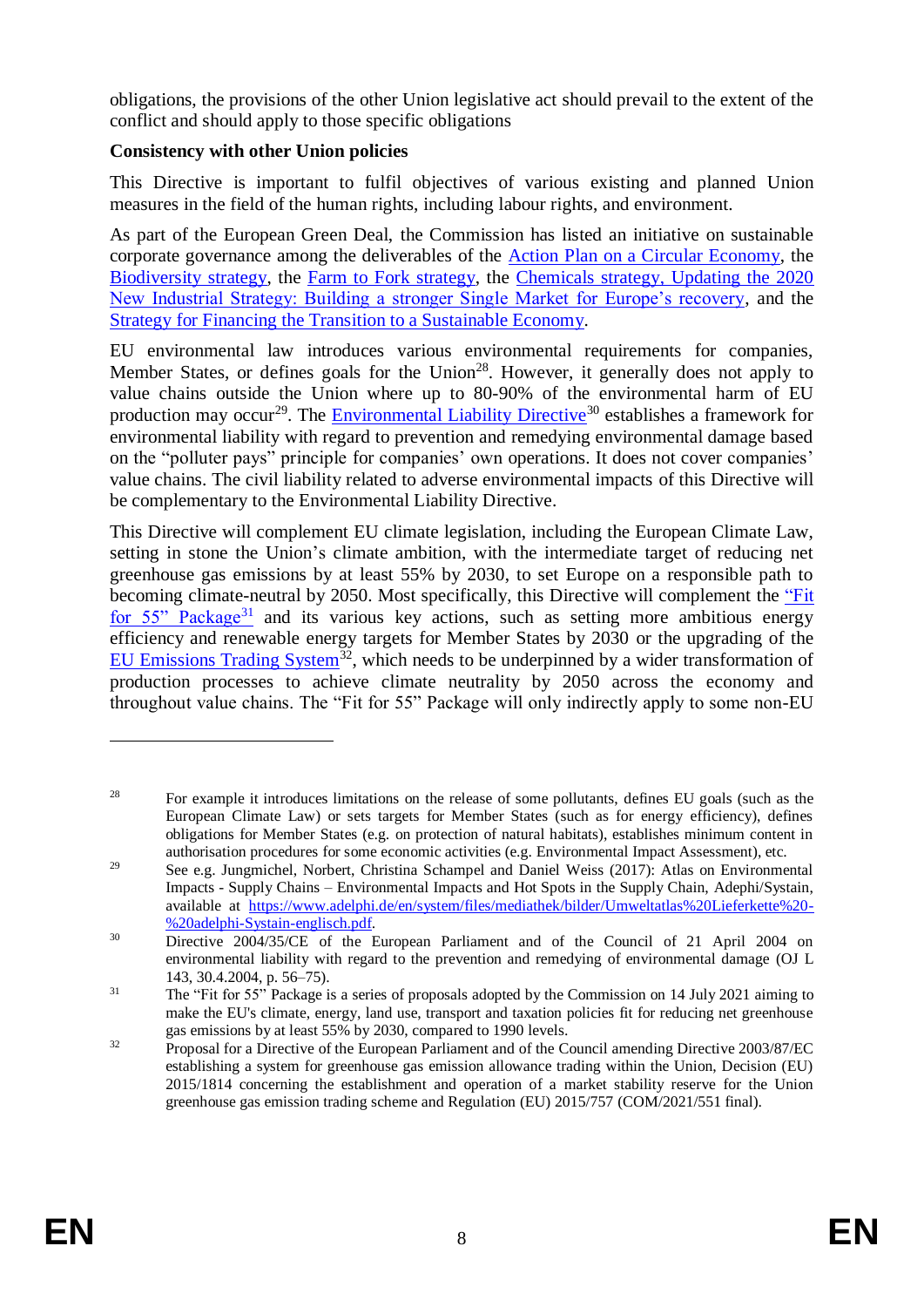value chains of EU companies through the [Carbon Border Adjustment Mechanism \(CBAM\)](https://ec.europa.eu/info/sites/default/files/carbon_border_adjustment_mechanism_0.pdf)<sup>33</sup> which aims at preventing "carbon leakage"<sup>34</sup> by imposing a carbon adjustment price for selected imported products not subject to the carbon price deriving from the EU Emission Trading System.

Existing [EU health and safety, and fundamental rights legislation](https://eur-lex.europa.eu/summary/chapter/employment_and_social_policy.html?root_default=SUM_1_CODED%3D17&locale=en) targets very specific adverse impacts (such as violations of the right to privacy and data protection, discrimination, specific health aspects related to dangerous substances, threats to health and safety of workers, violations of rights of the child, etc.) within the Union<sup>35</sup> but does not apply in all cases to companies' value chains outside the Union.

The initiative is in line with the [EU Action Plan on Human Rights and Democracy 2020-](https://eur-lex.europa.eu/legal-content/EN/TXT/?uri=CELEX:52020JC0005)  $2024^{36}$  $2024^{36}$ , which includes a commitment for the Union and Member States to strengthen their engagement to actively promote the implementation of international standards on responsible business conduct such as the UN Guiding Principles on Business and Human Rights and the OECD Guidelines on Multinational Enterprises and Due Diligence. It is consistent with the [EU Strategy on the Rights of the Child](https://ec.europa.eu/info/files/eu-strategy-rights-child-graphics_en)<sup>37</sup> which commits the Union to a zero tolerance approach against child labour and to ensure that supply chains of EU companies are free of child labour. In the [EU Strategy on Combatting Trafficking in Human Beings 2021-](https://ec.europa.eu/anti-trafficking/eu-strategy-combatting-trafficking-human-beings-2021-2025_en) 2025<sup>38</sup> the Commission committed to put forward a legislative proposal on sustainable corporate governance to foster long-term sustainable and responsible corporate behaviour. The initiative also contributes to the goals of the Commission's Communication on decent work worldwide<sup>39</sup>, which is adopted together with this proposal.

This Directive will contribute to the European Pillar of Social Rights as both promote rights such as fair working conditions<sup>40</sup>. It will – beyond its external angle – deal with the violation of international labour standards when they occur in the Union (e.g. forced labour cases in

<sup>33</sup> Proposal for a Regulation of the European Parliament and of the Council establishing a carbon border adjustment mechanism (COM(2021) 564 final).

<sup>&</sup>lt;sup>34</sup> "Carbon leakage" resulting from the increased EU climate ambition could lead to increase total global emissions. The CBAM carbon adjustment price on selected types of imported products in the iron steel, aluminium, cement, electricity, fertilizers sectors would level the playing field between EU and imported products.

<sup>&</sup>lt;sup>35</sup> Under EU law, every EU worker has certain minimum rights relating to protection against discrimination based on sex, race, religion, age, disability and sexual orientation, labour law (part-time work, fixed-term contracts, working hours, informing and consulting employees). A summary is available at the strategy of the strategy and at the strategy of the strategy of the strategy of the strategy of the strategy of the strategy of the strategy of the strategy of the strategy of the strategy of the strategy [lex.europa.eu/summary/chapter/employment\\_and\\_social\\_policy.html?root\\_default=SUM\\_1\\_CODED%](https://eur-lex.europa.eu/summary/chapter/employment_and_social_policy.html?root_default=SUM_1_CODED%3D17&locale=en) [3D17&locale=en.](https://eur-lex.europa.eu/summary/chapter/employment_and_social_policy.html?root_default=SUM_1_CODED%3D17&locale=en)

<sup>&</sup>lt;sup>36</sup> Joint Communication to the European Parliament and the Council on the EU Action Plan on Human Rights and Democracy 2020-2024 (JOIN/2020/5 final).

<sup>&</sup>lt;sup>37</sup> Communication from the Commission on the EU strategy on the rights of the child (COM/2021/142) final).

<sup>&</sup>lt;sup>38</sup> Communication from the Commission on the EU Strategy on Combatting Trafficking in Human Beings 2021- 2025 (COM(2021) 171 final).

 $^{39}$  (COM(2022)66 final).<br><sup>40</sup> E.g. Biller 10 of Euror

<sup>40</sup> E.g. Pillar 10 of European Pillar of Social Rights on healthy, safe and well-adapted work environment and Article 7(b) International Covenant on Economic, Social and Cultural Rights (see annex of this Directive) on just and favourable conditions at work including safe and healthy working conditions.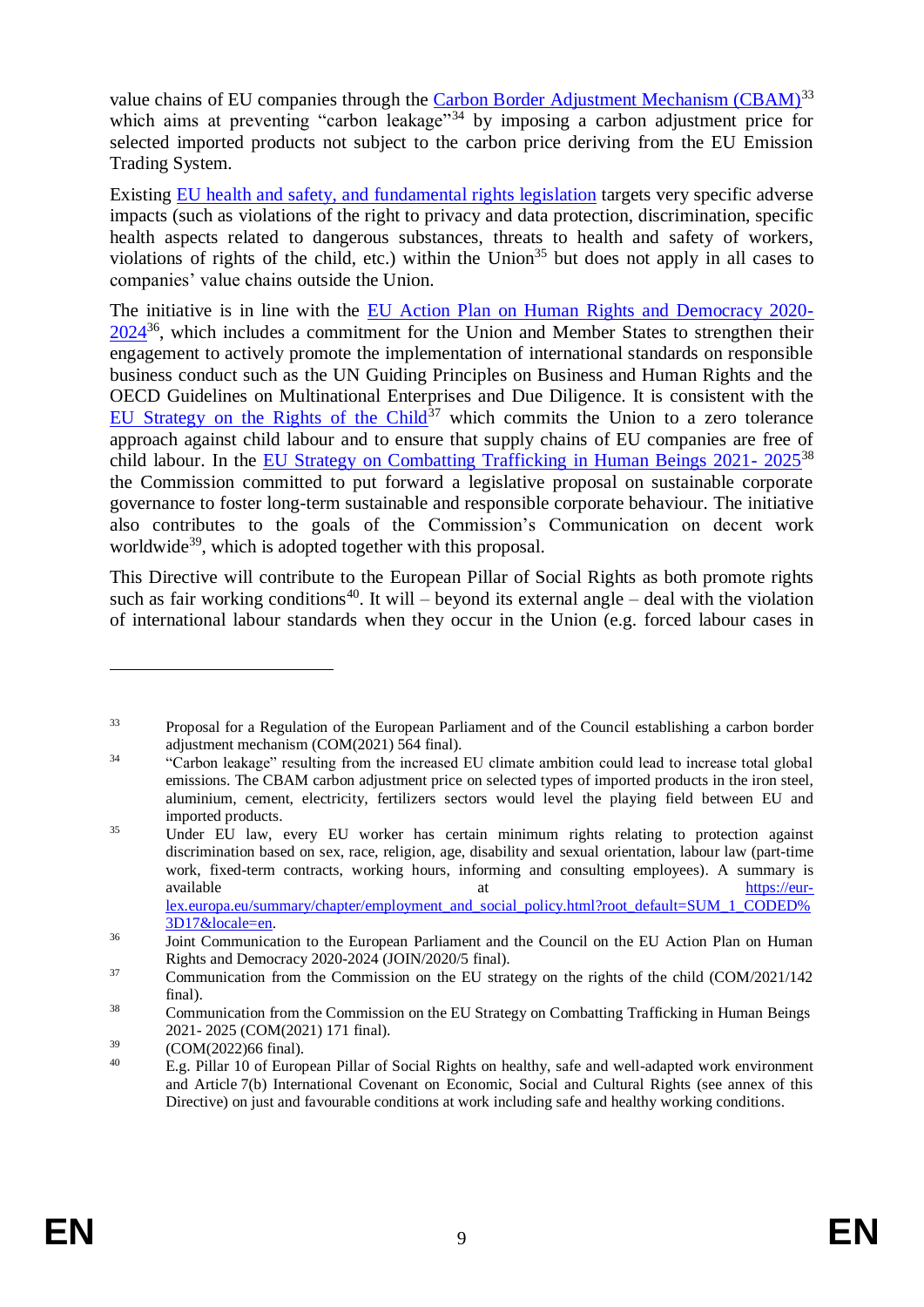agriculture). Therefore, internally it would also reinforce the protection of workers in the Union alongside the existing social *acquis* and contribute to preventing and tackling abuses within and across Member States.

Thus, this Directive will complement the EU's regulatory environment that currently does not include an Union-wide transparent and predictable framework that helps EU companies in all sectors of the economy to assess and manage sustainability risks and impacts with respect to the core human rights and environmental risks, including across their value chains.

# **2. LEGAL BASIS, SUBSIDIARITY AND PROPORTIONALITY**

# **Legal basis**

The proposal is based on Article 50 and Article 114 of the Treaty on the Functioning of the European Union (TFEU).

Article 50(1) TFEU and in particular Article 50(2)(g) TFEU provide for the EU competence to act in order to attain freedom of establishment as regards a particular activity, in particular "*by coordinating to the necessary extent the safeguards which, for the protection of the interests of members and others, are required by Member States of companies or forms within the meaning of the second paragraph of Article 54 TFEU with a view to making such safeguards equivalent throughout the Union"*. An example of this can be coordination measures concerning the protection of interests of companies' shareholders and other stakeholders with a view to making such protection equivalent throughout the Union, where disparities between national rules are such as to obstruct freedom of establishment<sup>41</sup>. Recourse to this provision is possible if the aim is to prevent the emergence of current or future obstacles to the freedom of establishment resulting from the divergent development of national laws. The emergence of such obstacles must be likely and the measure in question must be designed to prevent them.<sup>42</sup>

<span id="page-10-0"></span>This proposal regulates sustainability due diligence obligations of companies and at the same time covers – to the extent linked to that due diligence – corporate directors' duties and corporate management systems to implement due diligence. Thus, the proposal concerns processes and measures for the protection of the interests of members and stakeholders of the companies. Several Member States have recently introduced legislation on sustainability due diligence,<sup>43</sup> while others are in the process of legislating or considering action<sup>44</sup>. Also, an increasing number of Member States have recently been regulating the matter by requiring directors to take into account the company's external impacts<sup>45</sup>, prioritize the interests of

<sup>&</sup>lt;sup>41</sup> It is recalled that as regards corporate governance measures, the EU has already legislated based on the same legal basis, e.g. Shareholders Rights Directives I and II.

<sup>&</sup>lt;sup>42</sup> See e.g. Case C 380/03 Germany v Parliament and Council [2006] ECR I-11573, paragraph 38 and the case-law cited.

<sup>&</sup>lt;sup>43</sup> See footnote [3.](#page-1-0) As regards EEA countries, Norway has adopted due diligence legislation.

Austria, Belgium, Denmark, Finland, Italy, Luxembourg, the Netherlands (regarding broader legislation on responsible business conduct). There are civil society campaigns in favour of introducing due diligence legislation ongoing in Ireland, Spain and Sweden. Annex 8 of the Impact Assessment accompanying this proposal provides a detailed overview on Member State/EEA laws and initiatives. <sup>45</sup> French *Loi Pacte*.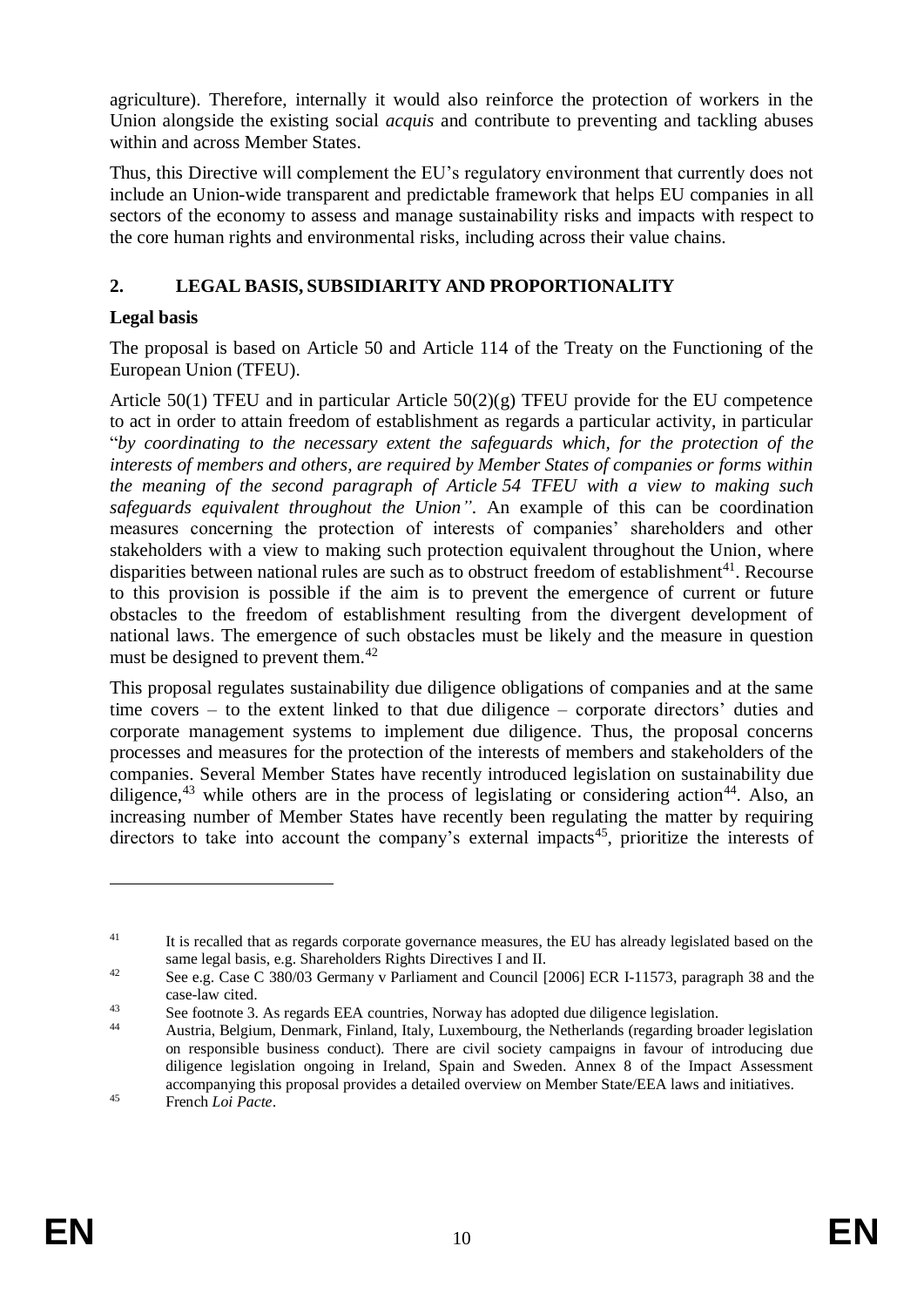stakeholders in their decisions<sup>46</sup>, or adopt a policy statement on the company's human rights strategy<sup>47</sup>. New and emerging laws on due diligence are considerably different in the Union despite the intention of all the Member States to build on existing international standards (UN Guiding Principles on Business and Human Rights OECD Responsible Business Conduct standards) and thus lead to diverging requirements. Certain Member States have adopted, or are likely to adopt, legislation that is limited to specific sustainability concerns in value chains.<sup>48</sup> Personal scope, substantive due diligence requirements, enforcement regimes and related directors' duties diverge and may do so even more in the future.<sup>49</sup> Other Member States can be expected to decide not to legislate in this field. Significantly different requirements among Member States thus create fragmentation of the internal market. This fragmentation is likely to increase over time.

This fragmentation also risks leading to an uneven playing field for companies within the internal market. First, companies and their directors – in particular of those which have crossborder value chains – are already subject to differing requirements and will likely be subject to even more differing requirements depending on where their registered seat is located. This creates distortions of competition. Besides, depending on how they structure their operations in the internal market, some companies may simultaneously fall within the scope of two or more different national legal frameworks dealing with sustainable corporate governance.<sup>50</sup> This could lead to duplication of requirements, difficulties in complying, lack of legal certainty for companies, and even mutually incompatible parallel legal requirements. Inversely, some companies may not fall within the scope of any national framework for the mere reason that they do not have links relevant under national law with the jurisdiction of a Member State that has due diligence rules in place and thereby gaining an advantage over their competitors.

The proposed act is designed to prevent and remove such obstacles to free movement and distortions of competition by harmonising the requirements for companies to carry out due diligence in their own operation, subsidiaries and value chains and related directors' duties. They will lead to a level playing field where companies of similar size and their directors are subject to the same requirements for integrating sustainable corporate governance and corporate due diligence measures in their internal management systems and thereby protecting the interests of the company's stakeholders in a similar way. Harmonised conditions would be beneficial for cross-border establishment including company operations and also investments, since it would facilitate comparison of corporate sustainability requirements and make engagement easier and thus less costly.

<sup>&</sup>lt;sup>46</sup> For example the Netherlands.

<sup>47</sup> See the German *Sorgfaltspflichtengesetz*).

For instance, the Dutch law referred to above sets up horizontal mandatory due diligence for child labour concerns through the whole value chain. In Austria, a political party referred a draft bill on social responsibility regarding forced and child labour in the garment sector.

<sup>49</sup> The French *Loi relative au devoir de vigilance* and the German *Sorgfaltspflichtengesetz* differ considerably in terms of personal scope material requirements and enforcement regime.

<sup>50</sup> For instance, pursuant to the German *Sorgfaltspflichtengesetz*, any company with a branch office and at least 3000 employees in Germany (1000 as from 2024) fall within the scope of the law.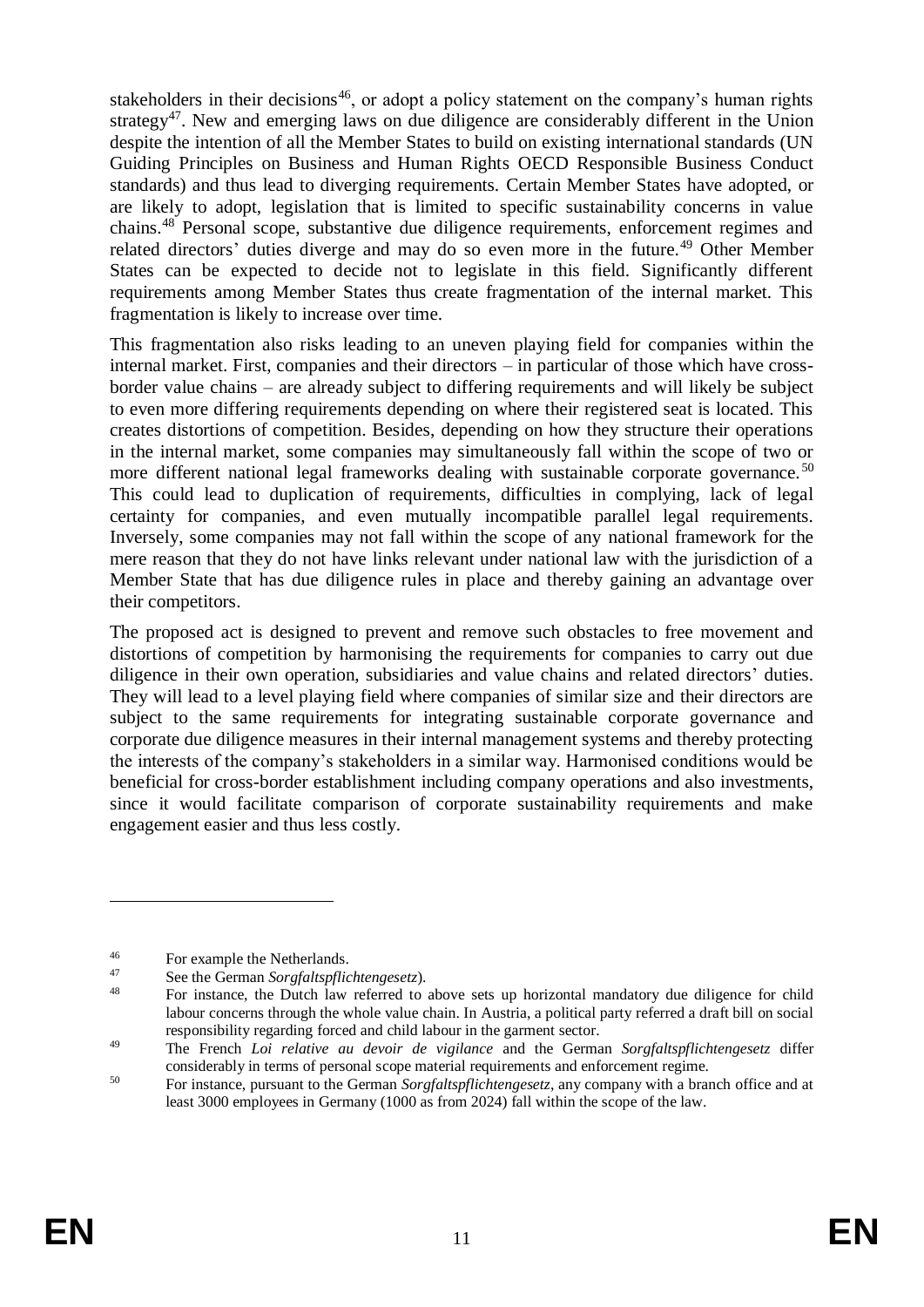Article 50 TFEU is *lex specialis* for measures adopted in order to attain freedom of establishment. Among the proposed measures, those concerning companies' corporate governance fall under this legal basis, in particular integrating due diligence into companies' policies, measures on companies' plan to ensure that the business model and strategy are compatible with the transition to a sustainable economy and with the limiting of global warming to 1.5 °C in line with the Paris Agreement, and related remuneration measures, as well as provisions on directors' duty of care, and directors' duties concerning setting up and overseeing due diligence.

In order to address the described internal market barriers comprehensively, Article 50 TFEU is here combined with the general provision of Article 114 TFEU. Article 114 TFEU provides for the adoption of measures for the approximation of the provisions laid down by law, regulation or administrative action in Member States which have as their object the establishment and functioning of the internal market. The Union legislature may have recourse to Article 114 TFEU in particular where disparities between national rules are such as to obstruct the fundamental freedoms or create distortions of competition and thus have a direct effect on the functioning of the internal market.

As set out above, the differences between national rules on sustainable corporate governance and due diligence obligations have a direct impact on the functioning of the internal market, and that impact is likely to increase in the future. Beyond the matters regulated in Article 50 TFEU, this act concerns other areas of the establishment and functioning of the internal market. Notably, in the absence of action by the Union legislator, the production and movement of goods and services would be skewed to the benefit of jurisdictions with no due diligence regimes or with less demanding regimes, or companies established in such jurisdictions, substantially impacting the flow of goods and services. Moreover, companies supplying goods or services, in particular SMEs, will be confronted with diverging rules and expectations from customers located in different Member States. For instance, whilst one Member State law may require the supplier to carry out third-party audits, another Member State may require the same supplier to participate in a recognised industry schemes and multistakeholder initiatives. One Member State may require the company to carry out due diligence in relation to established business relationships whilst the other Member State may cover the direct suppliers only. This would lead to a multiplication of different partially incompatible requirements distorting the free flow of goods and services in the Union.

It is foreseeable that these distortions and impacts would become more serious with time as more and more Member States will adopt diverging national laws or may even lead to a race to the bottom in forthcoming due diligence legislations.

Distortions are also relevant for civil liability in case of harm caused in a company's value chain. Some national legal frameworks on due diligence include an express civil liability regime linked to the failure to execute due diligence, while others expressly exclude a specific civil liability regime.<sup>51</sup> A number of companies have been brought before courts for causing

<sup>51</sup> The French *Loi relative au devoir de vigilance* includes a provision on civil liability. The German *Sorgfaltspflichtengesetz* clarifies that a violation of an obligation under the law does not give rise to any civil liability while general liability rules remain unaffected. Moreover national civil liability legislations are not harmonized.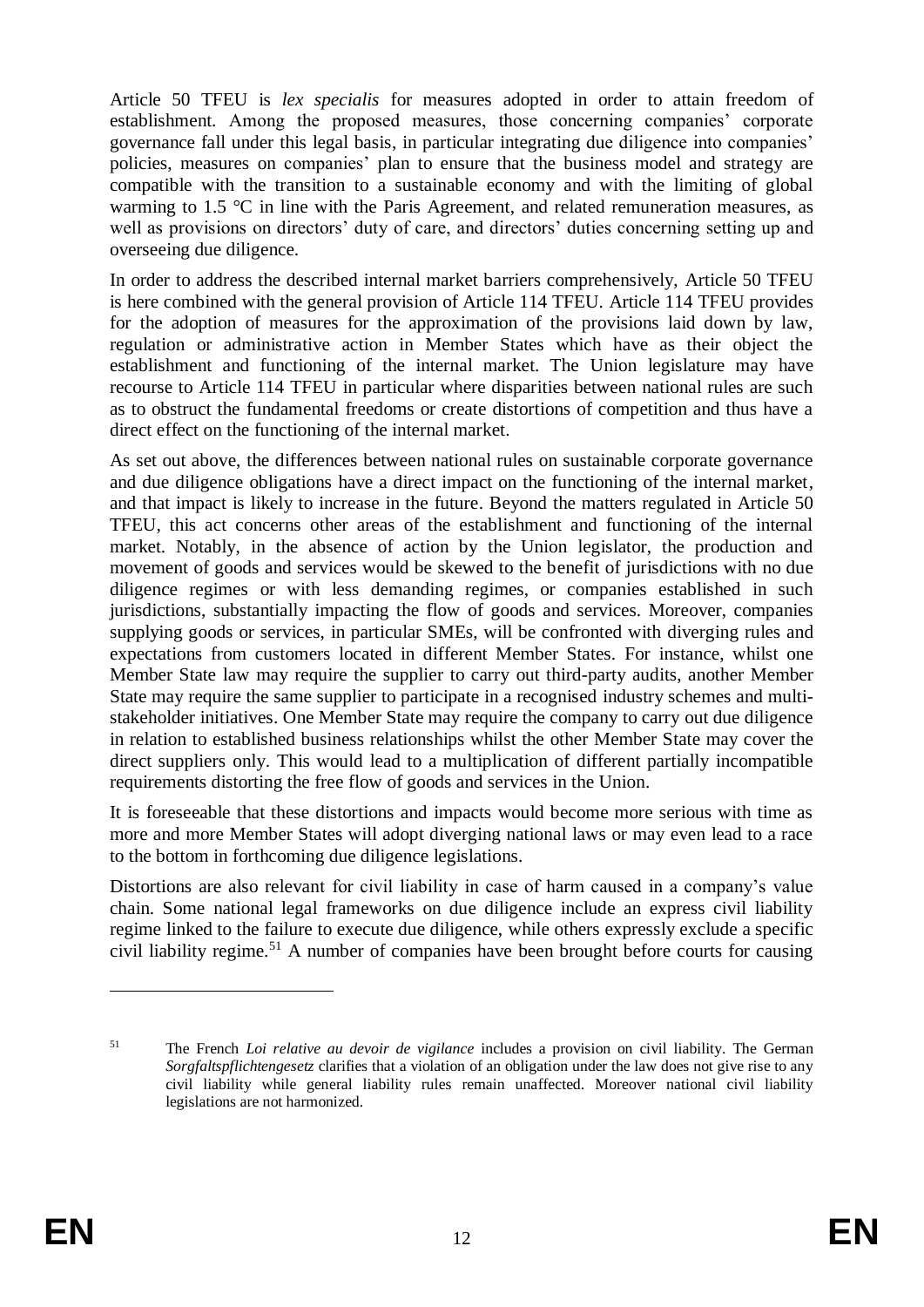or failing to prevent adverse impacts at the level of their subsidiaries or value chains. Such cases are decided based on differing rules today. In the absence of common rules, divergent national liability regimes may lead to different outcomes depending on whether there is ownership control (as regards subsidiaries) or factual control (either through direct contracts or where control could be exercised by the company through contractual cascading or other leverage in indirect business relationships). This fragmentation would lead to distortions of competition in the internal market as a company located in one Member State would be subject to damages claims due to harm caused in its value chain whilst a company with the same value chain would be exempt from this financial and reputational risk because of diverging national rules.

The proposed civil liability regime would clarify which rules apply in case harm occurs in a company's own operation, at the level of its subsidiaries and at the level of direct and indirect business relations in the value chain. In addition, the proposed provision on applicable law serves the purpose of ensuring application of the harmonised rules, including on civil liability, also in cases where otherwise the law applicable to such claim is not the law of a Member State. It will therefore be essential to ensure the necessary level-playing field.

# **Subsidiarity**

First, Member States' legislation alone in the area is unlikely to be sufficient and efficient. As regards specific transboundary problems, such as pollution, climate change, biodiversity etc. individual action is hampered in case of inaction by other Member States. The achievement of international commitments such as the goals of the UNFCCC $52$ 's Paris Agreement on climate change, the Convention on Biological Diversity, as well as other multilateral environmental agreements by individual Member State action alone is unlikely. Furthermore, risks resulting from adverse human rights and environment impacts present in companies' value chains have often cross-border effects (e.g. pollution, transnational supply and value chains).

Second, many companies are operating EU-wide or globally; value chains expand to other Union Member States and increasingly to third countries. Institutional investors which invest across the borders own a large part  $(38\%^{53})$  of the total market capitalisation of large European listed companies, therefore many companies have cross-border ownership and their operations are influenced by regulations in some countries or lack of action in others. This is one of the reasons why frontrunner companies arguably are reluctant to do a further steps in addressing sustainability issues including those in the value chains today<sup>54</sup> and ask for a crossborder level playing field.

Third, companies operating across the internal market and beyond need legal certainty and a level-playing field for their sustainable growth. Some Member States have recently introduced legislation on due diligence<sup>55</sup>, while others are in the process of legislating or

<sup>&</sup>lt;sup>52</sup><br>United Nations Framework Convention on Climate Change<br>53 This number somes from the Inneed Associated of the Shee

<sup>&</sup>lt;sup>53</sup><br>This number comes from the Impact Assessment of the Shareholders Rights Directive II.<br> $F_{\text{2D}}$  food angluese Dengue has recently have found to get a by investory on group

<sup>54</sup> E.g. food producer Danone has recently been forced to cut costs by investors on grounds of lack of short-term profitability, see article *Can Anglo-Saxon activist investors whip Danone into shape?*, available at [https://www.economist.com/business/2021/02/20/can-anglo-saxon-activist-investors-whip](https://www.economist.com/business/2021/02/20/can-anglo-saxon-activist-investors-whip-danone-into-shape)[danone-into-shape.](https://www.economist.com/business/2021/02/20/can-anglo-saxon-activist-investors-whip-danone-into-shape)

<sup>55</sup> See footnote [3.](#page-1-0)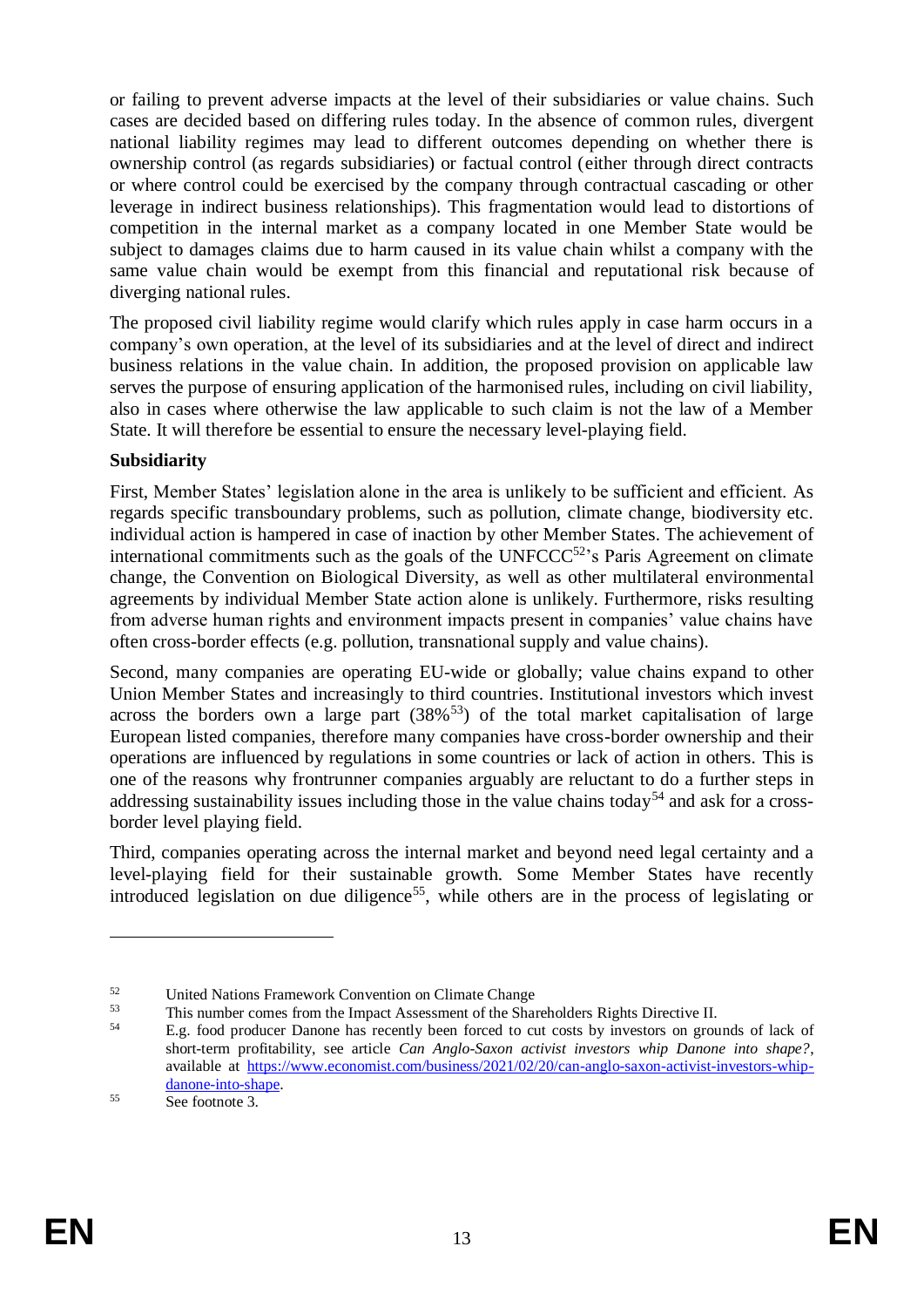considering action<sup>56</sup>. Existing Member State rules and those under preparation already have, and would further lead to diverging requirements, which risks being inefficient and leading to an uneven playing field. There are considerable indirect effects of diverging due diligence laws on the suppliers that supply to different companies falling under different laws, as the obligations are in practice translated into contractual clauses. If due diligence requirements are significantly different among Member States, this creates legal uncertainty, fragmentation of the Single market, additional costs and complexity for companies and their investors operating across borders as well as other stakeholders. EU action can avoid this and therefore has added value.

Finally, compared to individual action by Member States, EU intervention can ensure a strong European voice in policy developments at the global level<sup>57</sup>.

### **Proportionality**

The burden on companies stemming from compliance costs, has been adapted to the size, resources available, and the risk profile. Companies will only have to take appropriate measures that are commensurate with the degree of severity and the likelihood of the adverse impact, and reasonably available to the company, taking into account the circumstances of the specific case, including characteristics of the economic sector and of the specific business relationship and the company's influence thereof, and the need to ensure prioritisation of action. For that purpose the material and personal scope, and the enforcement provisions were restricted as further explained below.

As regards the "personal scope" of the due diligence obligations (i.e. which business categories are covered), small and medium sized enterprises (SMEs) that include micro companies and overall account for around 99 % of all companies in the Union, are excluded from the due diligence duty. For this category of companies, the financial and administrative burden of setting up and implementing a due diligence process would be relatively high. For the most part, they do not have pre-existing due diligence mechanisms in place, they have no know-how, specialised personnel, and the cost of carrying out due diligence would impact them disproportionately. They will, however, be exposed to some of the costs and burden through business relationships with companies in scope as large companies are expected to pass on demands to their suppliers. Hence, supporting measures will be necessary to help SMEs build operational and financial capacity. Companies whose business partner is an SME, are also required to support them in fulfilling the due diligence requirements, in case such requirements would jeopardize the viability of the SME. Moreover, the value chain of the financial sector does not cover SMEs that are receiving loan, credit, financing, insurance or reinsurance. At the same time, exposure of an individual SME to adverse sustainability impacts will as a general rule be lower than the exposure of larger companies. Therefore, very

 $56$  See footnote [44.](#page-10-0)

<sup>57</sup> In 2014, the UN Human Rights Council [decided](https://ap.ohchr.org/documents/dpage_e.aspx?si=A/HRC/RES/26/9) to establish an open-ended intergovernmental working group (OEIGWG) on transnational corporations and other business enterprises with respect to human rights, whose mandate shall be to elaborate an international legally binding instrument (LBI) to regulate, in international human rights law, the activities of transnational corporations and other business enterprises. In 2021, the OEIGWG released [a third revised draft LBI on business activities and](https://www.ohchr.org/Documents/HRBodies/HRCouncil/WGTransCorp/Session6/OEIGWG_Chair-Rapporteur_second_revised_draft_LBI_on_TNCs_and_OBEs_with_respect_to_Human_Rights.pdf)  [human rights,](https://www.ohchr.org/Documents/HRBodies/HRCouncil/WGTransCorp/Session6/OEIGWG_Chair-Rapporteur_second_revised_draft_LBI_on_TNCs_and_OBEs_with_respect_to_Human_Rights.pdf) including due diligence measures and corporate liability for human rights abuses.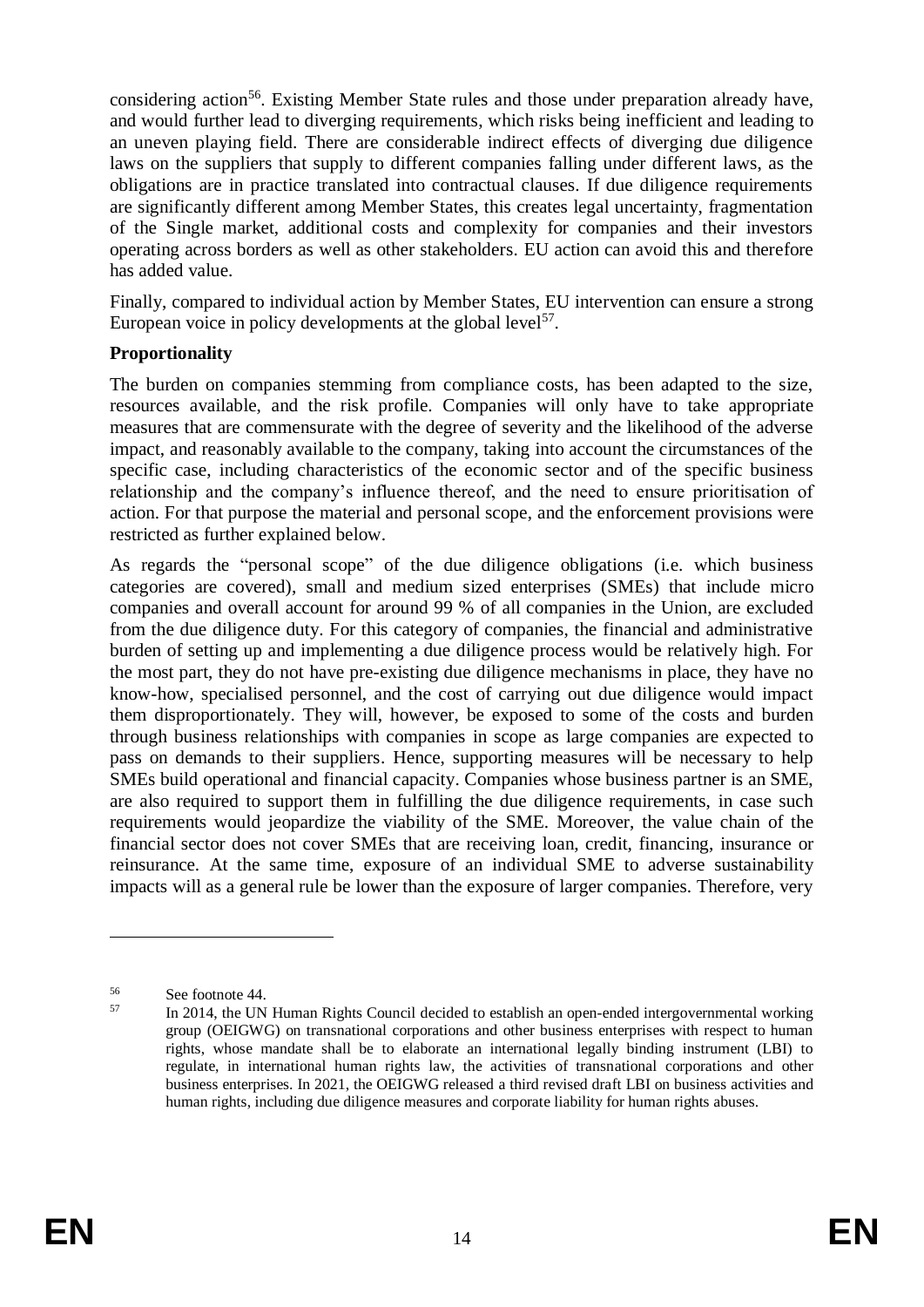large companies<sup>58</sup> will be within the scope of the full due diligence obligation, also because many of them already have certain processes in place e.g. because of reporting obligations. In particular, the selected turnover criteria will filter those having the largest impact on the Union economy. Moreover, this Directive lays down measures to limit the passing on of the burden from those large companies to the smaller suppliers in the value chain and to use fair, reasonable, non-discriminatory and proportionate requirements *vis-a-vis* SMEs.

As far as companies with lower turnover and less employees<sup>59</sup> are concerned, the due diligence obligation is limited to those companies active in particularly high-impact sectors that are at the same time covered by existing sectoral OECD guidance<sup>60</sup>. Moreover, despite the fact that OECD guidance covers the financial sector, it is not included in the high- impact sectors due to its specificities. This limitation aims to create a balance between the interest in achieving the goals of the Directive and the interest in minimising the financial and administrative burden on companies. The due diligence obligation for these companies will be simplified as they would only focus on severe adverse impacts that are relevant for their sector. Moreover, the due diligence obligation will apply to them only 2 years after the end of the transposition period for this Directive allowing to establish the necessary processes and procedures and benefit from industry cooperation, technological developments, standards, etc. that are likely to be prompted by the earlier implementation date for larger companies.

To the extent that this Directive also covers third-country companies, the criteria used for defining the scope of EU and non-EU companies covered are not the same, but ensure that third country companies are not more likely to fall within the scope. For them, a net turnover threshold is used (EUR 150 million for group 1 and EUR 40 million for group 2), but all of this turnover needs to be generated in the Union. EU companies, in turn, have to have a net turnover of EUR 150 million generated worldwide and have to fulfil an employee criterion as well (above 500 employees in group 1 and above 250 employees in group 2). Such difference in the criteria used is justified for the following reasons:

- The EU turnover criterion for third-country companies creates a link to the EU. Including only turnover generated in the Union is justified since such a threshold, appropriately calibrated, creates a territorial connection between the third-country companies and the Union by the effects that the activities of these companies may have on the EU internal market, which is sufficient for the Union law to apply to third-country companies.
- Also, the Country-by-Country Reporting Directive an amendment to the Accounting Directive – has already established the methods for calculating net turnover for non-EU companies, while such methodology does not exist for

<sup>58</sup> Large limited liability companies with more than 500 employees and a net turnover of more than EUR 150 million.

<sup>59</sup> Large limited liability companies with more than 250 employees and a net turnover of more than EUR 40 million but not simultaneously exceeding both the 500 employee and the net turnover EUR 150 million net turnover thresholds, as well as third-country companies of a comparable legal form with a net EU turnover of EUR 40 to 150 million.

<sup>&</sup>lt;sup>60</sup> The OECD developed such sectoral guidance in order to promote the effective observance of OECD Guidelines on Multinational Enterprises. See the list of sectoral guidance documents at: http://mneguidelines.oecd.org/sectors/.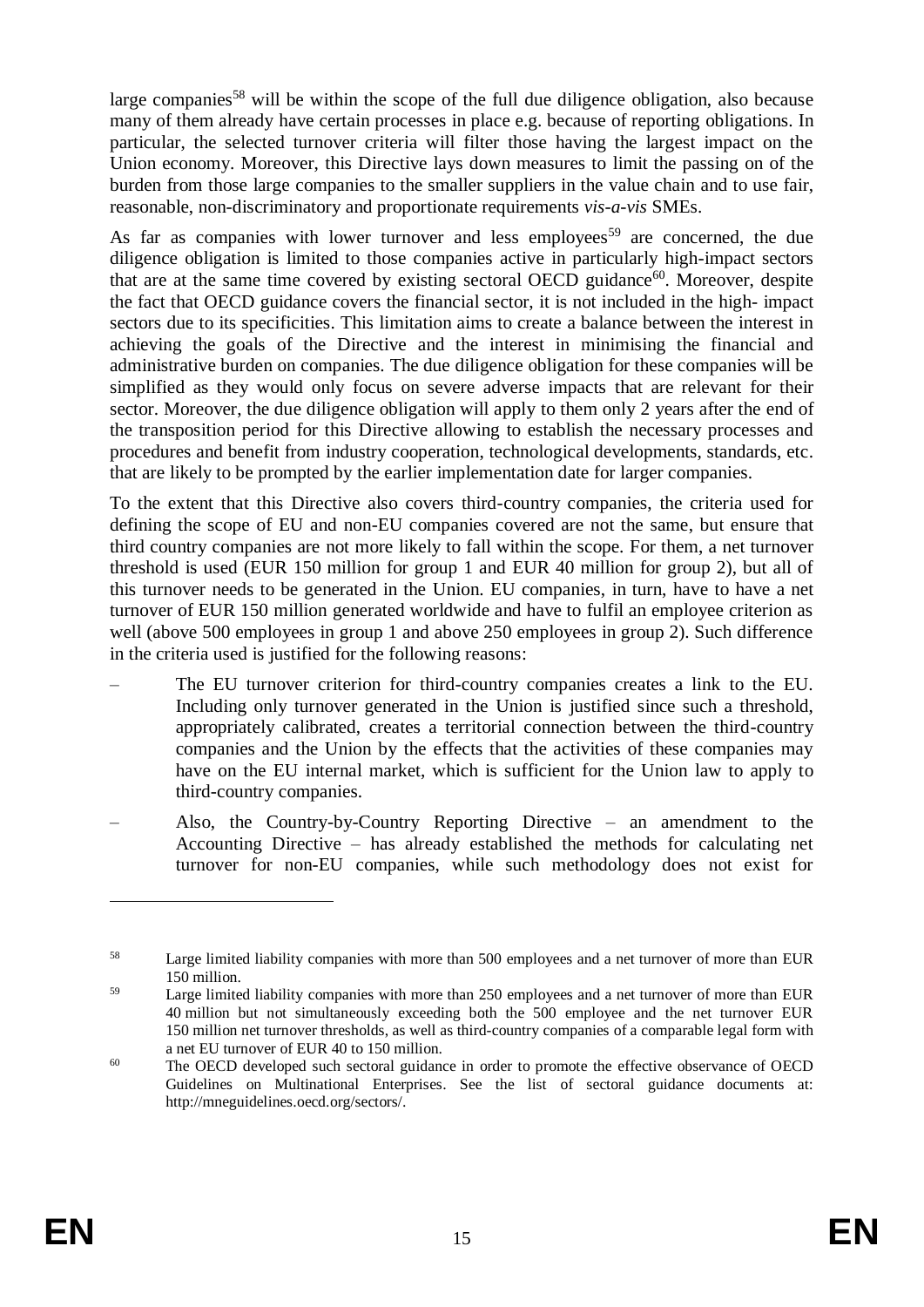calculating the number of employees of third-country companies. The experience with the French law regulating due diligence shows that, in the absence of a common definition of an employee<sup>61</sup>, the number of employees (worldwide) is difficult to calculate, which hinders the identification of which third-country companies are covered by the scope, preventing effective enforcement of the rules.

- Using both employee and turnover criteria for EU companies would ensure better alignment with the proposal for a Corporate Sustainability reporting Directive which should be used for the reporting of due diligence measures and policy for EU companies.
- While the Directive will cover about 13 000 EU companies<sup>62</sup>, based on the estimations of the Commission, it will only cover about 4 000 third-country companies $63$ . The fact that EU companies will only be covered if they also reach the minimum limit on the number of employees is very unlikely to change the conditions of competition in the EU internal market: the two size criteria applicable to EU companies, even if cumulative, will result in still covering relatively smaller companies compared to non-EU companies due to the fact that, in their case, the entire worldwide net turnover of the company is to be taken into account.

Finally, large third-country companies having a high turnover in the Union have the capacity to implement due diligence and will benefit from the advantages coming with due diligence also in their operations elsewhere. In all other aspects, third-country companies are covered by the due diligence rules the same way as their EU counterparts (for example as regards the regime applicable to companies operating in high-impact sectors and identical phase in period for those companies). The harmonisation of the duties of directors is limited to EU companies only, thus third-country companies will have more restricted obligations.

The "material scope" is focused and structured mainly upon the corporate due diligence obligation and covers human rights and those environmental adverse impacts that can be clearly defined in selected international conventions. Directors' duties proposed ensure a close link with the due diligence obligations and are thus necessary for the due diligence to be effective. Directors' duties also include the clarification of how directors are expected to comply with the duty of care to act in the best interest of the company.

Effective enforcement of the due diligence duty is key to achieving the objectives of the initiative. This Directive will provide for a combination of sanctions and civil liability.

As regards private enforcement through civil liability, a different approach is used regarding the company`s own operations and its subsidiaries on the one hand and regarding business relations on the other hand. In particular, civil liability concerns only established business relationships with which a company expects to have a lasting relationship, in view of its

<sup>61</sup> For the Union see for example Article 5 of the Commission Recommendation of 6 May 2003 concerning the definition of micro, small and medium-sized companies (2003/361/EC) (OJ L 124, 20.5.2003, p. 36).

 $\frac{62}{63}$  In group 1: 9 400 companies, in group 2: 3 400 companies.

<sup>63</sup> In group 1: 2 600 companies, in group 2: 1 400 companies. The methodology used for calculating the number of third-country companies is explained in the accompanying Staff Working Document.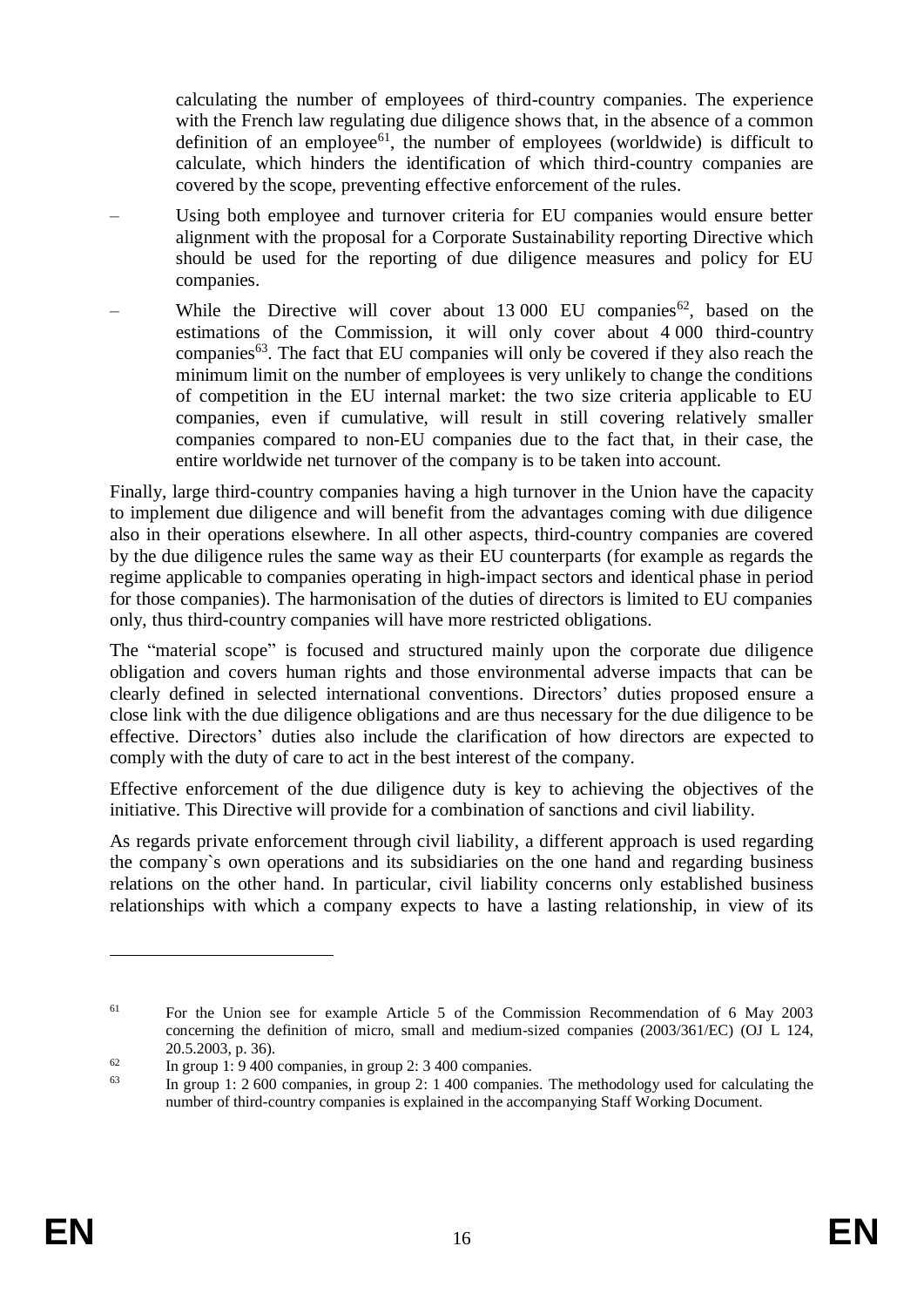intensity or duration and which does not represent a negligible or merely ancillary part of the company`s value chain. The company should not be liable for failing to prevent or cease harm at the level of indirect business relationships if it used contractual cascading and assurance and put in place measures to verify compliance with it, unless it was unreasonable, in the circumstances of the case, to expect that the action actually taken, including as regards verifying compliance, would be adequate to prevent, mitigate, bring to an end or minimise the extent of the adverse impact. In addition, in the assessment of the existence and extent of liability, due account is to be taken of the company's efforts, insofar as they relate directly to the damage in question, to comply with any remedial action required of them by a supervisory authority, any investments made and any targeted support provided as well as any collaboration with other entities to address adverse impacts in its value chains.

This approach to civil liability will also limit the risk of excessive litigation.

The measures related to public enforcement of the due diligence duty do not go beyond what is necessary. This Directive clarifies that any sanction imposed due to non-compliance with the due diligence obligations has to be proportionate. If the public authorities that investigate the company's compliance with this Directive identify a failure to comply they should first grant the company an appropriate period of time to take remedial action. The Directive outlines a limited number of sanctions that should apply in all Member States but leaves it to the Member States to ensure a proportionate enforcement process, in line with their national law. When pecuniary sanctions are imposed, they shall be based on the company's turnover to ensure their proportionate level.

Furthermore, this Directive does not entail unnecessary costs for the Union, national governments, regional or local authorities. The Directive will leave it up to the Member States how to organise enforcement. Supervision can be carried out by existing authorities. To reduce the costs (for instance when supervising third-country companies active in various Member States) and improve the supervision, coordination, investigation and exchange of information the Commission will set up a European Network of Supervisory Authorities.

This Directive allows for company cooperation, use of industrial schemes and multistakeholder initiatives to reduce the cost of compliance for the companies with this Directive.

# **Choice of the instrument**

The proposed instrument is a Directive, since Article 50 TFEU is the legal basis for company law legislation regarding the protection of the interests of companies' members and others with a view to making such protection equivalent throughout the Union. Article 50 TFEU requires the European Parliament and the Council to act by means of directives.

The Commission shall adopt delegated acts laying down the criteria for the reporting by third country companies on due diligence.

In order to provide support to companies and to Member State authorities on how companies should fulfil their due diligence obligations, the Commission, where necessary in consultation with relevant European bodies, international bodies having expertise in due diligence implementation, and others, may issue guidelines. Guidelines may also be used to outline non-binding model contractual clauses that companies can use when cascading the obligation in their value chain.

In addition, the Commission may put in place other supporting measures building on existing EU actions and tools to support due diligence implementation within the Union and in third countries, including facilitation of joint stakeholder initiatives to help companies fulfil their obligations and support SMEs impacted by this Directive in other ways. This may be further complemented by EU development cooperation instruments to support third country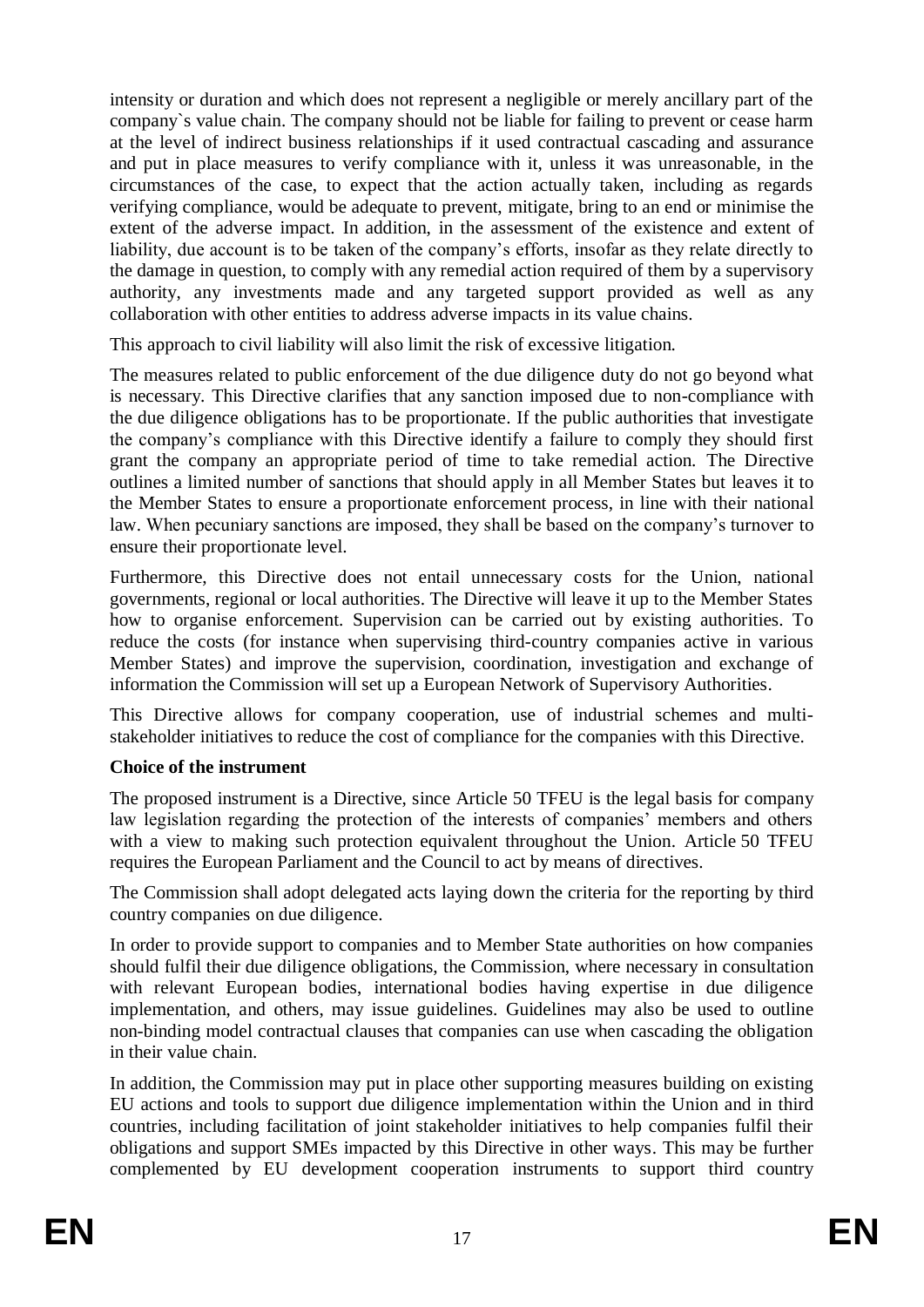governments and upstream economic operators in third countries addressing adverse human rights and environmental impacts of their operations and upstream business relationships.

# **3. RESULTS OF EX-POST EVALUATIONS, STAKEHOLDER CONSULTATIONS AND IMPACT ASSESSMENTS**

#### **Stakeholder consultations**

In line with the better regulation guidelines, several consultation activities have taken place:

- The inception impact assessment (roadmap), which received 114 feedbacks;
- The open public consultation<sup>64</sup>, which received  $473,461$  responses and  $122.785$ citizen signatures, the vast majority of which were submitted through campaigns using pre-filled questionnaires, and 149 position papers;
- A dedicated consultation of social partners;
- A number of stakeholder workshops and meetings, e.g. meeting of the Informal Company Law Expert Group, mainly composed of company law legal academics (ICLEG), meeting with Member State representatives in the Company Law Expert Group (CLEG); and
- Conferences and meetings with business associations, individual businesses, including Small and Medium-sized Enterprises (SMEs) representatives, civil society, including non-governmental and not-for-profit organisations, as well as international organisations, such as OECD.

Overall, the consultation activities showed that there is generally a wide acknowledgement among stakeholders of the need for an EU legal framework for due diligence.<sup>65</sup> In particular, large companies across the board asked for greater harmonisation in the area of due diligence to improve legal certainty and create a level playing field. Citizens and civil society associations perceived the current regulatory framework as ineffective to ensure corporate accountability for negative impacts on the human rights and environment.

A vast majority of respondents to the open public consultation, including most participating Member States, were in favour of a horizontal approach to due diligence over a sector-specific or thematic approach<sup>66</sup>. Companies indicated that they feared the risk of competitive disadvantages vis-à-vis third-country companies that do not have the same duties. Accordingly, most respondents agreed that due diligence rules should also apply to third-

<sup>&</sup>lt;sup>64</sup> Summary of the open public consultation for the initiative on sustainable corporate governance, available at [https://ec.europa.eu/info/law/better-regulation/have-your-say/initiatives/12548-Sustainable](https://ec.europa.eu/info/law/better-regulation/have-your-say/initiatives/12548-Sustainable-corporate-governance/public-consultation_en)[corporate-governance/public-consultation\\_en.](https://ec.europa.eu/info/law/better-regulation/have-your-say/initiatives/12548-Sustainable-corporate-governance/public-consultation_en)

<sup>&</sup>lt;sup>65</sup> For instance, in response to the open public consultation, NGOs supported the need for action with 95.9%, companies with 68.4% (large companies with 75.5%, SMEs with 58.7 %) and business associations with 59.6 %.

<sup>66</sup> While 97.2% of NGOs preferred a horizontal approach, overall companies did so with 86.8%, including SMEs (81.8%), as well as business association (85.3%). This is true also for Member States respondents.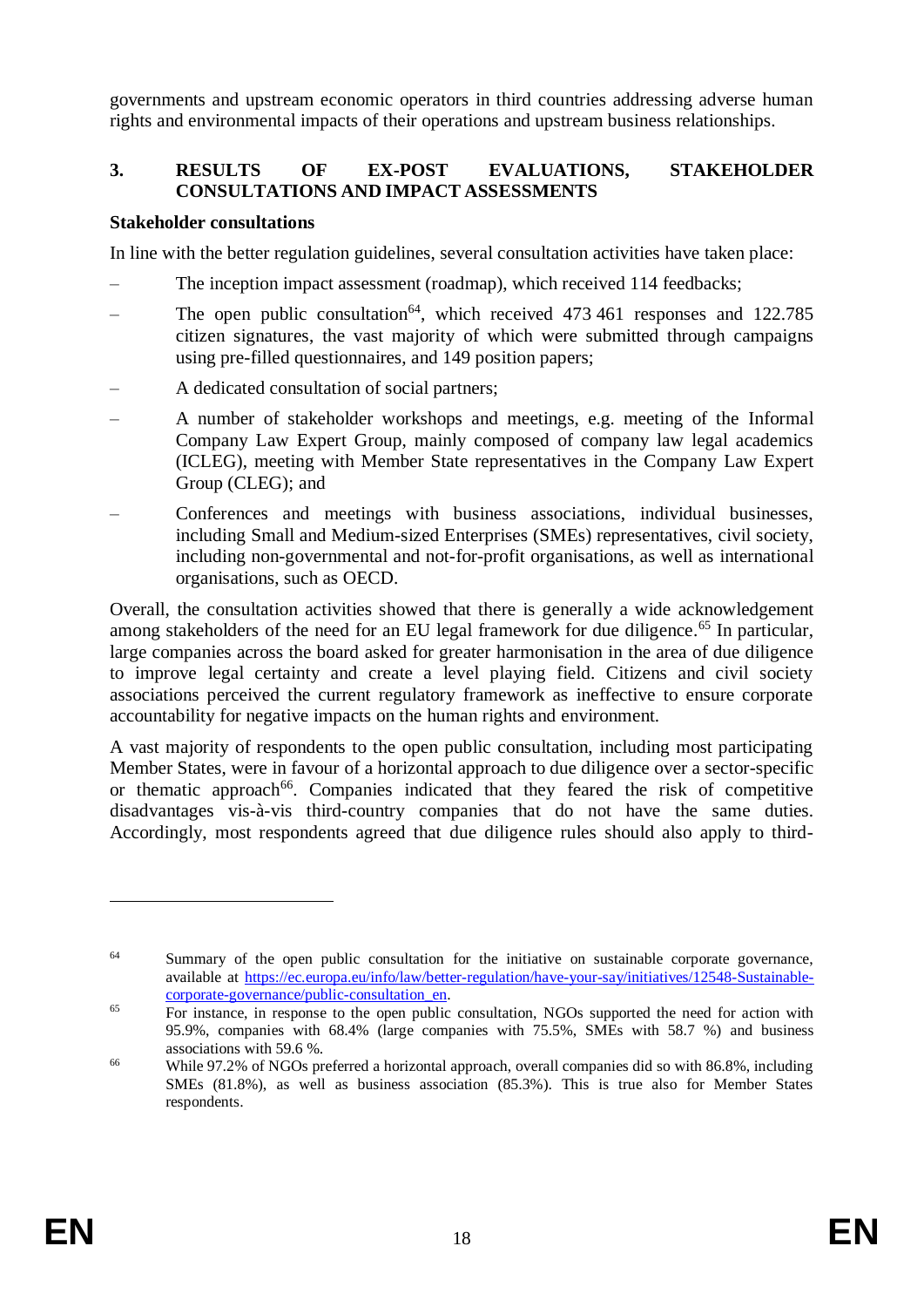country companies which are not established in the EU but carry out activities of a certain scale in the  $EU^{67}$ .

Regarding an enforcement mechanism accompanying a mandatory due diligence duty, all stakeholder groups responding to the open public consultation indicated by a majority that supervision by competent national authorities with a mechanism of EU cooperation/coordination is the most suited option.<sup>68</sup>

A majority of respondents in all stakeholder groups considered binding rules with targets to be the option entailing the most costs, but also the most benefits overall. Although most respondents saw the positive impact on third countries, a subset of respondents fear a potential negative impact of due diligence rules on third countries if companies investing in third countries with weak human rights, including social and labour, and environmental protection, would have to withdraw from these countries.

Detailed information on the consultation strategy and conclusions of the stakeholder consultations can be found in Annex 2 of the impact assessment report.

### **Collection and use of expertise**

To support the analysis of the different options, the Commission awarded support contracts to external experts for a study on due diligence requirements through the supply chain<sup>69</sup> and for a study on directors' duties and sustainable corporate governance<sup>70</sup>. These experts worked in close cooperation with the Commission throughout the different phases of the study.

Besides these support studies, additional expertise was identified through literature research and through the stakeholder consultation responses.

Alongside the above-mentioned support studies, expert group meetings, and stakeholder consultations, the Commission also paid close attention to the relevant European Parliament resolution and to the Council Conclusions. The European Parliament resolution of 10 March 2021 provided recommendations to the Commission on corporate due diligence and corporate accountability, calling upon the Commission to propose EU rules for a comprehensive corporate due diligence obligation. The Council Conclusions on Human Rights and Decent Work in Global Supply Chains of 1 December 2020 called upon the Commission to table a proposal for an EU legal framework on sustainable corporate governance, including crosssector corporate due diligence obligations along global value chains.

### **Impact assessment**

 $\overline{a}$ 

The analysis in the impact assessment addressed in a broad sense the problem arising from the need to reinforce sustainability in corporate governance and management systems, with two

 $67$  97 % of respondents agreed to this statement (NGOs 96.1%, business associations 96.5%, companies 93.8%, including SMEs 86.4%). All Member State respondents agree with this statement as well.

<sup>&</sup>lt;sup>68</sup> It was followed by the option of judicial enforcement with liability (49%) and supervision by competent national authorities based on complaints about non-compliance with effective sanctions (44%).

 $^{69}$  See reference in footnote 8.<br>  $^{70}$  European Commission Direction

<sup>70</sup> European Commission, Directorate-General for Justice and Consumers, Study on directors' duties and sustainable corporate governance: final report, Publications Office, 2020, [https://data.europa.eu/doi/10.2838/472901.](https://data.europa.eu/doi/10.2838/472901) https://data.europa.eu/doi/10.2838/472901.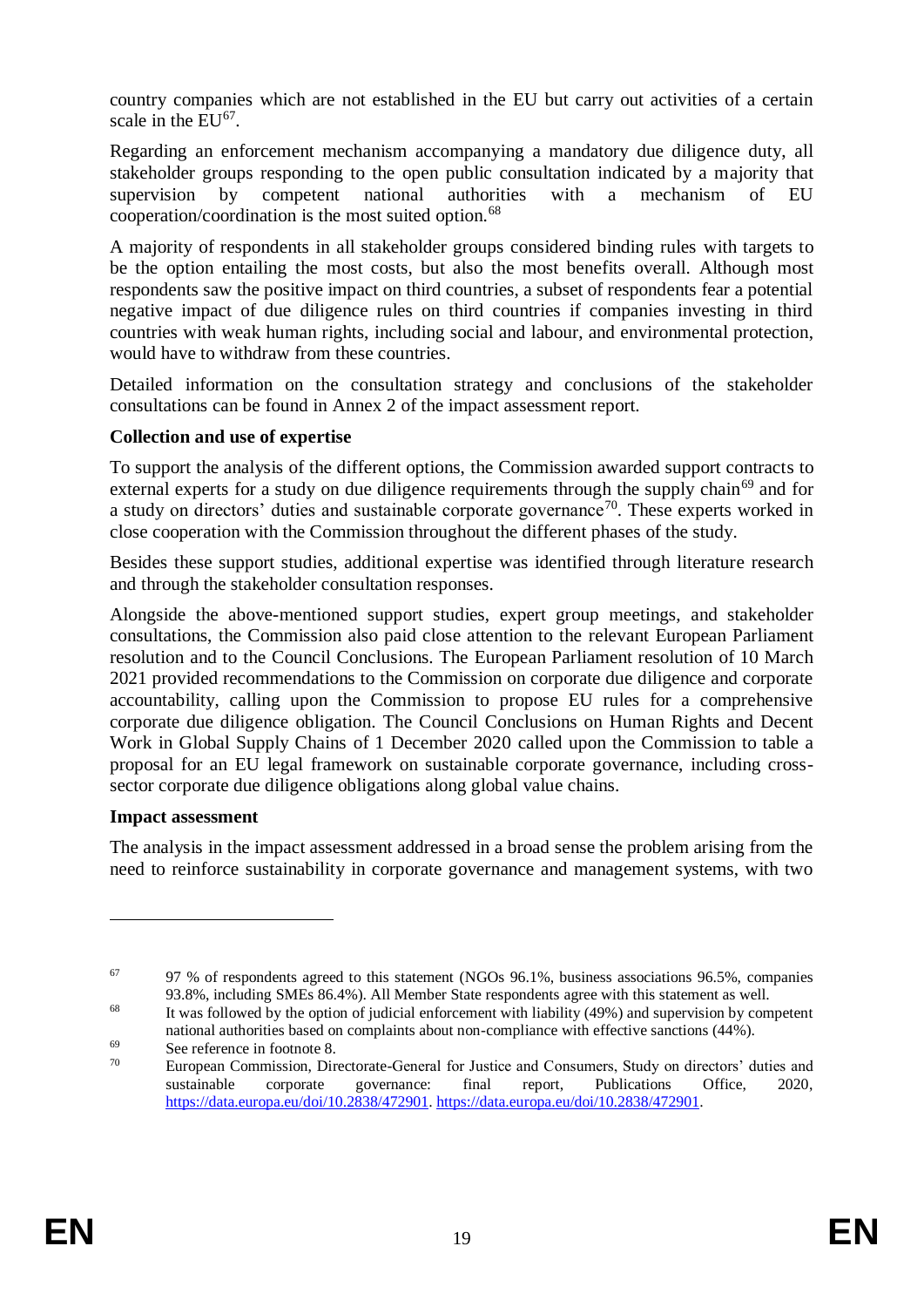dimensions: (1) stakeholder interests and stakeholder-related (sustainability) risks to companies are not sufficiently taken into account in corporate risk management systems and decisions; (2) companies do not sufficiently mitigate their adverse human rights and environmental impacts, do not have adequate governance, management systems and measures to mitigate their harmful impacts.

After consideration of different policy options mainly in the areas of corporate due diligence duty and directors' duties, the impact assessment proposed a preferred package of policy options across three elements: corporate due diligence, directors' duties and remuneration, which complement each other.

The draft impact assessment was submitted to the Commission's Regulatory Scrutiny Board on 9 April 2021. Following the negative opinion by the Board, a revised impact assessment was submitted to the Board for a second opinion on 8 November 2021. While noting the significant revision of the report in response to the Board`s first opinion, the Board nevertheless issued a second negative opinion on 26 November 2021<sup>71</sup>, which underlined the need for political guidance on whether, and under which conditions, the sustainable corporate governance initiative could proceed further. The Board maintained its negative opinion because it considered that the impact assessment report did not sufficiently (1) address the problem description and provide convincing evidence that EU businesses, in particular SMEs, do not already sufficiently reflect sustainability aspects or do not have sufficient incentives to do so; (2) present a scope of policy options and identify or fully assess key policy choices; (3) assess the impacts in a complete, balanced and neutral way and reflect uncertainty related to the realisation of benefits, and (4) demonstrate the proportionality of the preferred option.

Therefore, in order to address the comments of the Board's second negative opinion, the impact assessment is complemented by a staff working document on the follow-up of the Board's opinion that provides additional clarifications and evidence on the areas where the Board had provided specific suggestions of improvements.

According to the Commission's Better Regulation rules a positive opinion from the Regulatory Scrutiny board is required for a file to proceed to the adoption stage. However, the Vice President for Inter-Institutional Relations and Foresight can allow for the continuation of the preparations for an initiative that has been subject to a second negative opinion by the Regulatory Scrutiny Board. It is important to flag that the opinions of the Regulatory scrutiny Board are an assessment of the quality of the impact assessment and not an assessment of the related legislative proposal.

The Commission, also in the light of the agreement by the Vice-President for Inter-Institutional Relations and Foresight, has considered it opportune to proceed with the initiative for the following reasons:

– the *political importance* of this initiative for the Commission's political priority of "An economy that works for people", including within the context of the Sustainable Finance package and the European Green Deal and

<sup>71</sup> SEC(2022)95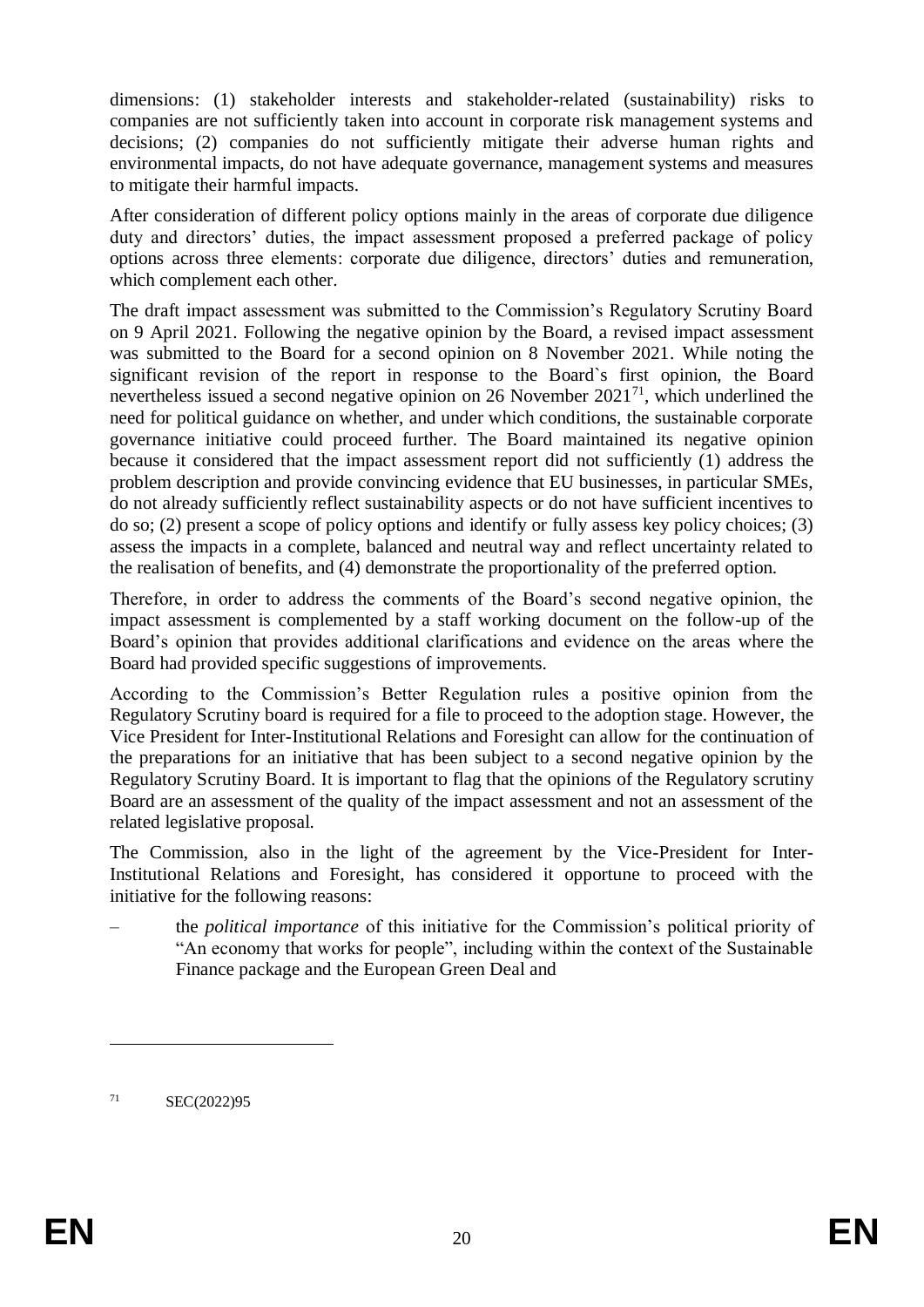- the *urgency of action* in the field of value chain due diligence as contribution to the sustainability transition, and to address the risk of the increasing Single market fragmentation, as well as the view that
- the *additional clarification and evidence* provided satisfactorily addressed the shortcomings of the impact assessment identified by the Regulatory Scrutiny Board and were considered in the adapted legal proposal.

With regard to its importance and urgency, the Commission also took note that the initiative was included in the Joint Political Priorities for 2022 by the European Parliament, the Council and the Commission.

After careful analysis of the Board's findings and considering the reflections on the additional clarifications and evidence provided, the Commission considers that the proposal, which has been significantly revised as compared to the package of policy options put forward by the impact assessment, allows still to decisively move forward towards the overall objective to better exploit the potential of the single market to contribute to the transition to a sustainable economy and to foster long-term sustainable and responsible corporate behaviour. The Directive is more focused and targeted compared to the preferred option outlined in the draft impact assessment. The core of it is the due diligence obligation, while significantly reducing directors' duties by linking them closely to the due diligence obligation. In addition, the scope of due diligence is adapted. A detailed description of the adaptations made to the preferred option package of the impact assessment can be found in the accompanying Staff Working Document that presents the follow-up to the opinion of the Regulatory Scrutiny Board and additional information.

In short, the "personal scope" i.e. which business categories are covered has been significantly reduced following reflections triggered by the Board's comments on the problem description, in particular with regard to SMEs, and on the proportionality of the preferred option. Concretely, SMEs have been completely excluded, from the scope, and the coverage of high-impact sectors has been shifted only to companies having more than 250 employees and more than EUR 40 million worldwide net turnover (while large companies which simultaneously exceed both the 500 employee and the EUR 150 million worldwide net turnover limits are covered by the scope irrespective of their sectors of economic activities. The high-impact sectors are directly defined in the text, thus also reflecting on the Board's comments as regards legislative technique. The definition of high-impact sectors has been limited to sectors with high risk of adverse impacts and for which OECD guidance exists. For midcap companies in high-impact sectors, the rules will start to apply after a transition period of two years to allow for a longer adaptation period. In addition, the due diligence obligations of these companies are limited only to severe impacts relevant for their sector.

To reach the objectives of the initiative effectively, the scope of this proposal extends to companies from third countries. Only such non-EU companies are covered which have a direct link to the Union market, and which meet the similar turnover threshold as EU companies but within Union market. Furthermore, they will face the same obligations regarding due diligence as the respective EU companies.

The Directive also indicates that accessible and practical support is necessary for companies, in particular SMEs in the value chain, to prepare for the obligations (or the consequent demands the may be passed on to them indirectly). This could include practical guidance and supporting tools such as hotlines, databases or training, as well as the setup of an observatory to help companies with the implementation of the Directive. Moreover, the review clause makes explicit reference to the personal scope of the Directive (i.e. coverage of business categories), which should be reviewed in light of the practical experiences with the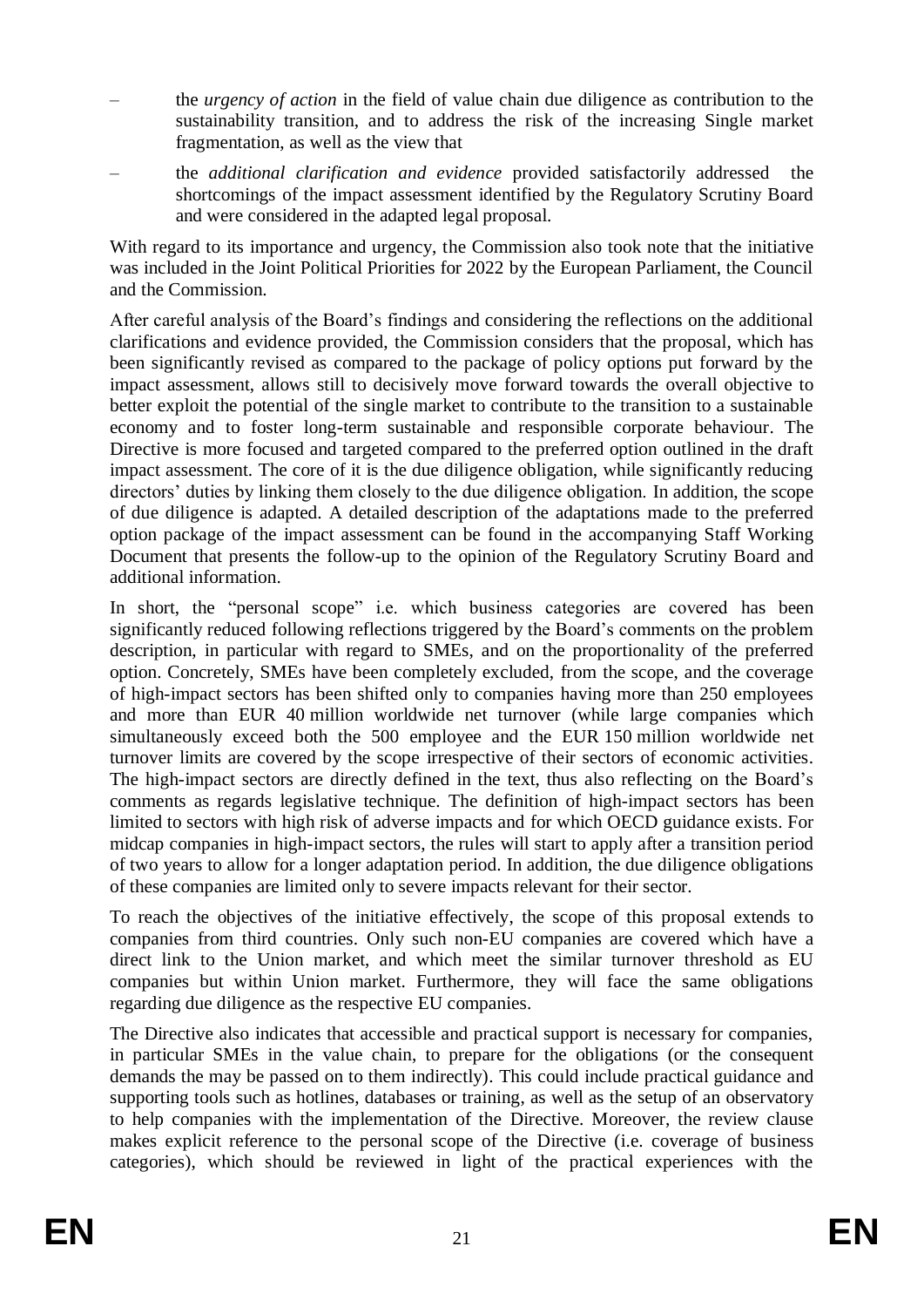application of the legislation. Other mitigation measures to reduce indirect impact on the SMEs are part of the obligations of companies in the scope of this Directive.

As regards the material scope (i.e. what is covered), a cross-cutting instrument covering human rights and environmental impacts has been retained. This reflects the strong consensus amongst stakeholder groups that a horizontal framework is necessary to address the identified problems.

Furthermore, the Board commented that the impact assessment is not sufficiently clear about the need to regulate directors' duties on top of due diligence requirements. The Commission therefore decided to address this issue by deviating from the preferred options' package in the impact assessment and focussing on the directors' duties element, in light also of the existing international standards<sup>72</sup>, on due diligence and duty of care. This encompasses directors' duties relating to the setting up and overseeing the implementation of corporate due diligence processes and measures, establishing code of conduct for this purpose as well as integrating due diligence into the corporate strategy. In order to fully reflect the role of directors in light of the corporate due diligence obligations, the directors' general duty of care for the company, which is present in the company law of all Member States, is also being clarified providing that when fulfilling their duty to act in the best interest of the company, directors should take into account the sustainability matters of the proposal for a corporate sustainability reporting Directive, including, where applicable, human rights, climate change and environmental consequences, including in the short, medium and long term horizons. Further reaching specific directors' duties that had been put forward in the impact assessment are not retained. This will ensure that the proposal delivers on its objective while remaining proportionate.

With regard to comments of the Board, this Explanatory Memorandum as well as the recitals of the legislative proposal contain comprehensive explanations of the policy choices made. While the impact assessment submitted to the Board and the Board's opinion have been published unchanged, a separate accompanying Staff Working Document has been prepared to provide additional evidence and clarifications that follows up on the Board's remarks including as regards evidence. This document addresses in particular the following:

- 1. Problem description:
- the scale and evolution of the environmental and sustainability problems directly linked to the apparent absence or insufficient use of corporate sustainability management practices by EU companies to be tackled by this Directive and the added value of the Directive in relation to the comprehensive package of measures to promote sustainability under the Green Deal;
- why the market and competitive dynamics together with the further evolution of companies' corporate strategies and risk management systems are considered insufficient and as regards the assumed causal link between using corporate sustainability tools and their practical effect in tackling the problems;
- 2. Impacts of the preferred option:

<sup>72</sup> See footnote [6.](#page-2-0)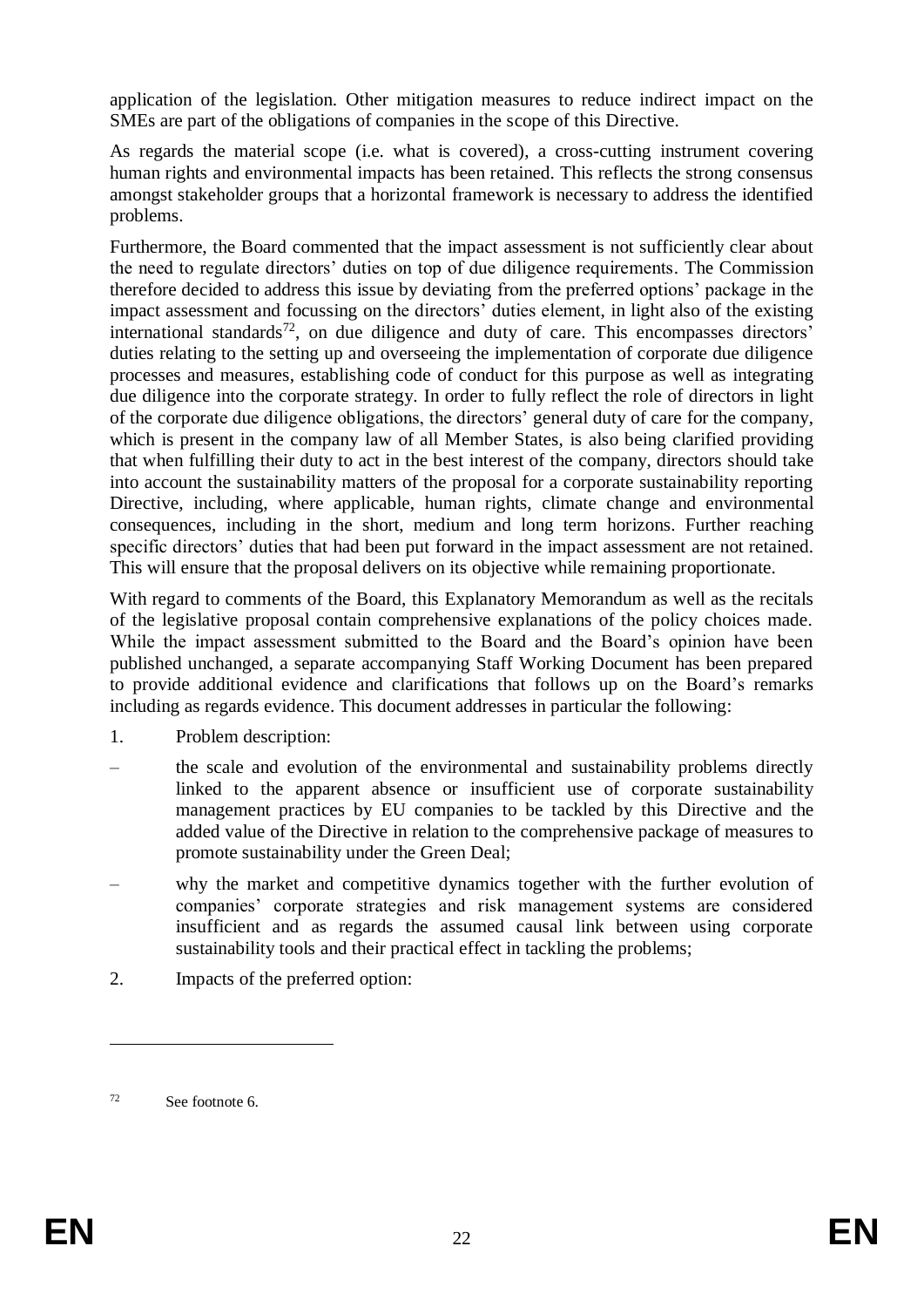- issues related to third countries, integrating observations (i) on expected developments in third countries (including taking into account EU and international trade and development support measures), (ii) on impacts on third countries and on suppliers in third countries;
- the enforcement mechanism, further expanding on the added value of a two-pillar enforcement system that builds on administrative enforcement and civil liability;
- impacts on competition and competitiveness.

### **Regulatory fitness and simplification**

Small and medium-sized enterprises, including micro enterprises are not included in the scope and indirect effects on them will be mitigated through supporting measures and guidelines at Union and Member State level as well in business to business relations with the use of model contractual clauses and by proportionality requirements for the larger business partner.

### **Fundamental rights**

As explained in the impact assessment and based on existing evidence, mandatory due diligence requirements can have significant benefits for the protection and promotion of fundamental rights.

# **4. BUDGETARY IMPLICATIONS**

There are no direct implications to the Union budget.

### **5. OTHER ELEMENTS**

### **Implementation plans and monitoring, evaluation and reporting arrangements**

The Commission will set up a European Network of Supervisory Authorities to help with the implementation of this Directive. Such Network will be composed by the representatives of the supervisory authorities designated by the Member States and where necessary joined by other Union agencies with relevant expertise in the areas covered by this Directive, to ensure compliance by the companies of their due diligence obligations, in order to facilitate and ensure the coordination and convergence of regulatory, investigative, sanctioning and supervisory practices, and the sharing of information among these supervisory authorities.

After seven years following the end of the transposition period, the Commission shall report on the implementation of this Directive, including, among other aspects, its effectiveness. The report shall be accompanied, if appropriate, by a legislative proposal.

In order to provide clarity and support to companies and Member States with the implementation of the directive, the Commission will issue guidance, where necessary.

### **Explanatory documents**

To ensure the proper implementation of this Directive, the explanatory document, e.g. in the form of correlation tables would be necessary.

# **Detailed explanation of the specific provisions of the proposal**

Article 1 sets out the subject matter of the Directive, i.e. laying down rules on obligations of due diligence by companies regarding actual and potential human rights and environmental adverse impacts, with respect to their own operations, the operations of their subsidiaries, and the value chain operations carried out by established business relationships; the provision also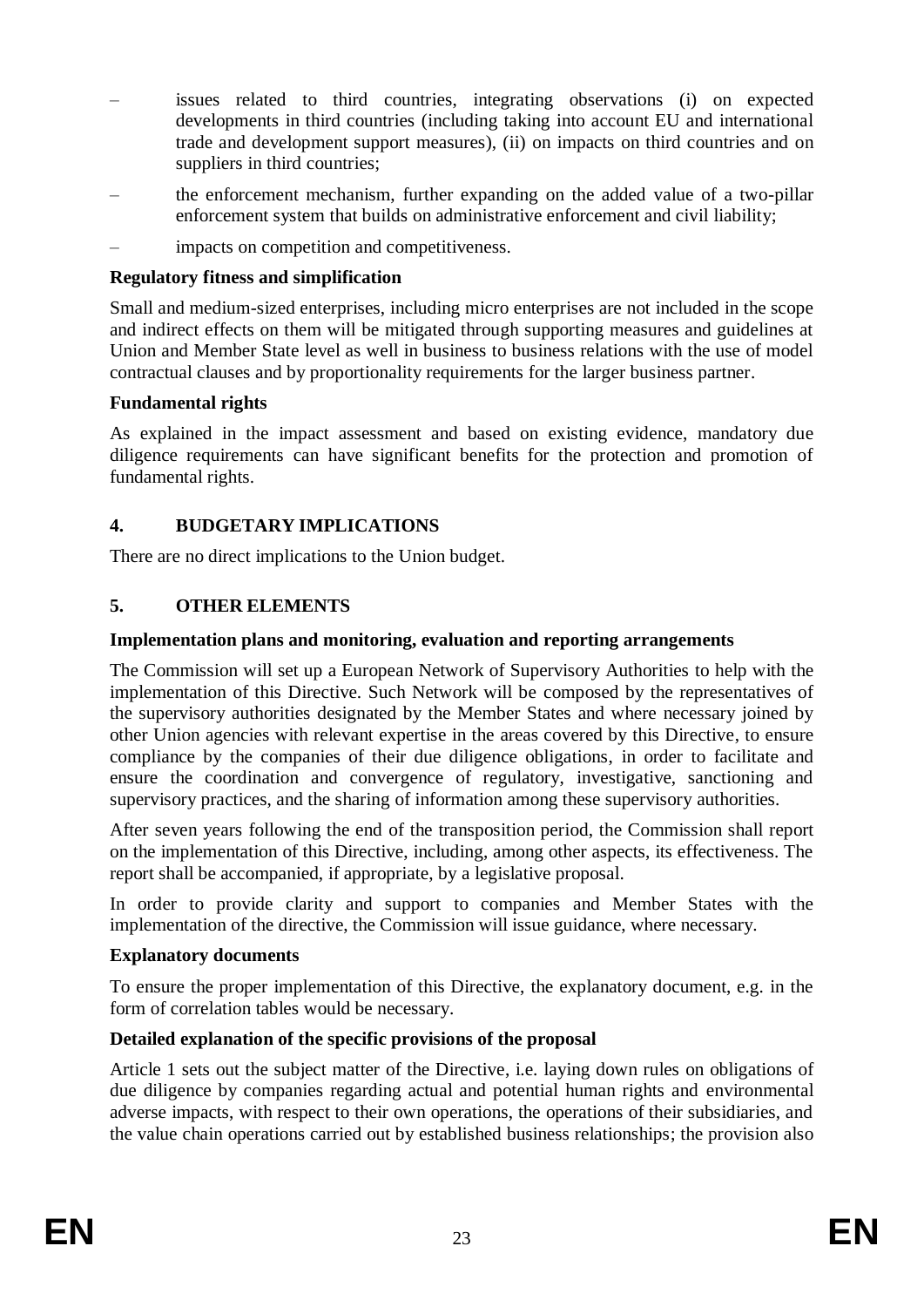specifies that this Directive establishes rules on liability for violations of the due diligence obligation.

Article 2 establishes the personal scope of application of the Directive and sets out the criteria based on which a Member State is competent to regulate matters covered in this Directive.

Article 3 contains definitions for the purpose of this Directive.

Article 4 requires Member States to ensure that companies conduct human rights and environmental due diligence by complying with the specific requirements listed in Articles 5 to 11 of the Directive.

Article 5 requires Member States to ensure that companies integrate due diligence into all corporate policies and have in place a due diligence policy that is updated annually. The provision specifies that this policy should include a description of the company's approach to due diligence, of a code of conduct to be followed by the company's employees and subsidiaries, of the processes put in place to implement due diligence.

Article 6 establishes the obligation for Member States to ensure that companies take appropriate measures to identify actual or potential adverse human rights and environmental impacts in their own operations, in their subsidiaries and at the level of their established direct or indirect business relationships in their value chain.

Article 7 sets out the requirement for Member States to ensure that companies take appropriate measures to prevent potential adverse impacts identified pursuant to Article 6, or to adequately mitigate those impacts, where prevention is not possible or requires gradual implementation.

Article 8 establishes the obligation for Member States to ensure that companies take appropriate measures to bring to an end actual adverse human rights and environmental impacts that they had or could have identified pursuant to Article 6. Where an adverse impact that has occurred at the level of established direct or indirect established business relationships cannot be brought to an end, Member States should ensure that companies minimise the extent of the impact.

Article 9 sets out the obligation for Member States to ensure that companies provide for the possibility to submit complaints to the company in case of legitimate concerns regarding those potential or actual adverse impacts, including in the company's value chain. Companies are required to grant this possibility to persons who are affected or have reasonable grounds to believe that they might be affected by an adverse impact, to trade unions and other workers' representatives representing individuals working in the value chain concerned, and to civil society organisations active in the area concerned.

Article 10 introduces the obligation for Member States to require companies to periodically assess the implementation of their due diligence measures in order to verify that adverse impacts are properly identified and that preventive or corrective measures are implemented, and to determine the extent to which adverse impacts have been prevented or brought to an end or their extent minimised.

Article 11 establishes the obligation for Member States to ensure that companies that are not subject to reporting requirements under Directive 2013/34/EU report on the matters covered by this Directive and publish an annual statement on their website.

Article 12 sets out the obligation for the Commission to adopt guidance about non-binding model contract clauses to help companies comply with Article 7(2), point (b), and Article 8(3) point (c).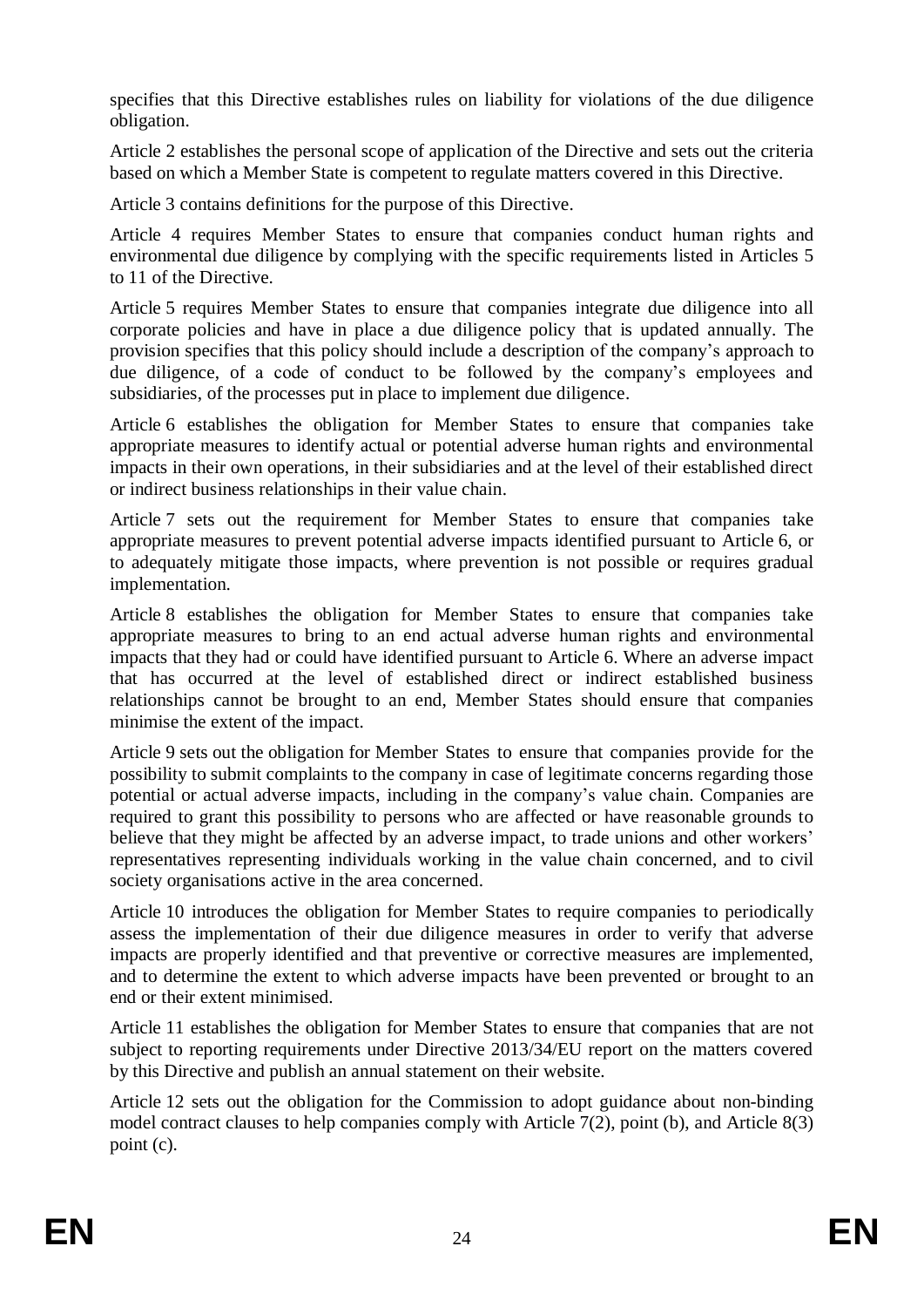Article 13 sets out the possibility for the Commission, in order to provide support to companies or to Member State authorities on how companies should fulfil their due diligence obligations, to issue guidelines, for specific sectors or specific adverse impacts, in consultation with the European Union Agency for Fundamental Rights, the European Environment Agency, and where appropriate with international bodies having expertise in due diligence.

Article 14 requires the Member States and Commission to provide accompanying measures to companies in the scope of this Directive actors and to actors along global value chains that are indirectly impacted by the obligations of the Directive. Such support can range from the operation of dedicated websites, portals or platforms to financial support to SMEs, and facilitation of joint stakeholder initiatives. This provision further clarifies that companies may rely on industry schemes and multi-stakeholder initiatives to support the implementation of due diligence and that the Commission, in collaboration with Member States, may issue guidance for assessing the fitness of such schemes.

Article 15 requires the Member States ensure that certain companies adopt a plan to ensure that the business model and strategy of the company are compatible with the transition to a sustainable economy and with the limiting of global warming to 1.5  $\degree$ C in line with the Paris Agreement.

Article 16 introduces the requirement for companies formed in accordance with the legislation of a third country and falling within the scope of application of the present Directive pursuant to Article 2(2), to designate a sufficiently mandated authorised representative in the Union to be addressed by Member States' competent authorities, on all issues necessary for the receipt of, compliance with and enforcement of legal acts issued in relation to this Directive.

Article 17 sets out the requirement for Member States to designate one or more national supervisory authorities in order to ensure compliance by companies with their due diligence obligations and their obligation under Article 15(1) and (2) and to exercise the powers of enforcement of those obligations in accordance with Article 18.

Article 18 sets out the appropriate powers and resources of the supervisory authorities designated by the Member States to carry out their tasks of supervision and enforcement.

Article 19 establishes the requirement for Member States to ensure that any natural or legal person that has reasons to believe, on the basis of objective circumstances, that a company does not appropriately comply with the provisions of this Directive, is entitled to submit substantiated concerns, in particular in the Member State of his or her habitual residence, registered office, place of work or place of the alleged infringement, to the supervisory authorities.

Article 20 sets out that Member States shall lay down rules on sanctions applicable to infringements of the national provisions adopted pursuant to this Directive, and shall take all measures necessary to ensure that they are implemented. The sanctions shall be effective, dissuasive and proportionate. Member States shall ensure that decision of the supervisory authorities containing sanctions related to the breach of the provisions of this directive should be published.

Article 21 introduces a European Network of Supervisory Authorities composed by the representatives of the supervisory national authorities referred to in Article 16, with the aim to facilitate and ensure the coordination and alignment of regulatory, investigative, sanctioning and supervisory practices, and the sharing of information among these supervisory authorities.

Article 22 sets out the requirement for Member States to lay down rules governing the civil liability of the company for damages arising due to its failure to comply with the due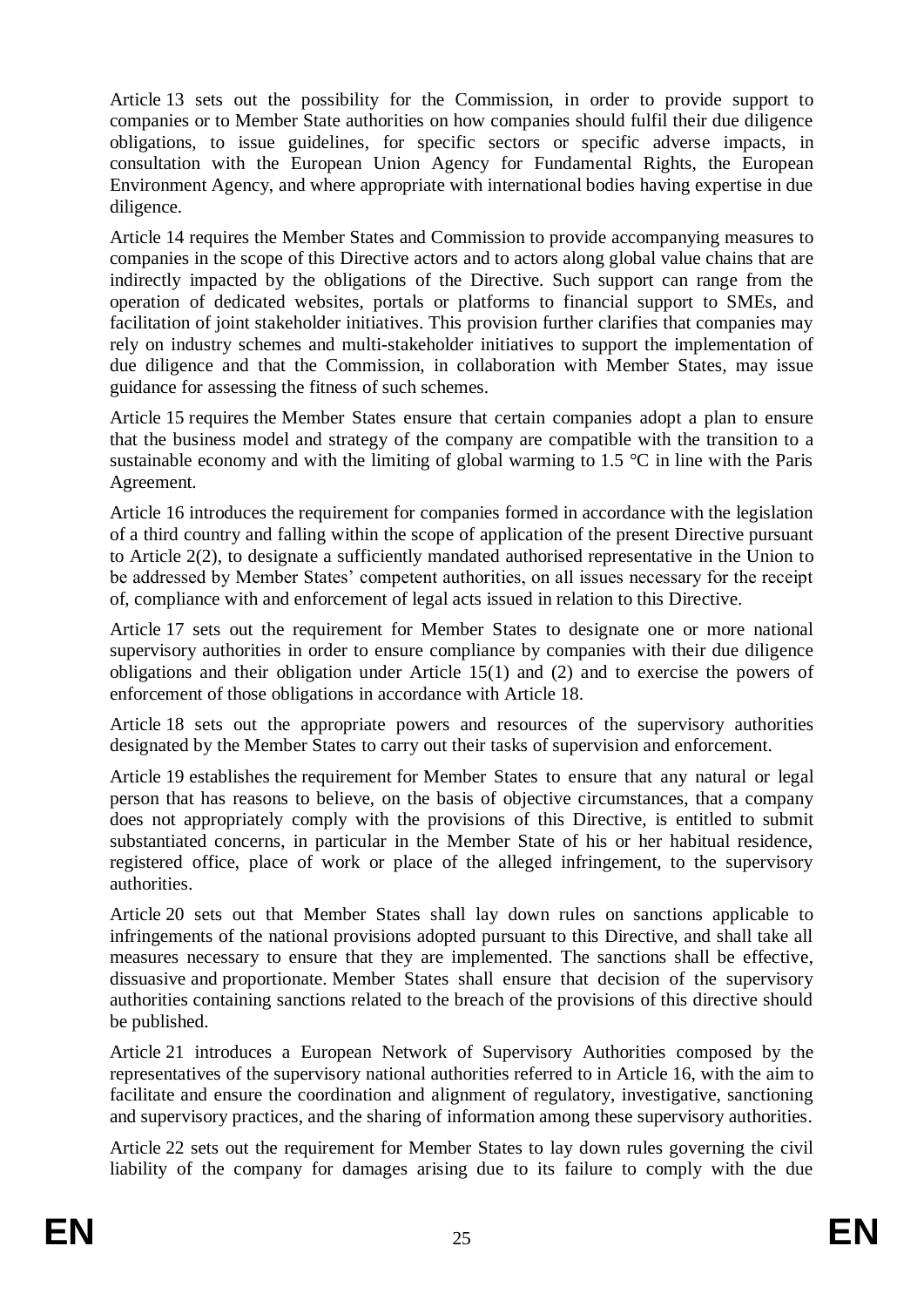diligence obligations under specific conditions. It also introduces the obligation for Member States to ensure that the liability provided for in paragraphs 1 to 3 of this Article is not denied on the sole ground that the law applicable to such claims is not the law of a Member State.

Article 23 establishes the application of Directive (EU) 2019/1937 of the European Parliament and of the Council of 23 October 2019 on the protection of persons who report breaches of Union law, to the reporting of all breaches of this Directive and the protection of persons reporting such breaches.

Article 23 clarifies conditions of public support for companies.

Article 25 clarifies directors' duty of care.

Article 26 lays down the duty for directors of EU companies to set up and oversee the implementation of corporate sustainability due diligence processes and measures and to adapt the corporate strategy to due diligence.

Article 27 amends the Annex of Directive (EU) No 2019/1937.

Article 28 sets out the rules concerning delegated acts.

Article 29 contains a provision on the review of this Directive.

Article 30 contains provisions on the transposition of the Directive.

Article 31 sets the date of when this Directive enters into force.

Article 32 sets out the addressees of this Directive.

The lists contained in the Annex specify the adverse environmental impacts and adverse human rights impacts relevant for this Directive, to cover the violation of rights and prohibitions including the international human rights agreements (Part I Section 1), human rights and fundamental freedoms conventions (Part I Section 2), and the violation of internationally recognised objectives and prohibitions included in the environmental conventions (Part II).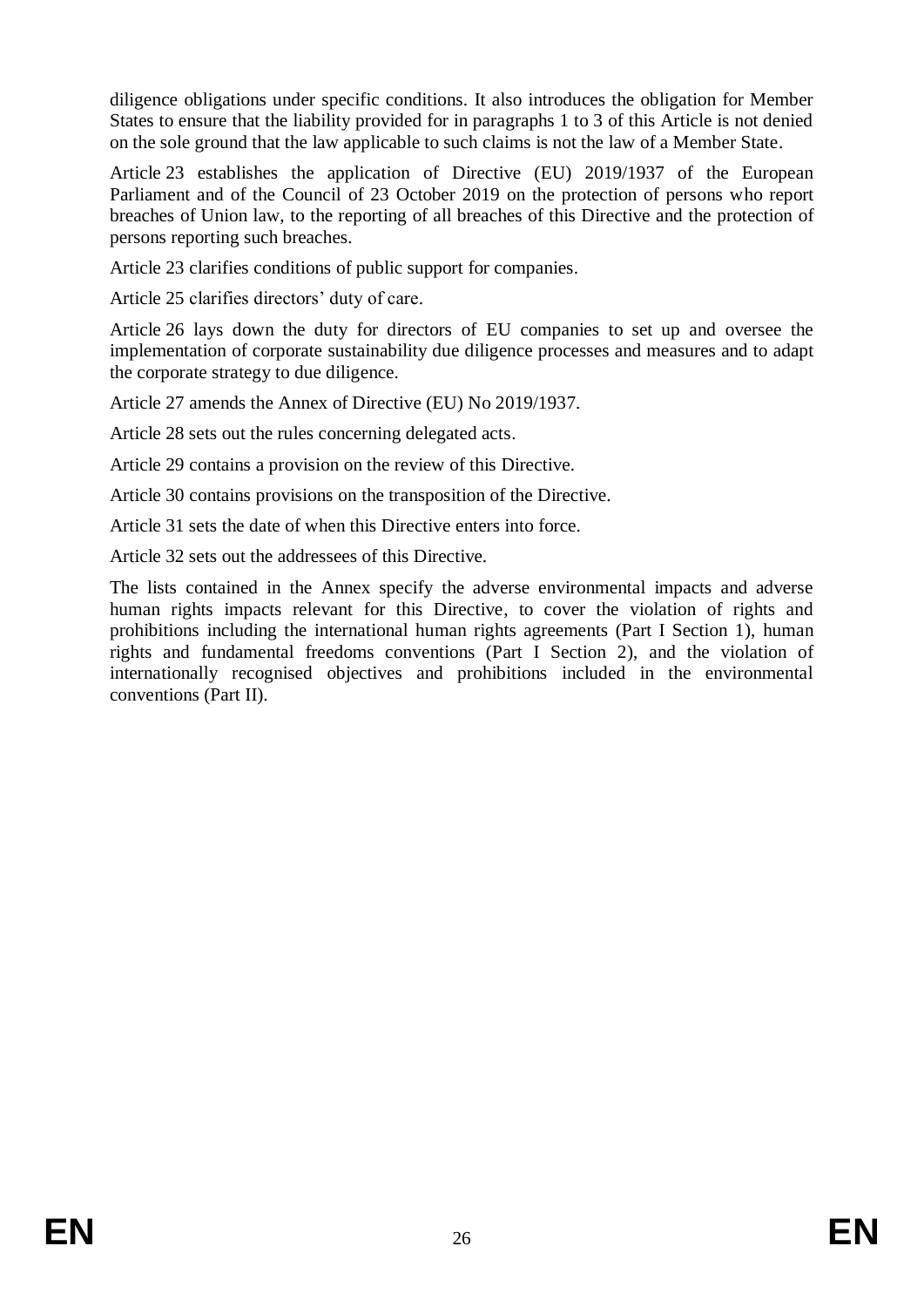### 2022/0051 (COD)

### Proposal for a

# **DIRECTIVE OF THE EUROPEAN PARLIAMENT AND OF THE COUNCIL**

### **on Corporate Sustainability Due Diligence and amending Directive (EU) 2019/1937**

(Text with EEA relevance)

### THE EUROPEAN PARLIAMENT AND THE COUNCIL OF THE EUROPEAN UNION,

Having regard to the Treaty on the Functioning of the European Union, and in particular Article  $50(1)$  and  $(2)(g)$  and Article 114 thereof,

Having regard to the proposal from the European Commission,

After transmission of the draft legislative act to the national parliaments,

Having regard to the opinion of the European Economic and Social Committee<sup>73</sup>,

Acting in accordance with the ordinary legislative procedure,

Whereas:

- (1) The Union is founded on the respect for human dignity, freedom, democracy, equality, the rule of law and respect for human rights as enshrined in the EU Charter of Fundamental Rights. Those core values that have inspired the Union's own creation, as well as the universality and indivisibility of human rights, and respect for the principles of the United Nations Charter and international law, should guide the Union's action on the international scene. Such action includes fostering the sustainable economic, social and environmental development of developing countries.
- (2) A high level of protection and improvement of the quality of the environment and promoting European core values are among the priorities of the Union, as set out in the Commission's Communication on A European Green Deal<sup>74</sup>. These objectives require the involvement not only of the public authorities but also of private actors, in particular companies.

 $\frac{73}{74}$  OJ C, , p. .

<sup>74</sup> Communication from the Commission to the European Parliament the European Council, the Council, the European Economic and Social Committee and the Committee of the Region "The European Green Deal" (COM/2019/640 final).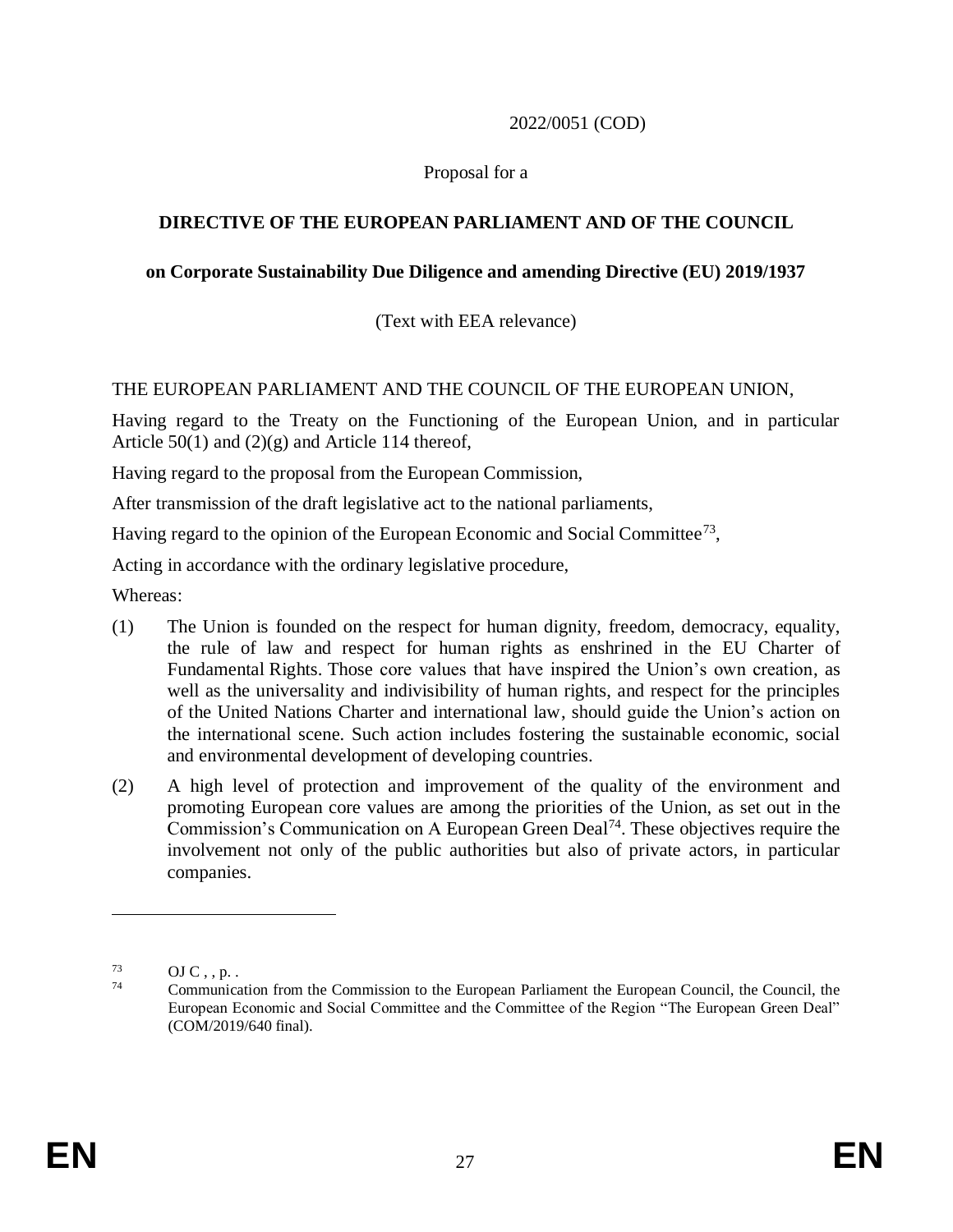- (3) In its Communication on a Strong Social Europe for Just Transition<sup>75</sup>, the Commission committed to upgrading Europe's social market economy to achieve a just transition to sustainability. This Directive will also contribute to the European Pillar of Social Rights, which promotes rights ensuring fair working conditions. It forms part of the EU policies and strategies relating to the promotion of decent work worldwide, including in global value chains, as referred to in the Commission Communication on decent work worldwide<sup>76</sup>.
- (4) The behaviour of companies across all sectors of the economy is key to success in the Union's sustainability objectives as Union companies, especially large ones, rely on global value chains. It is also in the interest of companies to protect human rights and the environment, in particular given the rising concern of consumers and investors regarding these topics. Several initiatives fostering enterprises which support value-oriented transformation already exist on Union<sup>77</sup>, as well as national<sup>78</sup> level.
- (5) Existing international standards on responsible business conduct specify that companies should protect human rights and set out how they should address the protection of the environment across their operations and value chains. The United Nations Guiding Principles on Business and Human Rights<sup>79</sup> recognise the responsibility of companies to exercise human rights due diligence by identifying, preventing and mitigating the adverse impacts of their operations on human rights and by accounting for how they address those impacts. Those Guiding Principles state that businesses should avoid infringing human rights and should address adverse human rights impacts that they have caused, contributed to or are linked with in their own operations, subsidiaries and through their direct and indirect business relationships.
- (6) The concept of human rights due diligence was specified and further developed in the OECD Guidelines for Multinational Enterprises<sup>80</sup> which extended the application of due diligence to environmental and governance topics. The OECD Guidance on Responsible

<sup>&</sup>lt;sup>75</sup> Communication from the Commission to the European Parliament, the Council, the European Economic and Social Committee and the Committee of the Regions – A Strong Social Europe for Just Transitions (COM/2020/14 final).

<sup>&</sup>lt;sup>76</sup> Communication from the Commission to the European Parliament, the Council and the European Economic and Social Committee on decent work worldwide for a global just transition and a sustainable recovery, COM(2022) 66 final.

<sup>77</sup> 'Enterprise Models and the EU agenda', *CEPS Policy Insights*, No PI2021-02/ January 2021.

<sup>78</sup> E.g[. https://www.economie.gouv.fr/entreprises/societe-mission](https://www.economie.gouv.fr/entreprises/societe-mission)

<sup>79</sup> United Nations' "Guiding Principles on Business and Human Rights: Implementing the United Nations 'Protect, Respect and Remedy' Framework", 2011, available at [https://www.ohchr.org/documents/publications/guidingprinciplesbusinesshr\\_en.pdf.](https://www.ohchr.org/documents/publications/guidingprinciplesbusinesshr_en.pdf)

<sup>80</sup> OECD Guidelines for Multinational Enterprises, 2011 updated edition, available at http://mneguidelines.oecd.org/guidelines/.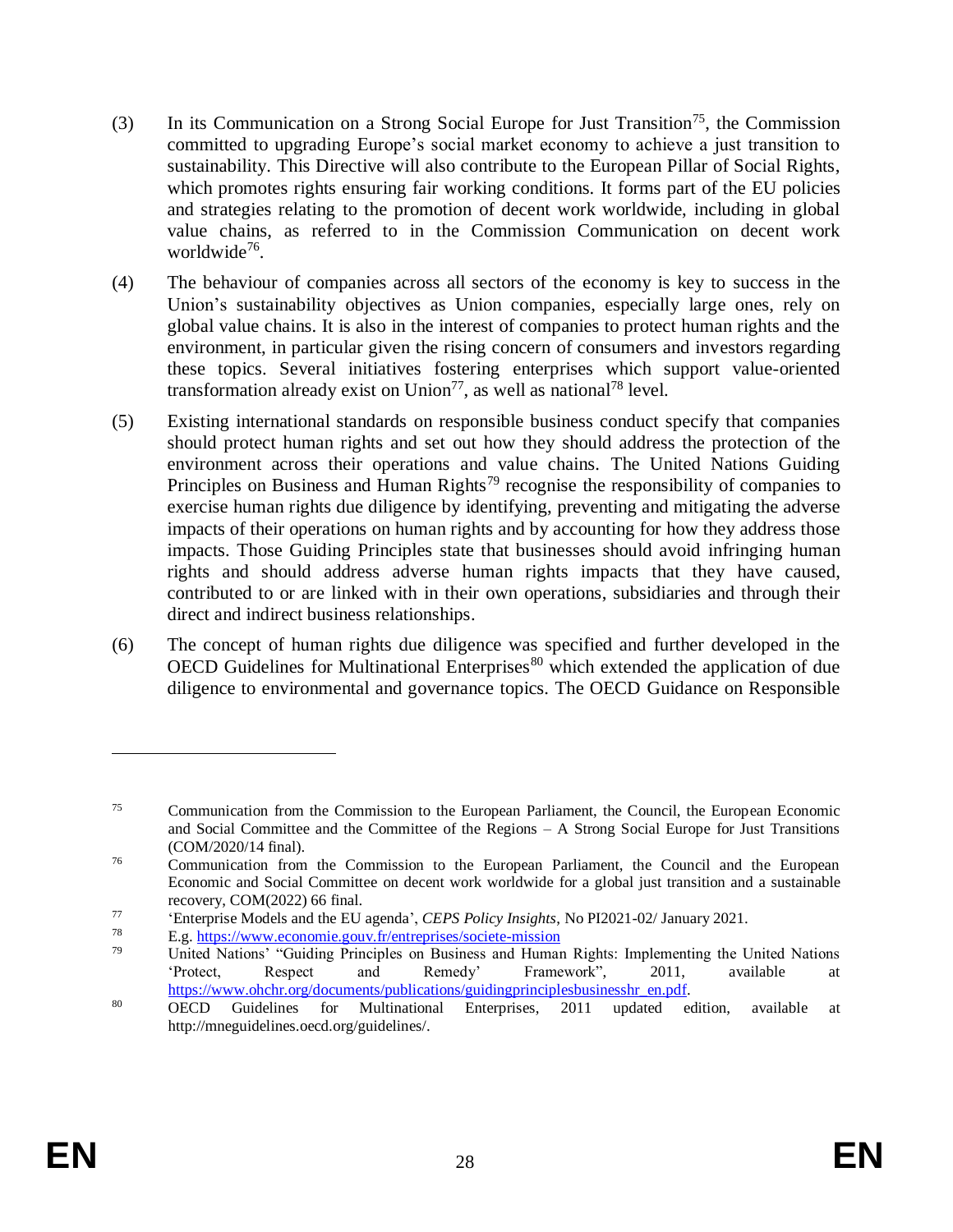Business Conduct and sectoral guidance $81$  are internationally recognised frameworks setting out practical due diligence steps to help companies identify, prevent, mitigate and account for how they address actual and potential impacts in their operations, value chains and other business relationships. The concept of due diligence is also embedded in the recommendations of the International Labour Organisation (ILO) Tripartite Declaration of Principles concerning Multinational Enterprises and Social Policy.<sup>82</sup>

- (7) The United Nations' Sustainable Development Goals<sup>83</sup>, adopted by all United Nations Member States in 2015, include the objectives to promote sustained, inclusive and sustainable economic growth. The Union has set itself the objective to deliver on the UN Sustainable Development Goals. The private sector contributes to those aims.
- (8) International agreements under the United Nations Framework Convention on Climate Change, to which the Union and the Member States are parties, such as the Paris Agreement<sup>84</sup> and the recent Glasgow Climate Pact<sup>85</sup>, set out precise avenues to address climate change and keep global warming within 1.5 C degrees. Besides specific actions being expected from all signatory Parties, the role of the private sector, in particular its investment strategies, is considered central to achieve these objectives.
- (9) In the European Climate Law<sup>86</sup>, the Union also legally committed to becoming climateneutral by 2050 and to reducing emissions by at least 55% by 2030. Both these commitments require changing the way in which companies produce and procure. The Commission's 2030 Climate Target Plan<sup>87</sup> models various degrees of emission reductions required from different economic sectors, though all need to see considerable reductions under all scenarios for the Union to meet its climate objectives. The Plan also underlines that "changes in corporate governance rules and practices, including on sustainable finance, will make company owners and managers prioritise sustainability objectives in their actions and strategies." The 2019 Communication on the European Green Deal<sup>88</sup>

<sup>&</sup>lt;sup>81</sup> OECD Guidance on Responsible Business Conduct, 2018, and sector-specific guidance, available at [https://www.oecd.org/investment/due-diligence-guidance-for-responsible-business-conduct.htm.](https://www.oecd.org/investment/due-diligence-guidance-for-responsible-business-conduct.htm)

<sup>&</sup>lt;sup>82</sup> The International Labour Organisation's "Tripartite Declaration of Principles concerning Multinational Enterprises and Social Policy, Fifth Edition, 2017, available at: [https://www.ilo.org/empent/Publications/WCMS\\_094386/lang--en/index.htm.](https://www.ilo.org/empent/Publications/WCMS_094386/lang--en/index.htm)

<sup>83</sup> https://www.un.org/ga/search/view\_doc.asp?symbol=A/RES/70/1&Lang=E.<br>84 https://www.un.org/ga/search/view\_doc.asp?symbol=A/RES/70/1&Lang=E.

[https://unfccc.int/files/essential\\_background/convention/application/pdf/english\\_paris\\_agreement.pdf.](https://unfccc.int/files/essential_background/convention/application/pdf/english_paris_agreement.pdf)

<sup>85</sup> Glasgow Climate Pact, adopted on 13 November 2021 at COP26 in Glasgow, [https://unfccc.int/sites/default/files/resource/cma2021\\_L16\\_adv.pdf.](https://unfccc.int/sites/default/files/resource/cma2021_L16_adv.pdf)https://unfccc.int/sites/default/files/reso urce/cma2021\_L16\_adv.pdf.

<sup>86</sup> Regulation (EU) 2021/1119 of the European Parliament and of the Council of 30 June 2021 establishing the framework for achieving climate neutrality and amending Regulations (EC) No 401/2009 and (EU) 2018/1999 ('European Climate Law') PE/27/2021/REV/1 (OJ L 243, 9.7.2021, p. 1).

<sup>87</sup> SWD/2020/176 final.

<sup>88</sup> COM/2019/640 final.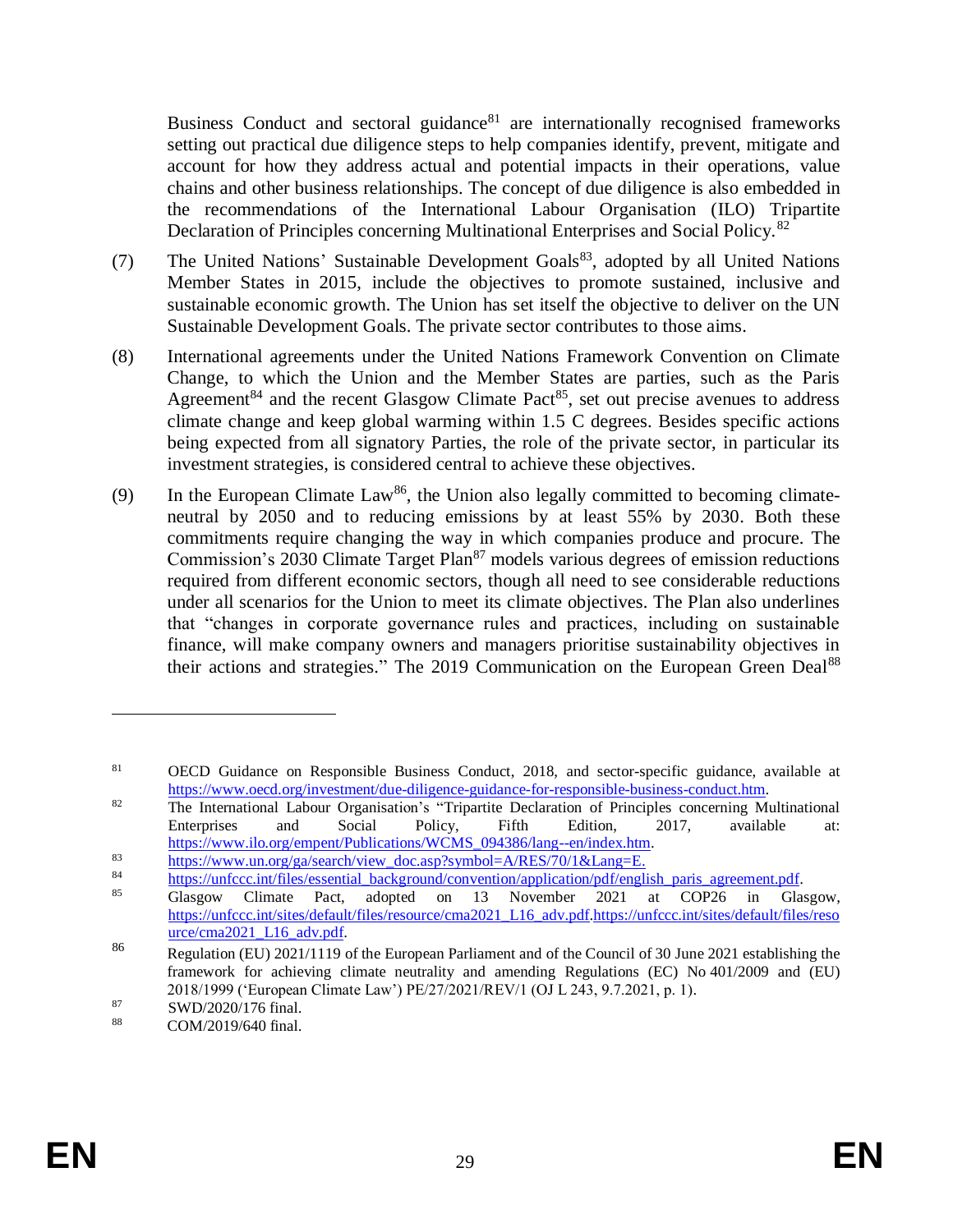sets out that all Union actions and policies should pull together to help the Union achieve a successful and just transition towards a sustainable future. It also sets out that sustainability should be further embedded into the corporate governance framework.

- $(10)$  According to the Commission Communication on forging a climate-resilient Europe<sup>89</sup> presenting the Union Strategy on Adaptation to climate change, new investment and policy decisions should be climate-informed and future-proof, including for larger businesses managing value chains. This Directive should be consistent with that Strategy. Similarly, there should be consistency with the Commission Directive […] amending Directive 2013/36/EU as regards supervisory powers, sanctions, third-country branches, and environmental, social and governance risks (Capital Requirements Directive)<sup>90</sup>, which sets out clear requirements for banks' governance rules including knowledge about environmental, social and governance risks at board of directors level.
- (11) The Action Plan on a Circular Economy<sup>91</sup>, the Biodiversity strategy<sup>92</sup>, the Farm to Fork strategy<sup>93</sup> and the Chemicals strategy<sup>94</sup> and Updating the 2020 New Industrial Strategy: Building a stronger Single Market for Europe's recovery<sup>95</sup>, Industry  $5.0^{96}$  and the European Pillar of Social Rights Action Plan<sup>97</sup> and the 2021 Trade Policy Review<sup>98</sup> list an initiative on sustainable corporate governance among their elements.

<sup>89</sup> Communication from the Commission to the European Parliament, the Council, the European Economic and Social Committee and the Committee of the Regions on Forging a climate-resilient Europe – the new EU Strategy on Adaptation to Climate Change (COM/2021/82 final), available at https://eurlex.europa.eu/legal-content/EN/TXT/?uri=COM:2021:82:FIN.

<sup>90</sup> OJ C  $[...]$ ,  $[...]$ , p.  $[...]$ .

<sup>&</sup>lt;sup>91</sup> Communication from the Commission to the European Parliament, the Council, the European Economic and Social Committee and the Committee of the Regions on A new Circular Economy Action Plan For a cleaner and more competitive Europe (COM/2020/98 final).

<sup>&</sup>lt;sup>92</sup> Communication from the Commission to the European Parliament, the Council, the European Economic and Social Committee and the Committee of the Regions on the EU Biodiversity Strategy for 2030 Bringing nature back into our lives (COM/2020/380 final).

<sup>&</sup>lt;sup>93</sup> Communication from the Commission to the European Parliament, the Council, the European Economic and Social Committee and the Committee of the Regions on A Farm to Fork Strategy for a fair, healthy and environmentally-friendly food system (COM/2020/381 final).

<sup>&</sup>lt;sup>94</sup> Communication from the Commission to the European Parliament, the Council, the European Economic and Social Committee and the Committee of the Regions on the Chemicals Strategy for Sustainability Towards a Toxic-Free Environment (COM/2020/667 final).

<sup>&</sup>lt;sup>95</sup> Communication from the Commission to the European Parliament, the Council, the European Economic and Social Committee and the Committee of the Regions on Updating the 2020 New Industrial Strategy: Building a stronger Single Market for Europe's recovery (COM/2021/350 final).

<sup>96</sup> Industry 5.0; https://ec.europa.eu/info/research-and-innovation/research-area/industrial-research-andinnovation/industry-50\_en

<sup>97</sup> <https://op.europa.eu/webpub/empl/european-pillar-of-social-rights/en/>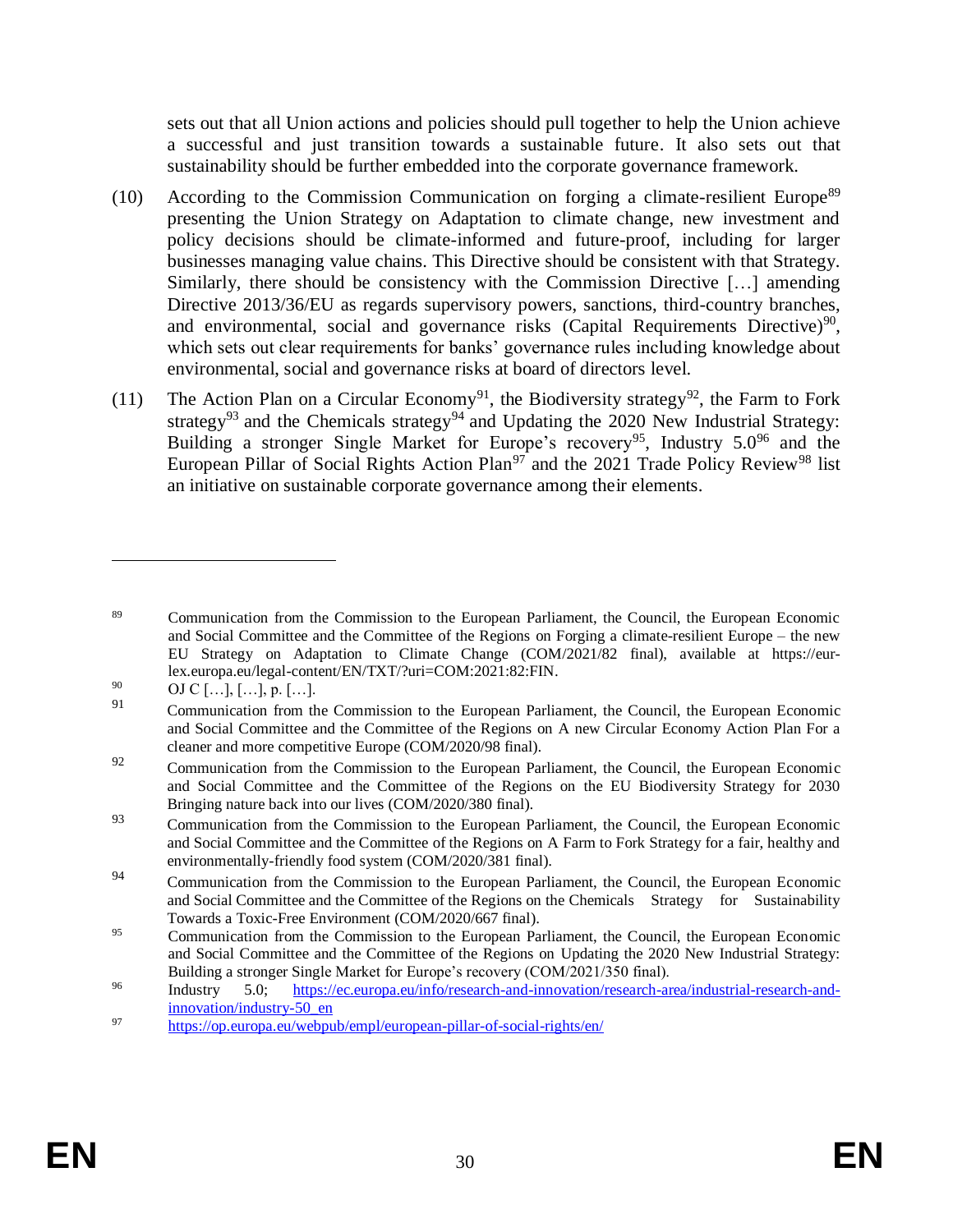- (12) This Directive is in coherence with the EU Action Plan on Human Rights and Democracy  $2020-2024<sup>99</sup>$ . This Action Plan defines as a priority to strengthen the Union's engagement to actively promote the global implementation of the United Nations Guiding Principles on Business and Human Rights and other relevant international guidelines such as the OECD Guidelines for Multinational Enterprises, including by advancing relevant due diligence standards.
- (13) The European Parliament, in its resolution of 10 March 2021 calls upon the Commission to propose Union rules for a comprehensive corporate due diligence obligation<sup>100</sup>. The Council Conclusions on Human Rights and Decent Work in Global Supply Chains of 1 December 2020 called upon the Commission to table a proposal for a Union legal framework on sustainable corporate governance, including cross-sector corporate due diligence obligations along global supply chains.<sup>101</sup> The European Parliament also calls for clarifying directors` duties in its own initiative report adopted on 2 December 2020 on sustainable corporate governance. In their Joint Declaration on EU Legislative Priorities for  $2022^{102}$ , the European Parliament, the Council of the European Union and the Commission have committed, to deliver on an economy that works for people, and to improve the regulatory framework on sustainable corporate governance.
- (14) This Directive aims to ensure that companies active in the internal market contribute to sustainable development and the sustainability transition of economies and societies through the identification, prevention and mitigation, bringing to an end and minimisation of potential or actual adverse human rights and environmental impacts connected with companies' own operations, subsidiaries and value chains.
- (15) Companies should take appropriate steps to set up and carry out due diligence measures, with respect to their own operations, their subsidiaries, as well as their established direct and indirect business relationships throughout their value chains in accordance with the provisions of this Directive. This Directive should not require companies to guarantee, in all circumstances, that adverse impacts will never occur or that they will be stopped. For

<sup>&</sup>lt;sup>98</sup> Communication from the Commission to the European Parliament, the Council, the European Economic and Social Committee and the Committee of the Regions, Trade Policy Review – An Open, Sustainable and Assertive Trade Policy (COM/2021/66/final).

<sup>&</sup>lt;sup>99</sup> Joint Communication to the European Parliament and the Council on the EU Action Plan on Human Rights and Democracy 2020-2024 (JOIN/2020/5 final).

<sup>100</sup> European Parliament resolution of 10 March 2021 with recommendations to the Commission on corporate due diligence and corporate accountability (2020/2129(INL)), P9\_TA(2021)0073, available at [https://oeil.secure.europarl.europa.eu/oeil/popups/ficheprocedure.do?lang=en&reference=2020/2129\(INL\).](https://oeil.secure.europarl.europa.eu/oeil/popups/ficheprocedure.do?lang=en&reference=2020/2129(INL))

<sup>&</sup>lt;sup>101</sup> Council Conclusions on Human Rights and Decent Work in Global Supply Chains, 1 December 2020 (13512/20).

<sup>&</sup>lt;sup>102</sup> Joint declaration of the European Parliament, the Council of the European Union and the European Commission on EU Legislative Priorities for 2022, available at [https://ec.europa.eu/info/sites/default/files/joint\\_declaration\\_2022.pdf.](https://ec.europa.eu/info/sites/default/files/joint_declaration_2022.pdf)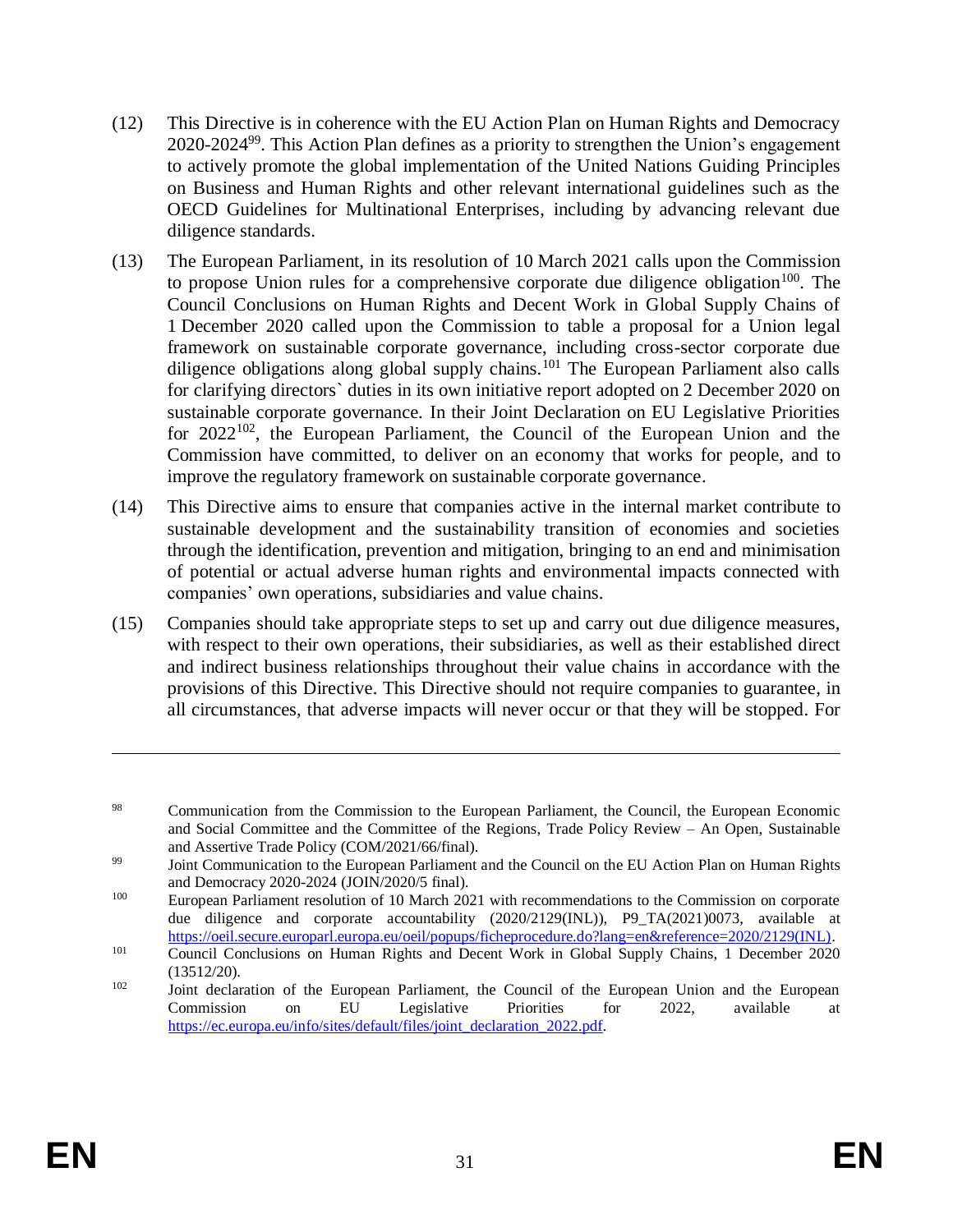example with respect to business relationships where the adverse impact results from State intervention, the company might not be in a position to arrive at such results. Therefore, the main obligations in this Directive should be 'obligations of means'. The company should take the appropriate measures which can reasonably be expected to result in prevention or minimisation of the adverse impact under the circumstances of the specific case. Account should be taken of the specificities of the company's value chain, sector or geographical area in which its value chain partners operate, the company's power to influence its direct and indirect business relationships, and whether the company could increase its power of influence.

- (16) The due diligence process set out in this Directive should cover the six steps defined by the OECD Due Diligence Guidance for Responsible Business Conduct, which include due diligence measures for companies to identify and address adverse human rights and environmental impacts. This encompasses the following steps: (1) integrating due diligence into policies and management systems, (2) identifying and assessing adverse human rights and environmental impacts, (3) preventing, ceasing or minimising actual and potential adverse human rights, and environmental impacts, (4) assessing the effectiveness of measures, (5) communicating, (6) providing remediation.
- (17) Adverse human rights and environmental impact occur in companies' own operations, subsidiaries, products, and in their value chains, in particular at the level of raw material sourcing, manufacturing, or at the level of product or waste disposal. In order for the due diligence to have a meaningful impact, it should cover human rights and environmental adverse impacts generated throughout the life-cycle of production and use and disposal of product or provision of services, at the level of own operations, subsidiaries and in value chains.
- (18) The value chain should cover activities related to the production of a good or provision of services by a company, including the development of the product or the service and the use and disposal of the product as well as the related activities of established business relationships of the company. It should encompass upstream established direct and indirect business relationships that design, extract, manufacture, transport, store and supply raw material, products, parts of products, or provide services to the company that are necessary to carry out the company's activities, and also downstream relationships, including established direct and indirect business relationships, that use or receive products, parts of products or services from the company up to the end of life of the product, including inter alia the distribution of the product to retailers, the transport and storage of the product, dismantling of the product, its recycling, composting or landfilling.
- (19) As regards regulated financial undertakings providing loan, credit, or other financial services, "value chain" with respect to the provision of such services should be limited to the activities of the clients receiving such services, and the subsidiaries thereof whose activities are linked to the contract in question. Clients that are households and natural persons not acting in a professional or business capacity, as well as small and medium sized undertakings, should not be considered to be part of the value chain. The activities of the companies or other legal entities that are included in the value chain of that client should not be covered.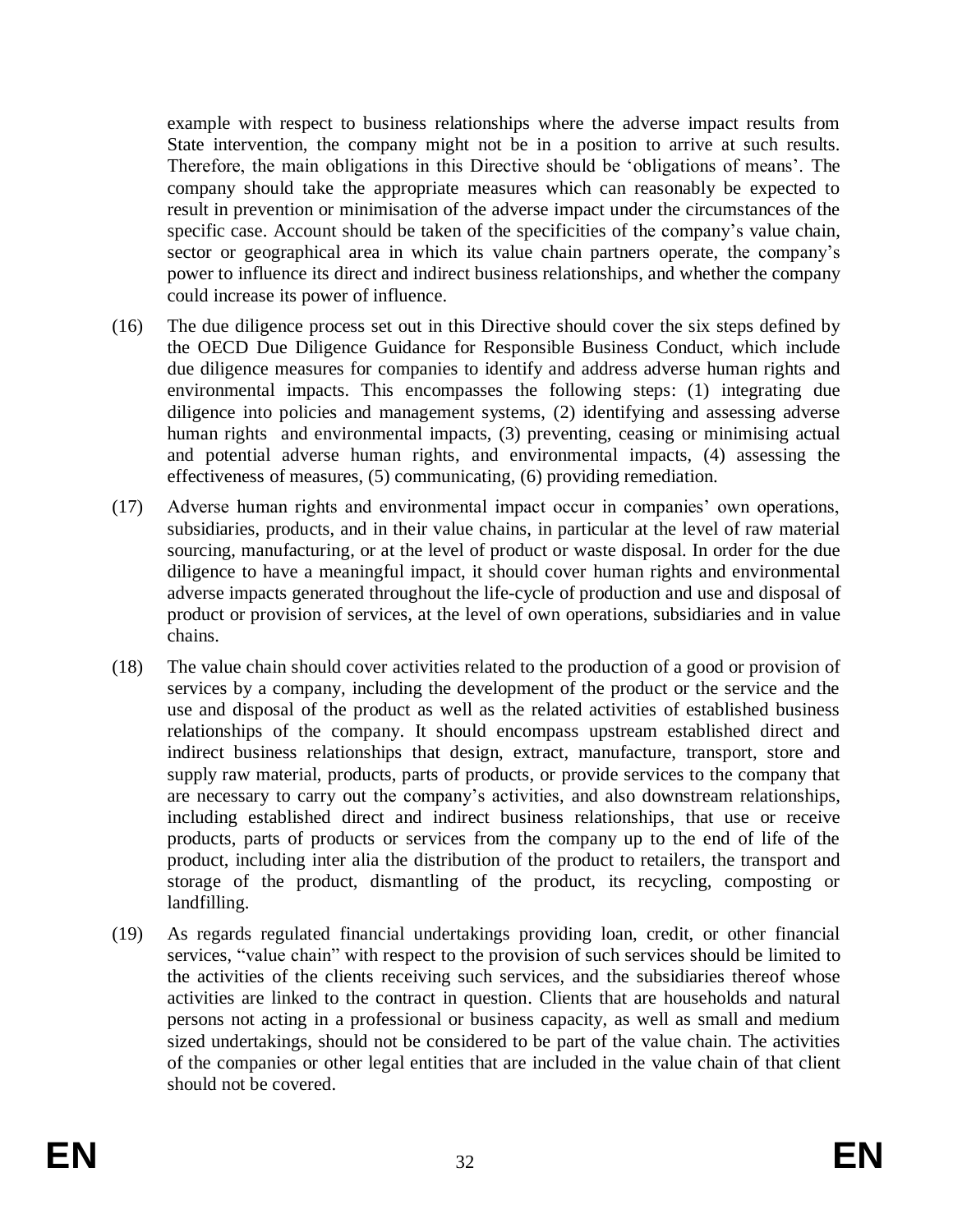- (20) In order to allow companies to properly identify the adverse impacts in their value chain and to make it possible for them to exercise appropriate leverage, the due diligence obligations should be limited in this Directive to established business relationships. For the purpose of this Directive, established business relationships should mean such direct and indirect business relationships which are, or which are expected to be lasting, in view of their intensity and duration and which do not represent a negligible or ancillary part of the value chain. The nature of business relationships as "established" should be reassessed periodically, and at least every 12 months. If the direct business relationship of a company is established, then all linked indirect business relationships should also be considered as established regarding that company.
- (21) Under this Directive, EU companies with more than 500 employees on average and a worldwide net turnover exceeding EUR 150 million in the financial year preceding the last financial year should be required to comply with due diligence. As regards companies which do not fulfil those criteria, but which had more than 250 employees on average and more than EUR 40 million worldwide net turnover in the financial year preceding the last financial year and which operate in one or more high-impact sectors, due diligence should apply 2 years after the end of the transposition period of this directive, in order to provide for a longer adaptation period. In order to ensure a proportionate burden, companies operating in such high-impact sectors should be required to comply with more targeted due diligence focusing on severe adverse impacts. Temporary agency workers, including those posted under Article 1(3), point (c), of Directive 96/71/EC, as amended by Directive 2018/957/EU of the European Parliament and of the Council<sup>103</sup>, should be included in the calculation of the number of employees in the user company. Posted workers under Article 1(3), points (a) and (b), of Directive 96/71/EC, as amended by Directive 2018/957/EU, should only be included in the calculation of the number of employees of the sending company.
- (22) In order to reflect the priority areas of international action aimed at tackling human rights and environmental issues, the selection of high-impact sectors for the purposes of this Directive should be based on existing sectoral OECD due diligence guidance. The following sectors should be regarded as high-impact for the purposes of this Directive: the manufacture of textiles, leather and related products (including footwear), and the wholesale trade of textiles, clothing and footwear; agriculture, forestry, fisheries (including aquaculture), the manufacture of food products, and the wholesale trade of agricultural raw materials, live animals, wood, food, and beverages; the extraction of mineral resources regardless of where they are extracted from (including crude petroleum, natural gas, coal, lignite, metals and metal ores, as well as all other, non-

<sup>&</sup>lt;sup>103</sup> Directive (EU) 2018/957 of the European Parliament and of the Council of 28 June 2018 amending Directive 96/71/EC concerning the posting of workers in the framework of the provision of services (OJ L 173, 9.7.2018, p. 16).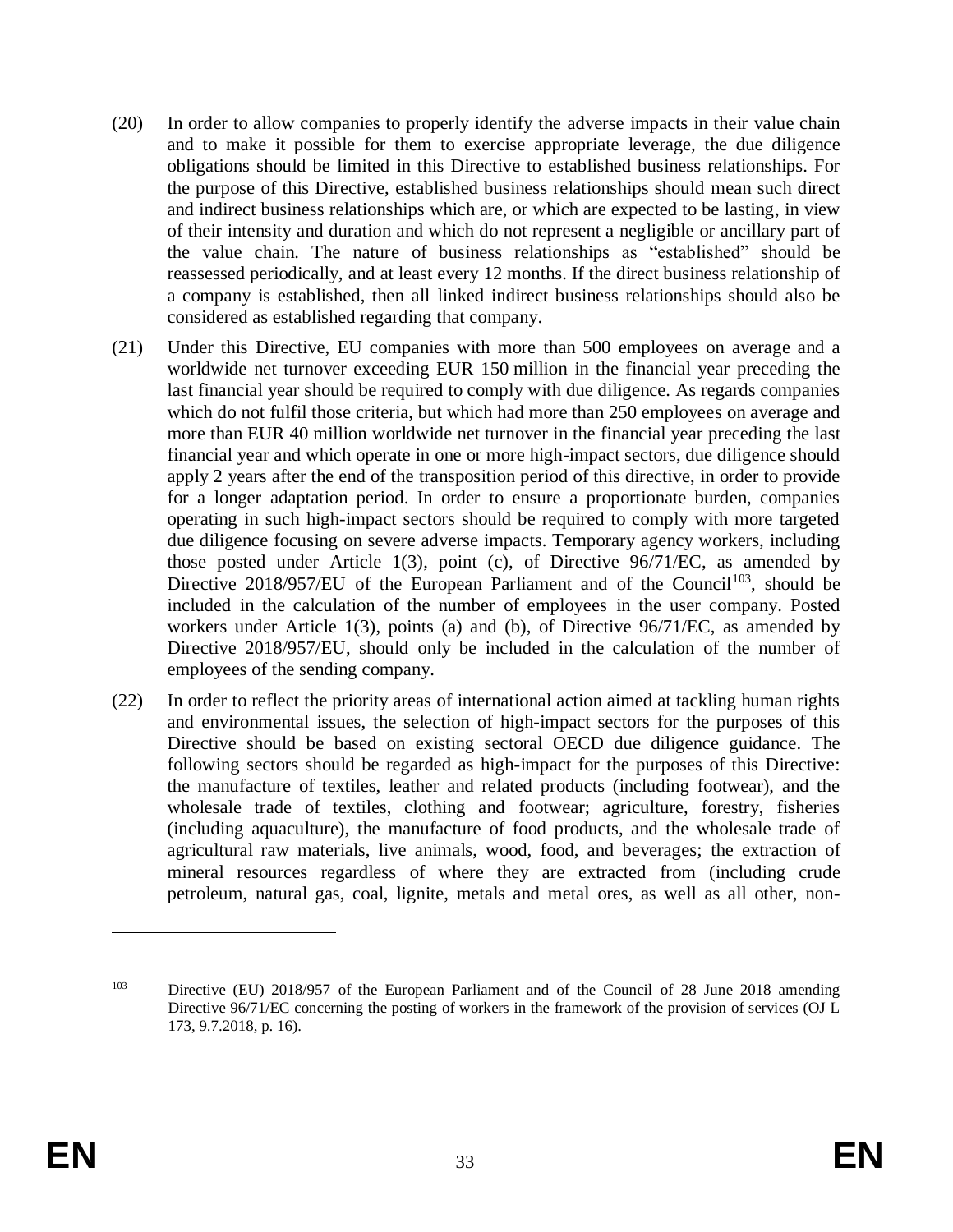metallic minerals and quarry products), the manufacture of basic metal products, other non-metallic mineral products and fabricated metal products (except machinery and equipment), and the wholesale trade of mineral resources, basic and intermediate mineral products (including metals and metal ores, construction materials, fuels, chemicals and other intermediate products). As regards the financial sector, due to its specificities, in particular as regards the value chain and the services offered, even if it is covered by sector-specific OECD guidance, it should not form part of the high-impact sectors covered by this Directive. At the same time, in this sector, the broader coverage of actual and potential adverse impacts should be ensured by also including very large companies in the scope that are regulated financial undertakings, even if they do not have a legal form with limited liability.

- (23) In order to achieve fully the objectives of this Directive addressing human rights and adverse environmental impacts with respect to companies' operations, subsidiaries and value chains, third-country companies with significant operations in the EU should also be covered. More specifically, the Directive should apply to third-country companies which generated a net turnover of at least EUR 150 million in the Union in the financial year preceding the last financial year or a net turnover of more than EUR 40 million but less than EUR 150 million in the financial year preceding the last financial year in one or more of the high-impact sectors, as of 2 years after the end of the transposition period of this Directive.
- (24) For defining the scope of application in relation to non-EU companies the described turnover criterion should be chosen as it creates a territorial connection between the thirdcountry companies and the Union territory. Turnover is a proxy for the effects that the activities of those companies could have on the internal market. In accordance with international law, such effects justify the application of Union law to third-country companies. To ensure identification of the relevant turnover of companies concerned, the methods for calculating net turnover for non-EU companies as laid down in Directive (EU) 2013/34 as amended by Directive (EU) 2021/2101 should be used. To ensure effective enforcement of this Directive, an employee threshold should, in turn, not be applied to determine which third-country companies fall under this Directive, as the notion of "employees" retained for the purposes of this Directive is based on Union law and could not be easily transposed outside of the Union. In the absence of a clear and consistent methodology, including in accounting frameworks, to determine the employees of third-country companies, such employee threshold would therefore create legal uncertainty and would be difficult to apply for supervisory authorities. The definition of turnover should be based on Directive 2013/34/EU which has already established the methods for calculating net turnover for non-Union companies, as turnover and revenue definitions are similar in international accounting frameworks too. With a view to ensuring that the supervisory authority knows which third country companies generate the required turnover in the Union to fall under the scope of this Directive, this Directive should require that a supervisory authority in the Member State where the third country company's authorised representative is domiciled or established and, where it is different, a supervisory authority in the Member State in which the company generated most of its net turnover in the Union in the financial year preceding the last financial year are informed that the company is a company falling under the scope of this Directive.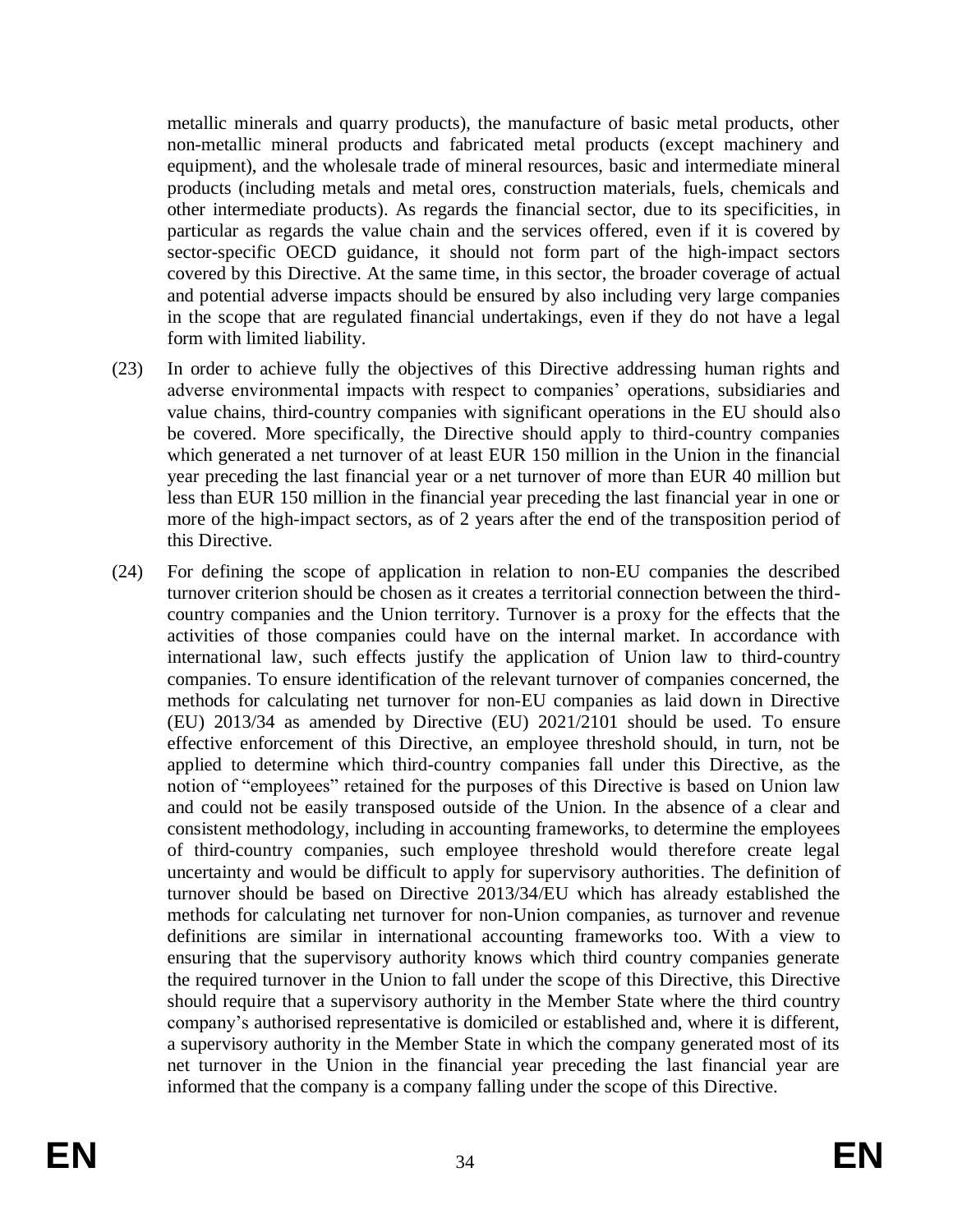- (25) In order to achieve a meaningful contribution to the sustainability transition, due diligence under this Directive should be carried out with respect to adverse human rights impact on protected persons resulting from the violation of one of the rights and prohibitions as enshrined in the international conventions as listed in the Annex to this Directive. In order to ensure a comprehensive coverage of human rights, a violation of a prohibition or right not specifically listed in that Annex which directly impairs a legal interest protected in those conventions should also form part of the adverse human rights impact covered by this Directive, provided that the company concerned could have reasonably established the risk of such impairment and any appropriate measures to be taken in order to comply with the due diligence obligations under this Directive, taking into account all relevant circumstances of their operations, such as the sector and operational context. Due diligence should further encompass adverse environmental impacts resulting from the violation of one of the prohibitions and obligations pursuant to the international environmental conventions listed in the Annex to this Directive.
- (26) Companies have guidance at their disposal that illustrates how their activities may impact human rights and which corporate behaviour is prohibited in accordance with internationally recognised human rights. Such guidance is included for instance in The United Nations Guiding Principles Reporting Framework<sup>104</sup> and the United Nations Guiding Principles Interpretative Guide<sup>105</sup>. Using relevant international guidelines and standards as a reference, the Commission should be able to issue additional guidance that will serve as a practical tool for companies.
- (27) In order to conduct appropriate human rights, and environmental due diligence with respect to their operations, their subsidiaries, and their value chains, companies covered by this Directive should integrate due diligence into corporate policies, identify, prevent and mitigate as well as bring to an end and minimise the extent of potential and actual adverse human rights and environmental impacts, establish and maintain a complaints procedure, monitor the effectiveness of the taken measures in accordance with the requirements that are set up in this Directive and communicate publicly on their due diligence. In order to ensure clarity for companies, in particular the steps of preventing and mitigating potential adverse impacts and of bringing to an end, or when this is not possible, minimising actual adverse impacts should be clearly distinguished in this Directive.
- (28) In order to ensure that due diligence forms part of companies' corporate policies, and in line with the relevant international framework, companies should integrate due diligence into all their corporate policies and have in place a due diligence policy. The due

<sup>104</sup> [https://www.ungpreporting.org/wp-content/uploads/UNGPReportingFramework\\_withguidance2017.pdf.](https://www.ungpreporting.org/wp-content/uploads/UNGPReportingFramework_withguidance2017.pdf) 105

[https://www.ohchr.org/Documents/Issues/Business/RtRInterpretativeGuide.pdf.h](https://www.ohchr.org/Documents/Issues/Business/RtRInterpretativeGuide.pdf)ttps://www.ohchr.org/Doc uments/Issues/Business/RtRInterpretativeGuide.pdf.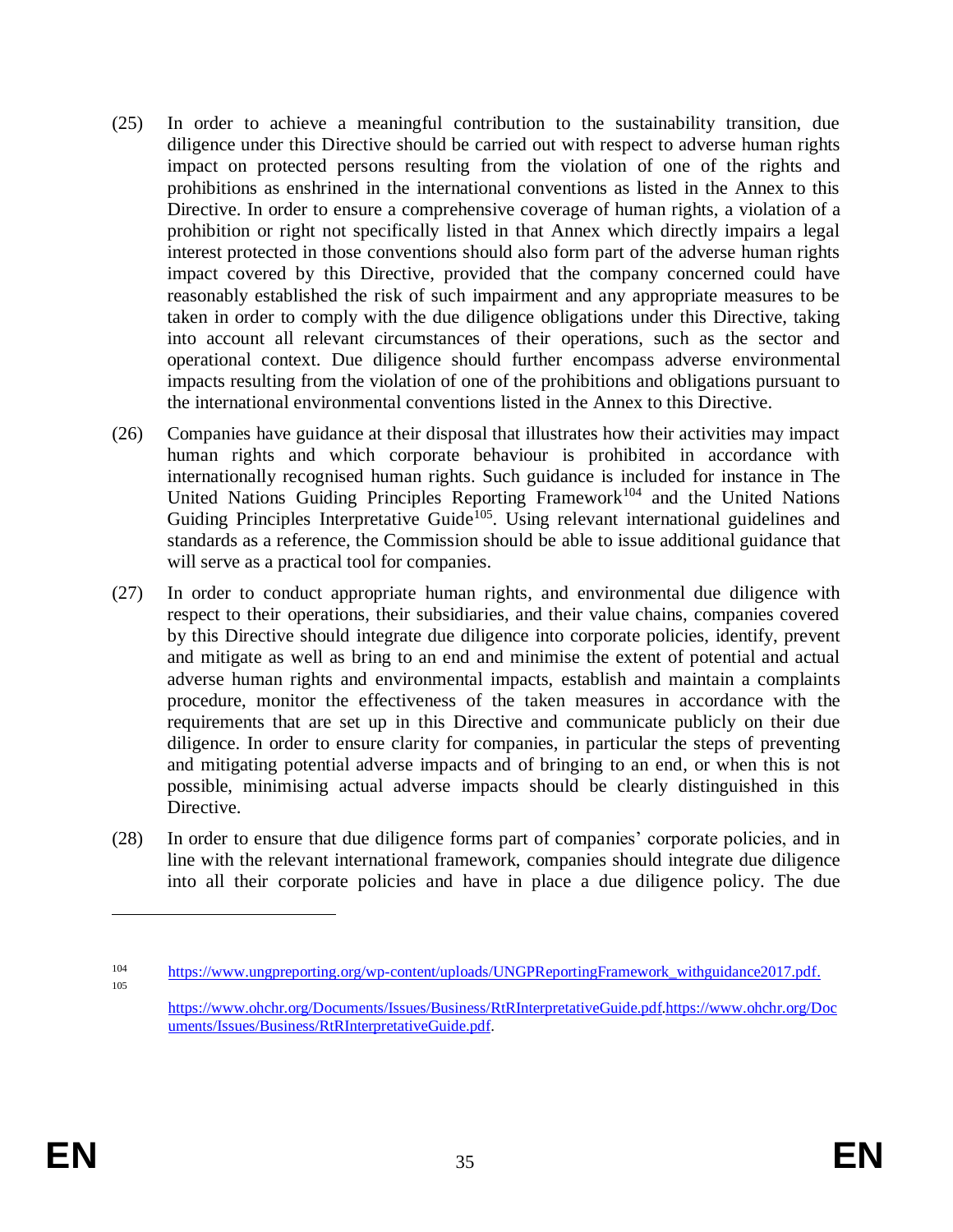diligence policy should contain a description of the company's approach, including in the long term, to due diligence, a code of conduct describing the rules and principles to be followed by the company's employees and subsidiaries; a description of the processes put in place to implement due diligence, including the measures taken to verify compliance with the code of conduct and to extend its application to established business relationships. The code of conduct should apply in all relevant corporate functions and operations, including procurement and purchasing decisions. Companies should also update their due diligence policy annually.

- (29) To comply with due diligence obligations, companies need to take appropriate measures with respect to identification, prevention and bringing to an end adverse impacts. An 'appropriate measure' should mean a measure that is capable of achieving the objectives of due diligence, commensurate with the degree of severity and the likelihood of the adverse impact, and reasonably available to the company, taking into account the circumstances of the specific case, including characteristics of the economic sector and of the specific business relationship and the company's influence thereof, and the need to ensure prioritisation of action. In this context, in line with international frameworks, the company's influence over a business relationship should include, on the one hand its ability to persuade the business relationship to take action to bring to an end or prevent adverse impacts (for example through ownership or factual control, market power, prequalification requirements, linking business incentives to human rights and environmental performance, etc.) and, on the other hand, the degree of influence or leverage that the company could reasonably exercise, for example through cooperation with the business partner in question or engagement with another company which is the direct business partner of the business relationship associated with adverse impact.
- (30) Under the due diligence obligations set out by this Directive, a company should identify actual or potential adverse human rights and environmental impacts. In order to allow for a comprehensive identification of adverse impacts, such identification should be based on quantitative and qualitative information. For instance, as regards adverse environmental impacts, the company should obtain information about baseline conditions at higher risk sites or facilities in value chains. Identification of adverse impacts should include assessing the human rights, and environmental context in a dynamic way and in regular intervals: prior to a new activity or relationship, prior to major decisions or changes in the operation; in response to or anticipation of changes in the operating environment; and periodically, at least every 12 months, throughout the life of an activity or relationship. Regulated financial undertakings providing loan, credit, or other financial services should identify the adverse impacts only at the inception of the contract. When identifying adverse impacts, companies should also identify and assess the impact of a business relationship's business model and strategies, including trading, procurement and pricing practices. Where the company cannot prevent, bring to an end or minimize all its adverse impacts at the same time, it should be able to prioritize its action, provided it takes the measures reasonably available to the company, taking into account the specific circumstances.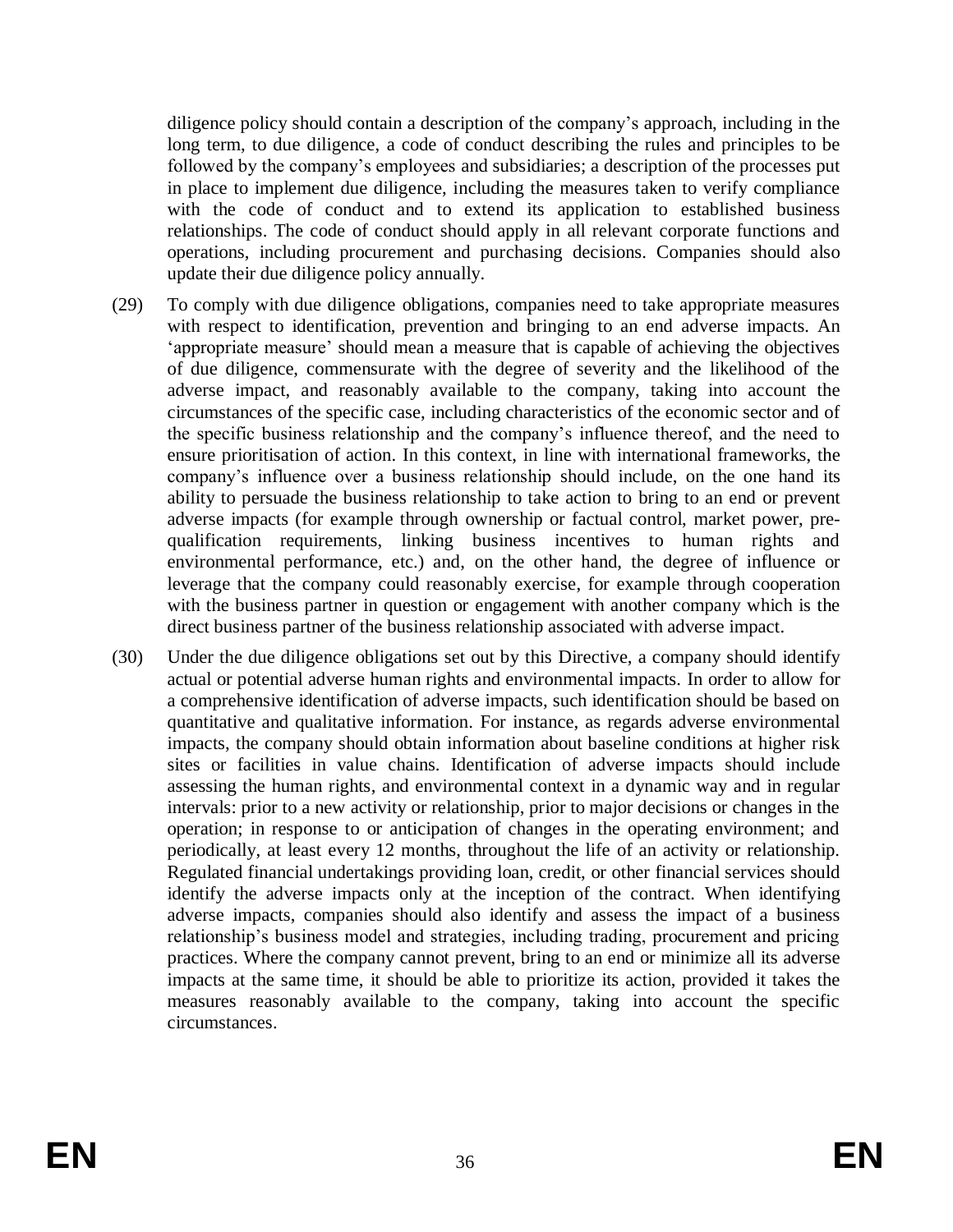- (31) In order to avoid undue burden on the smaller companies operating in high-impact sectors which are covered by this Directive, those companies should only be obliged to identify those actual or potential severe adverse impacts that are relevant to the respective sector.
- (32) In line with international standards, prevention and mitigation as well as bringing to an end and minimisation of adverse impacts should take into account the interests of those adversely impacted. In order to enable continuous engagement with the value chain business partner instead of termination of business relations (disengagement) and possibly exacerbating adverse impacts, this Directive should ensure that disengagement is a last-resort action, in line with the Union`s policy of zero-tolerance on child labour. Terminating a business relationship in which child labour was found could expose the child to even more severe adverse human rights impacts. This should therefore be taken into account when deciding on the appropriate action to take.
- (33) Under the due diligence obligations set out by this Directive, if a company identifies potential adverse human rights or environmental impacts, it should take appropriate measures to prevent and adequately mitigate them. To provide companies with legal clarity and certainty, this Directive should set out the actions companies should be expected to take for prevention and mitigation of potential adverse impacts where relevant depending on the circumstances.
- (34) So as to comply with the prevention and mitigation obligation under this Directive, companies should be required to take the following actions, where relevant. Where necessary due to the complexity of prevention measures, companies should develop and implement a prevention action plan. Companies should seek to obtain contractual assurances from a direct partner with whom they have an established business relationship that it will ensure compliance with the code of conduct or the prevention action plan, including by seeking corresponding contractual assurances from its partners to the extent that their activities are part of the companies' value chain. The contractual assurances should be accompanied by appropriate measures to verify compliance. To ensure comprehensive prevention of actual and potential adverse impacts, companies should also make investments which aim to prevent adverse impacts, provide targeted and proportionate support for an SME with which they have an established business relationship such as financing, for example, through direct financing, low-interest loans, guarantees of continued sourcing, and assistance in securing financing, to help implement the code of conduct or prevention action plan, or technical guidance such as in the form of training, management systems upgrading, and collaborate with other companies.
- (35) In order to reflect the full range of options for the company in cases where potential impacts could not be addressed by the described prevention or minimisation measures, this Directive should also refer to the possibility for the company to seek to conclude a contract with the indirect business partner, with a view to achieving compliance with the company's code of conduct or a prevention action plan, and conduct appropriate measures to verify compliance of the indirect business relationship with the contract.
- (36) In order to ensure that prevention and mitigation of potential adverse impacts is effective, companies should prioritize engagement with business relationships in the value chain, instead of terminating the business relationship, as a last resort action after attempting at preventing and mitigating adverse potential impacts without success. However, the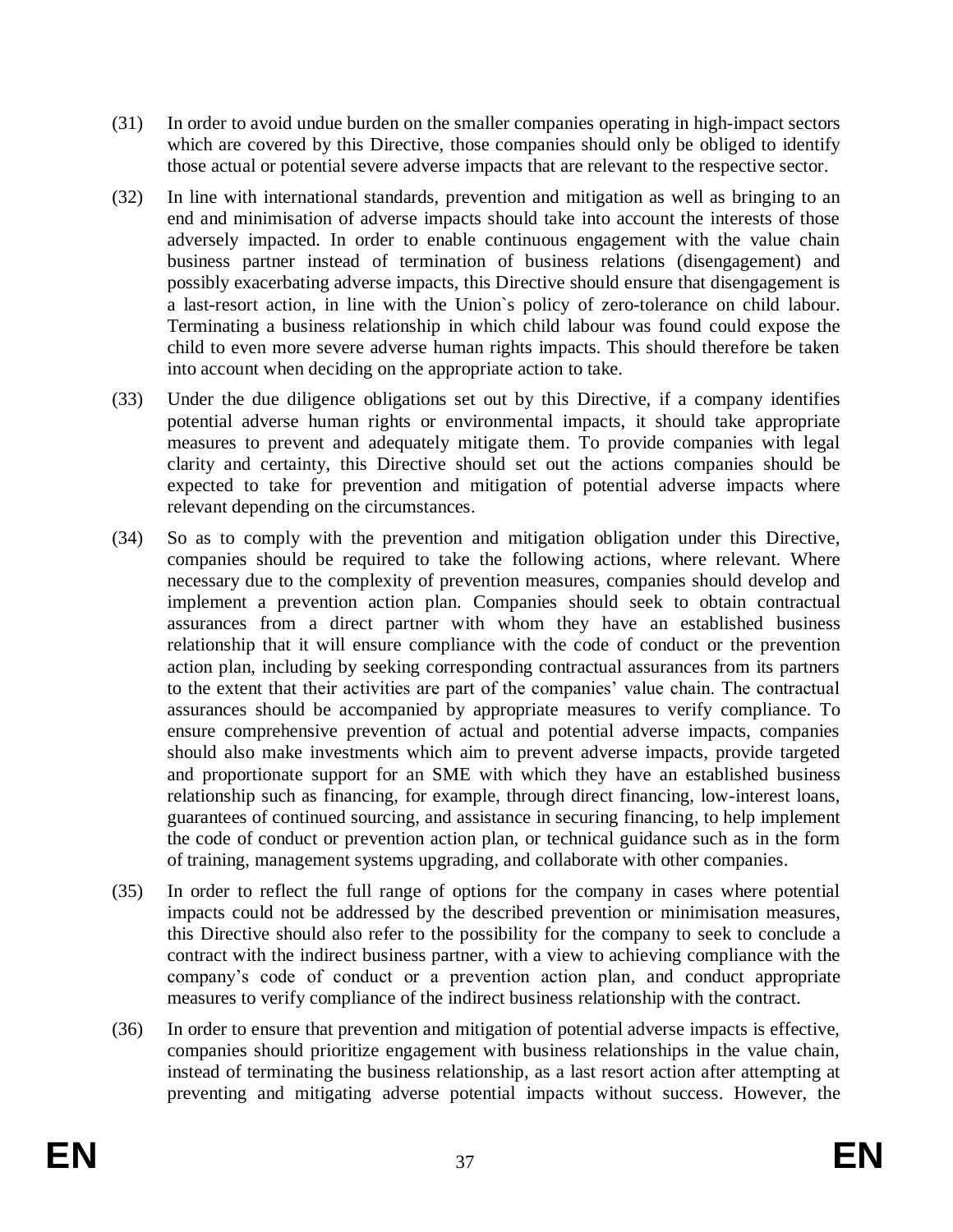Directive should also, for cases where potential adverse impacts could not be addressed by the described prevention or mitigation measures, refer to the obligation for companies to refrain from entering into new or extending existing relations with the partner in question and, where the law governing their relations so entitles them to, to either temporarily suspend commercial relationships with the partner in question, while pursuing prevention and minimisation efforts, if there is reasonable expectation that these efforts are to succeed in the short-term; or to terminate the business relationship with respect to the activities concerned if the potential adverse impact is severe. In order to allow companies to fulfil that obligation, Member States should provide for the availability of an option to terminate the business relationship in contracts governed by their laws. It is possible that prevention of adverse impacts at the level of indirect business relationships requires collaboration with another company, for example a company which has a direct contractual relationship with the supplier. In some instances, such collaboration could be the only realistic way of preventing adverse impacts, in particular, where the indirect business relationship is not ready to enter into a contract with the company. In these instances, the company should collaborate with the entity which can most effectively prevent or mitigate adverse impacts at the level of the indirect business relationship while respecting competition law.

- (37) As regards direct and indirect business relationships, industry cooperation, industry schemes and multi-stakeholder initiatives can help create additional leverage to identify, mitigate, and prevent adverse impacts. Therefore it should be possible for companies to rely on such initiatives to support the implementation of their due diligence obligations laid down in this Directive to the extent that such schemes and initiatives are appropriate to support the fulfilment of those obligations. Companies could assess, at their own initiative, the alignment of these schemes and initiatives with the obligations under this Directive. In order to ensure full information on such initiatives, the Directive should also refer to the possibility for the Commission and the Member States to facilitate the dissemination of information on such schemes or initiatives and their outcomes. The Commission, in collaboration with Member States, may issue guidance for assessing the fitness of industry schemes and multi-stakeholder initiatives.
- (38) Under the due diligence obligations set out by this Directive, if a company identifies actual human rights or environmental adverse impacts, it should take appropriate measures to bring those to an end. It can be expected that a company is able to bring to an end actual adverse impacts in their own operations and in subsidiaries. However, it should be clarified that, as regards established business relationships, where adverse impacts cannot be brought to an end, companies should minimise the extent of such impacts. Minimisation of the extent of adverse impacts should require an outcome that is the closest possible to bringing the adverse impact to an end. To provide companies with legal clarity and certainty, this Directive should define which actions companies should be required to take for bringing actual human rights and environmental adverse impacts to an end and minimisation of their extent, where relevant depending on the circumstances.
- (39) So as to comply with the obligation of bringing to an end and minimising the extent of actual adverse impacts under this Directive, companies should be required to take the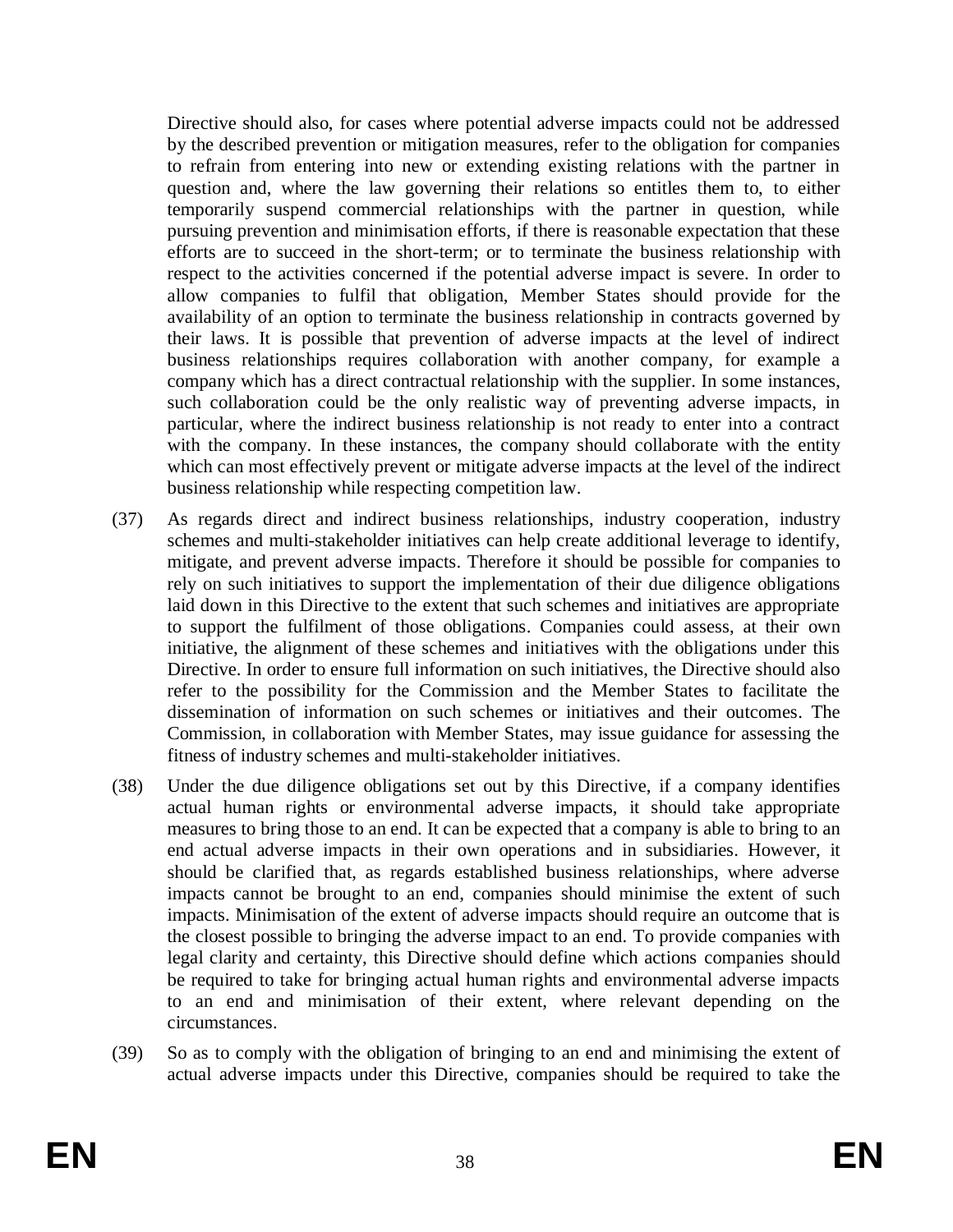following actions, where relevant. They should neutralise the adverse impact or minimise its extent, with an action proportionate to the significance and scale of the adverse impact and to the contribution of the company's conduct to the adverse impact. Where necessary due to the fact that the adverse impact cannot be immediately brought to an end, companies should develop and implement a corrective action plan with reasonable and clearly defined timelines for action and qualitative and quantitative indicators for measuring improvement. Companies should also seek to obtain contractual assurances from a direct business partner with whom they have an established business relationship that they will ensure compliance with the company's code of conduct and, as necessary, a prevention action plan, including by seeking corresponding contractual assurances from its partners, to the extent that their activities are part of the company's value chain. The contractual assurances should be accompanied by the appropriate measures to verify compliance. Finally, companies should also make investments aiming at ceasing or minimising the extent of adverse impact, provide targeted and proportionate support for an SMEs with which they have an established business relationship and collaborate with other entities, including, where relevant, to increase the company's ability to bring the adverse impact to an end.

- (40) In order to reflect the full range of options for the company in cases where actual impacts could not be addressed by the described measures, this Directive should also refer to the possibility for the company to seek to conclude a contract with the indirect business partner, with a view to achieving compliance with the company's code of conduct or a corrective action plan, and conduct appropriate measures to verify compliance of the indirect business relationship with the contract.
- (41) In order to ensure that bringing actual adverse impacts to an end or minimising them is effective, companies should prioritize engagement with business relationships in the value chain, instead of terminating the business relationship, as a last resort action after attempting at bringing actual adverse impacts to an end or minimising them without success. However, this Directive should also, for cases where actual adverse impacts could not be brought to an end or adequately mitigated by the described measures, refer to the obligation for companies to refrain from entering into new or extending existing relations with the partner in question and, where the law governing their relations so entitles them to, to either temporarily suspend commercial relationships with the partner in question, while pursuing efforts to bring to an end or minimise the extent of the adverse impact, or terminate the business relationship with respect to the activities concerned, if the adverse impact is considered severe. In order to allow companies to fulfil that obligation, Member States should provide for the availability of an option to terminate the business relationship in contracts governed by their laws.
- (42) Companies should provide the possibility for persons and organisations to submit complaints directly to them in case of legitimate concerns regarding actual or potential human rights and environmental adverse impacts. Organisations who could submit such complaints should include trade unions and other workers' representatives representing individuals working in the value chain concerned and civil society organisations active in the areas related to the value chain concerned where they have knowledge about a potential or actual adverse impact. Companies should establish a procedure for dealing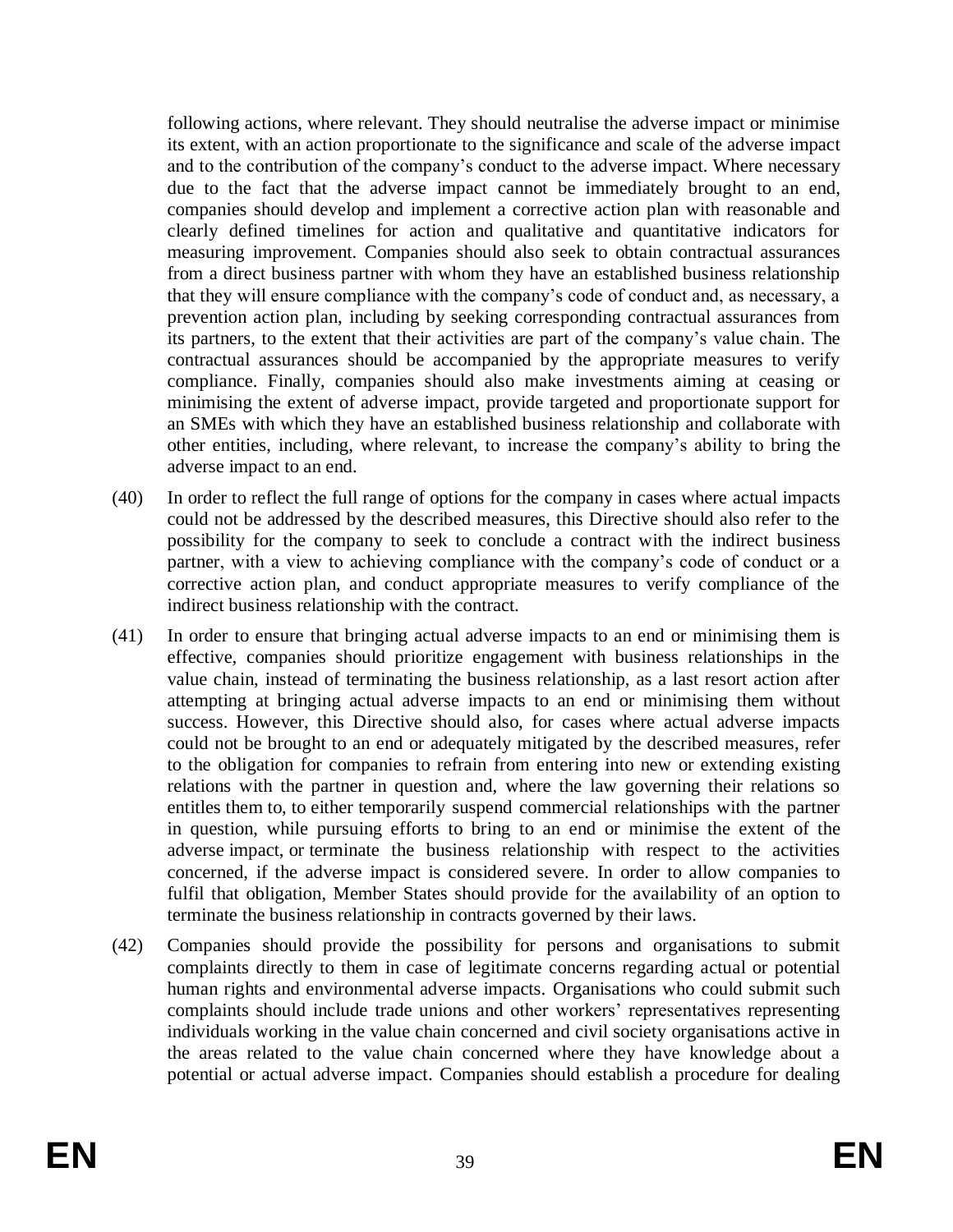with those complaints and inform workers, trade unions and other workers' representatives, where relevant, about such processes. Recourse to the complaints and remediation mechanism should not prevent the complainant from having recourse to judicial remedies. In accordance with international standards, complaints should be entitled to request from the company appropriate follow-up on the complaint and to meet with the company's representatives at an appropriate level to discuss potential or actual severe adverse impacts that are the subject matter of the complaint. This access should not lead to unreasonable solicitations of companies.

- (43) Companies should monitor the implementation and effectiveness of their due diligence measures. They should carry out periodic assessments of their own operations, those of their subsidiaries and, where related to the value chains of the company, those of their established business relationships, to monitor the effectiveness of the identification, prevention, minimisation, bringing to an end and mitigation of human rights and environmental adverse impacts. Such assessments should verify that adverse impacts are properly identified, due diligence measures are implemented and adverse impacts have actually been prevented or brought to an end. In order to ensure that such assessments are up-to-date, they should be carried out at least every 12 months and be revised in-between if there are reasonable grounds to believe that significant new risks of adverse impact could have arisen.
- (44) Like in the existing international standards set by the United Nations Guiding Principles on Business and Human Rights and the OECD framework, it forms part of the due diligence requirement to communicate externally relevant information on due diligence policies, processes and activities conducted to identify and address actual or potential adverse impacts, including the findings and outcomes of those activities. The proposal to amend Directive 2013/34/EU as regards corporate sustainability reporting sets out relevant reporting obligations for the companies covered by this directive. In order to avoid duplicating reporting obligations, this Directive should therefore not introduce any new reporting obligations in addition to those under Directive 2013/34/EU for the companies covered by that Directive as well as the reporting standards that should be developed under it. As regards companies that are within the scope of this Directive, but do not fall under Directive 2013/34/EU, in order to comply with their obligation of communicating as part of the due diligence under this Directive, they should publish on their website an annual statement in a language customary in the sphere of international business.
- (45) In order to facilitate companies' compliance with their due diligence requirements through their value chain and limiting shifting compliance burden on SME business partners, the Commission should provide guidance on model contractual clauses.
- (46) In order to provide support and practical tools to companies or to Member State authorities on how companies should fulfil their due diligence obligations, the Commission, using relevant international guidelines and standards as a reference, and in consultation with Member States and stakeholders, the European Union Agency for Fundamental Rights, the European Environment Agency, and where appropriate with international bodies having expertise in due diligence, should have the possibility to issue guidelines, including for specific sectors or specific adverse impacts.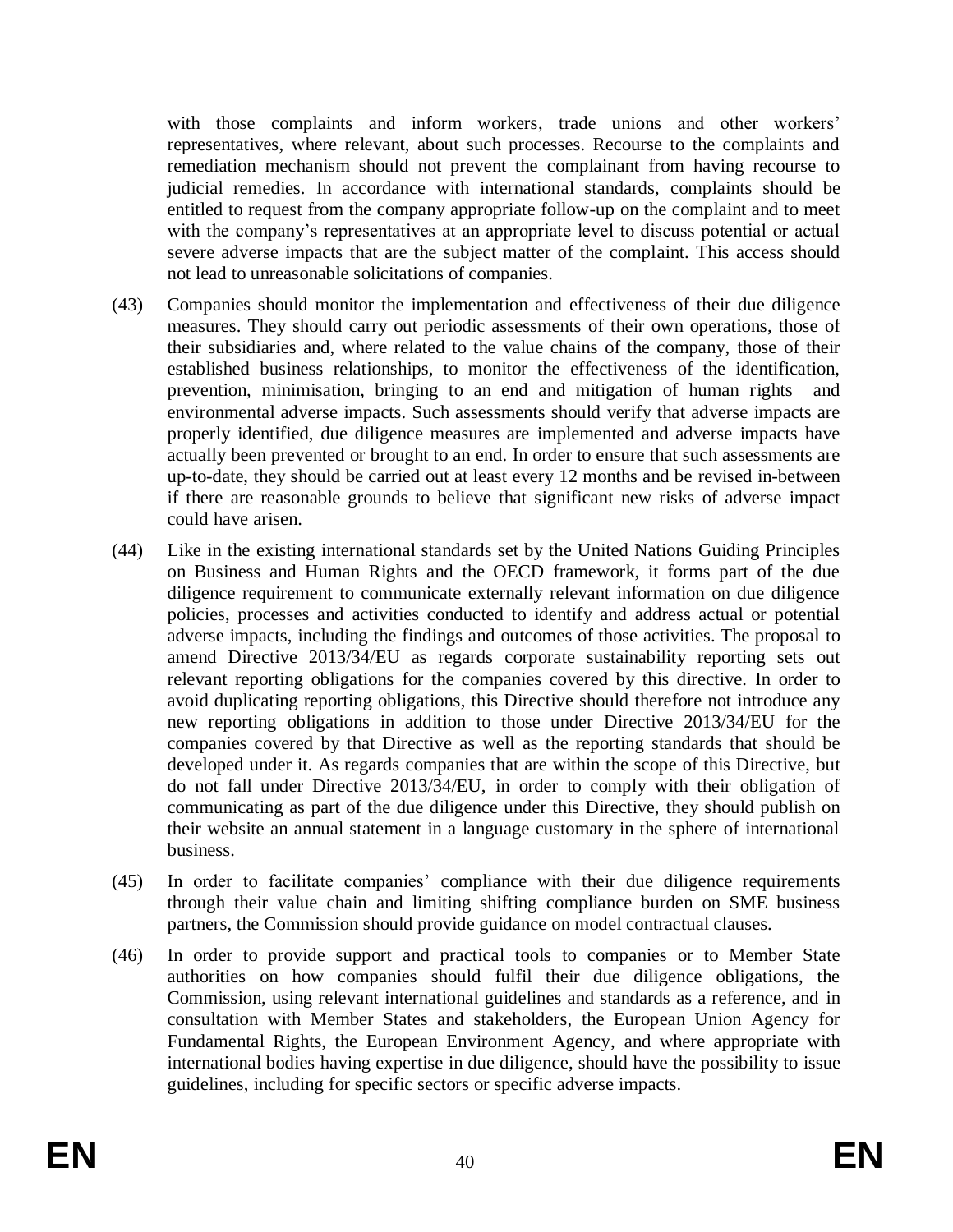- (47) Although SMEs are not included in the scope of this Directive, they could be impacted by its provisions as contractors or subcontractors to the companies which are in the scope. The aim is nevertheless to mitigate financial or administrative burden on SMEs, many of which are already struggling in the context of the global economic and sanitary crisis. In order to support SMEs, Member States should set up and operate, either individually or jointly, dedicated websites, portals or platforms, and Member States could also financially support SMEs and help them build capacity. Such support should also be made accessible, and where necessary adapted and extended to upstream economic operators in third countries. Companies whose business partner is an SME, are also encouraged to support them to comply with due diligence measures, in case such requirements would jeopardize the viability of the SME and use fair, reasonable, nondiscriminatory and proportionate requirements vis-a-vis the SMEs.
- (48) In order to complement Member State support to SMEs, the Commission may build on existing EU tools, projects and other actions helping with the due diligence implementation in the EU and in third countries. It may set up new support measures that provide help to companies, including SMEs on due diligence requirements, including an observatory for value chain transparency and the facilitation of joint stakeholder initiatives.
- (49) The Commission and Member States should continue to work in partnership with third countries to support upstream economic operators build the capacity to effectively prevent and mitigate adverse human rights and environmental impacts of their operations and business relationships, paying specific attention to the challenges faced by smallholders. They should use their neighbourhood, development and international cooperation instruments to support third country governments and upstream economic operators in third countries addressing adverse human rights and environmental impacts of their operations and upstream business relationships. This could include working with partner country governments, the local private sector and stakeholders on addressing the root causes of adverse human rights and environmental impacts.
- (50) In order to ensure that this Directive effectively contributes to combating climate change, companies should adopt a plan to ensure that the business model and strategy of the company are compatible with the transition to a sustainable economy and with the limiting of global warming to 1.5  $\degree$ C in line with the Paris Agreement. In case climate is or should have been identified as a principal risk for or a principal impact of the company's operations, the company should include emissions reduction objectives in its plan.
- (51) With a view to ensure that such emission reduction plan is properly implemented and embedded in the financial incentives of directors, the plan should be duly taken into account when setting directors' variable remuneration, if variable remuneration is linked to the contribution of a director to the company's business strategy and long-term interests and sustainability.
- (52) In order to allow for the effective oversight of and, where necessary, enforcement of this Directive in relation to those companies that are not governed by the law of a Member State, those companies should designate a sufficiently mandated authorised representative in the Union and provide information relating to their authorised representatives. It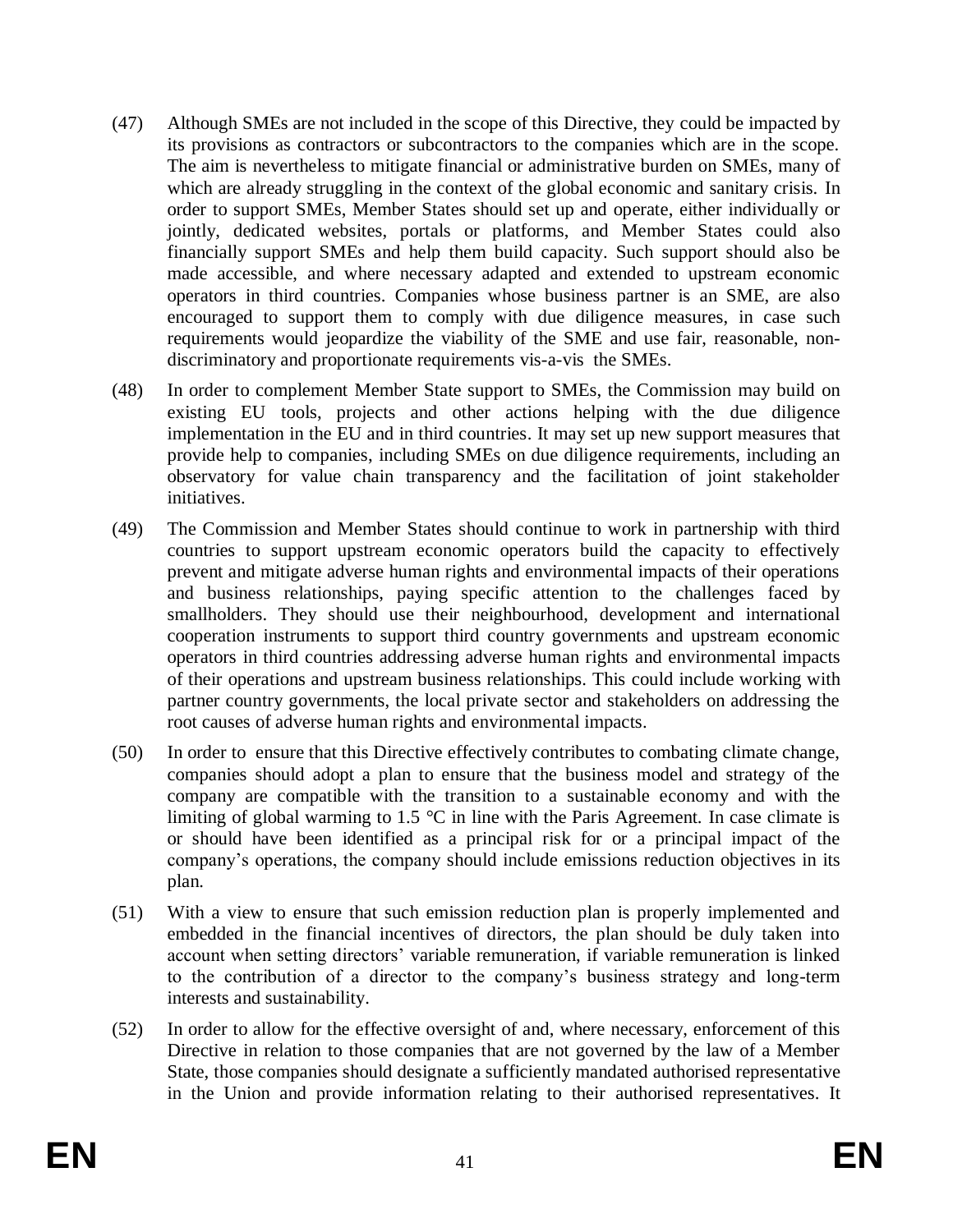should be possible for the authorised representative to also function as point of contact, provided the relevant requirements of this Directive are complied with.

- (53) In order to ensure the monitoring of the correct implementation of companies' due diligence obligations and ensure the proper enforcement of this Directive, Member States should designate one or more national supervisory authorities. These supervisory authorities should be of a public nature, independent from the companies falling within the scope of this Directive or other market interests, and free of conflicts of interest. In accordance with national law, Member States should ensure appropriate financing of the competent authority. They should be entitled to carry out investigations, on their own initiative or based on complaints or substantiated concerns raised under this Directive. Where competent authorities under sectoral legislation exist, Member States could identify those as responsible for the application of this Directive in their areas of competence. They could designate authorities for the supervision of regulated financial undertaking also as supervisory authorities for the purposes of this Directive.
- (54) In order to ensure effective enforcement of national measures implementing this Directive, Member States should provide for dissuasive, proportionate and effective sanctions for infringements of those measures. In order for such sanction regime to be effective, administrative sanctions to be imposed by the national supervisory authorities should include pecuniary sanctions. Where the legal system of a Member State does not provide for administrative sanctions as foreseen in this Directive, the rules on administrative sanctions should be applied in such a way that the sanction is initiated by the competent supervisory authority and imposed by the judicial authority. Therefore, it is necessary that those Member States ensure that the application of the rules and sanctions has an equivalent effect to the administrative sanctions imposed by the competent supervisory authorities.
- (55) In order to ensure consistent application and enforcement of national provisions adopted pursuant to this Directive, national supervisory authorities should cooperate and coordinate their action. For that purpose a European Network of Supervisory Authorities should be set up by the Commission and the supervisory authorities should assist each other in performing their tasks and provide mutual assistance.
- (56) In order to ensure effective compensation of victims of adverse impacts, Member States should be required to lay down rules governing the civil liability of companies for damages arising due to its failure to comply with the due diligence process. The company should be liable for damages if they failed to comply with the obligations to prevent and mitigate potential adverse impacts or to bring actual impacts to an end and minimise their extent, and as a result of this failure an adverse impact that should have been identified, prevented, mitigated, brought to an end or its extent minimised through the appropriate measures occurred and led to damage.
- (57) As regards damages occurring at the level of established indirect business relationships, the liability of the company should be subject to specific conditions. The company should not be liable if it carried out specific due diligence measures. However, it should not be exonerated from liability through implementing such measures in case it was unreasonable to expect that the action actually taken, including as regards verifying compliance, would be adequate to prevent, mitigate, bring to an end or minimise the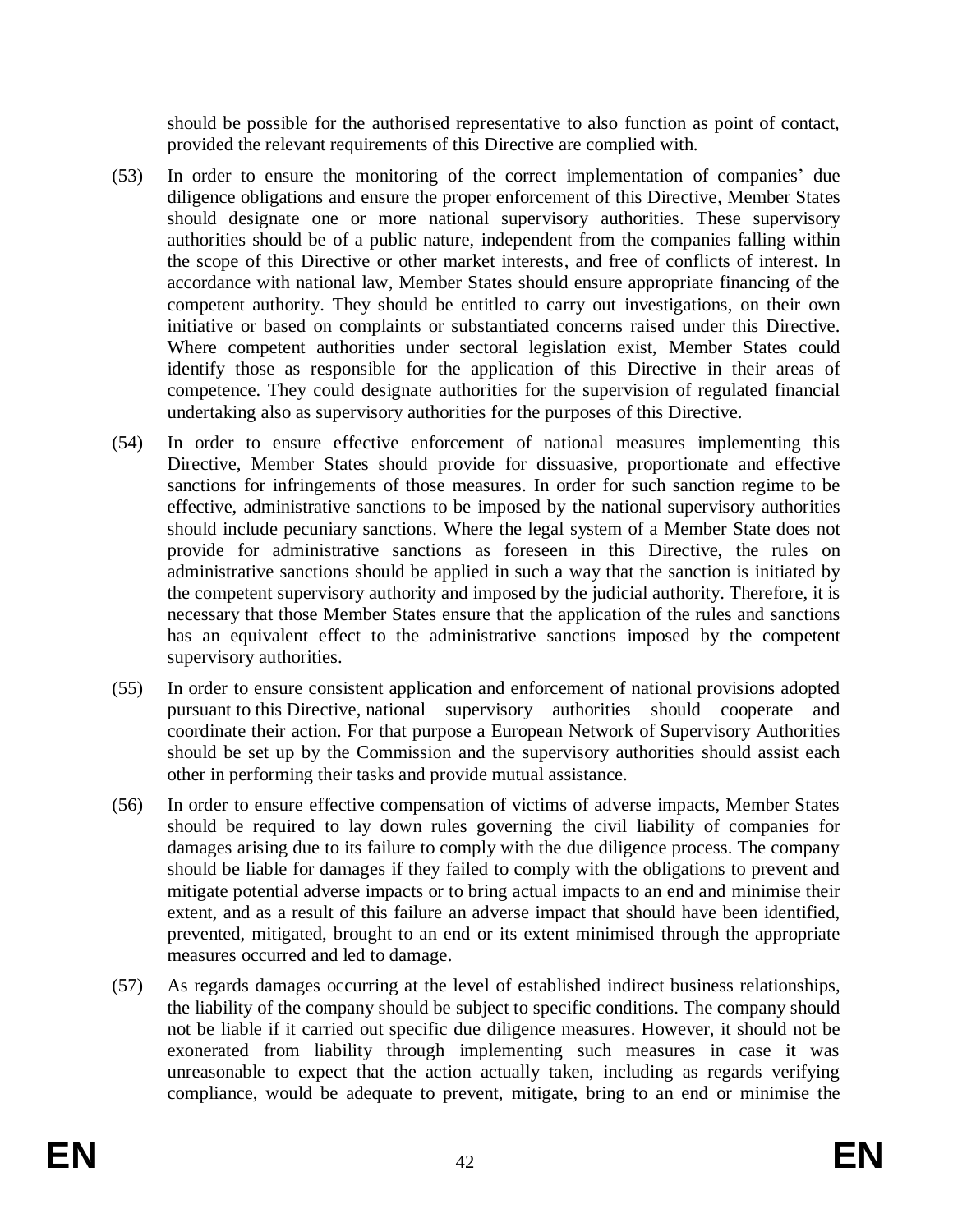adverse impact. In addition, in the assessment of the existence and extent of liability, due account is to be taken of the company's efforts, insofar as they relate directly to the damage in question, to comply with any remedial action required of them by a supervisory authority, any investments made and any targeted support provided as well as any collaboration with other entities to address adverse impacts in its value chains.

- (58) The liability regime does not regulate who should prove that the company's action was reasonably adequate under the circumstances of the case, therefore this question is left to national law.
- (59) As regards civil liability rules, the civil liability of a company for damages arising due to its failure to carry out adequate due diligence should be without prejudice to civil liability of its subsidiaries or the respective civil liability of direct and indirect business partners in the value chain. Also, the civil liability rules under this Directive should be without prejudice to Union or national rules on civil liability related to adverse human rights impacts or to adverse environmental impacts that provide for liability in situations not covered by or providing for stricter liability than this Directive.
- (60) As regards civil liability arising from adverse environmental impacts, persons who suffer damage can claim compensation under this Directive even where they overlap with human rights claims.
- (61) In order to ensure that victims of human rights and environmental harms can bring an action for damages and claim compensation for damages arising due to a company's failure to comply with the due diligence obligations stemming from this Directive, even where the law applicable to such claims is not the law of a Member State, as could be for instance be the case in accordance with international private law rules when the damage occurs in a third country, this Directive should require Member States to ensure that the liability provided for in provisions of national law transposing this Article is of overriding mandatory application in cases where the law applicable to claims to that effect is not the law of a Member State.
- (62) The civil liability regime under this Directive should be without prejudice to the Environmental Liability Directive 2004/35/EC. This Directive should not prevent Member States from imposing further, more stringent obligations on companies or from otherwise taking further measures having the same objectives as that Directive.
- (63) In all Member States' national laws, directors owe a duty of care to the company. In order to ensure that this general duty is understood and applied in a manner which is coherent and consistent with the due diligence obligations introduced by this Directive and that directors systematically take into account sustainability matters in their decisions, this Directive should clarify, in a harmonised manner, the general duty of care of directors to act in the best interest of the company, by laying down that directors take into account the sustainability matters as referred to in Directive 2013/34/EU, including, where applicable, human rights, climate change and environmental consequences, including in the short, medium and long term horizons. Such clarification does not require changing existing national corporate structures.
- (64) Responsibility for due diligence should be assigned to the company's directors, in line with the international due diligence frameworks. Directors should therefore be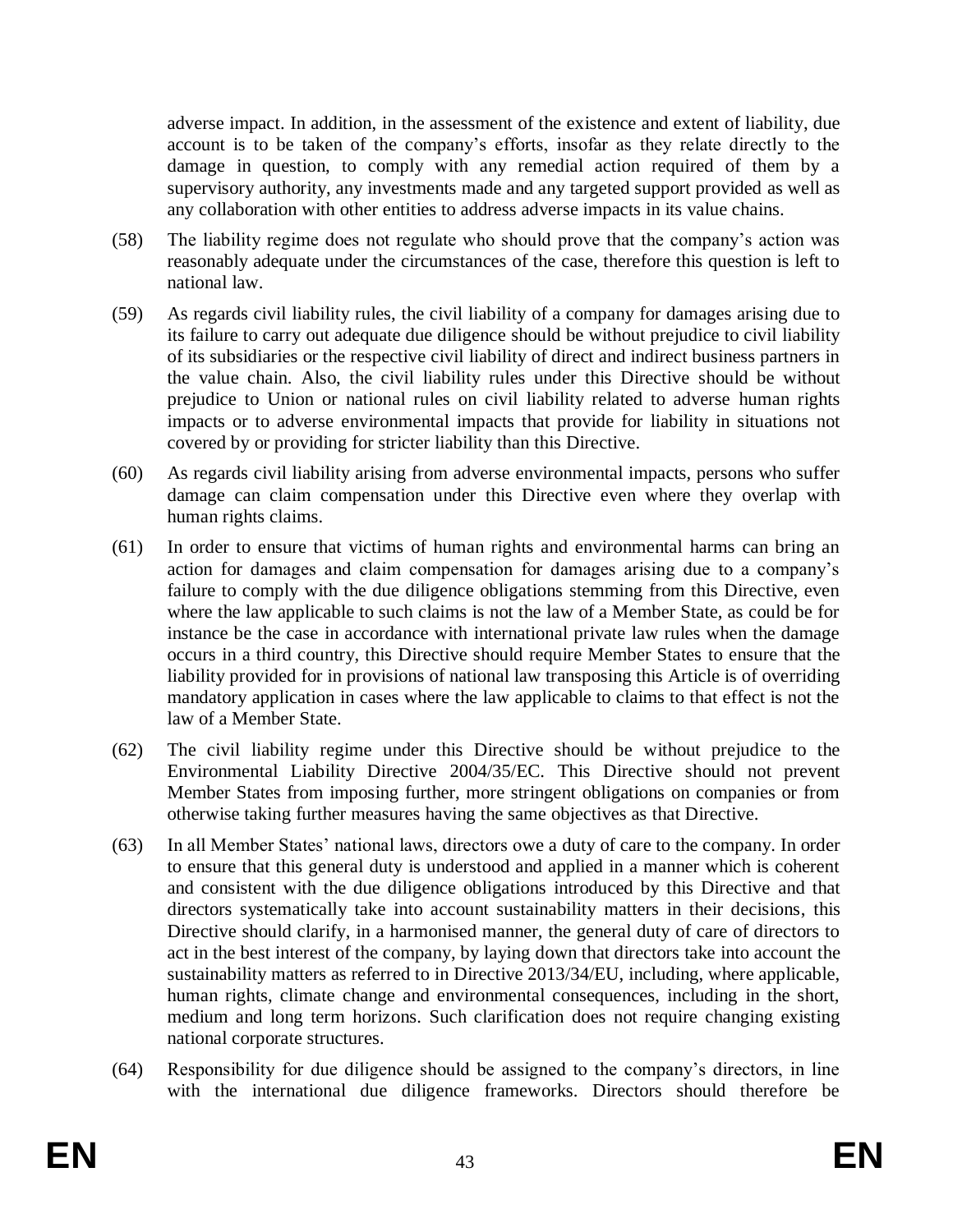responsible for putting in place and overseeing the due diligence actions as laid down in this Directive and for adopting the company's due diligence policy, taking into account the input of stakeholders and civil society organisations and integrating due diligence into corporate management systems. Directors should also adapt the corporate strategy to actual and potential impacts identified and any due diligence measures taken.

- (65) Persons who work for companies subject to due diligence obligations under this Directive or who are in contact with such companies in the context of their work-related activities can play a key role in exposing breaches of the rules of this Directive. They can thus contribute to preventing and deterring such breaches and strengthening the enforcement of this Directive. Directive (EU) 2019/1937 of the European Parliament and of the Council<sup>106</sup> should therefore apply to the reporting of all breaches of this Directive and to the protection of persons reporting such breaches.
- (66) In order to specify the information that companies not subject to reporting requirements under the provisions on corporate sustainability reporting under Directive 2013/34/EU should be communicating on the matters covered by this Directive, the power to adopt acts in accordance with Article 290 of the Treaty on the Functioning of the European Union should be delegated to the Commission in respect of determining additional rules concerning the content and criteria of such reporting, specifying information on the description of due diligence, potential and actual impacts and actions taken on those. It is of particular importance that the Commission carry out appropriate consultations during its preparatory work, including at expert level, and that those consultations be conducted in accordance with the principles laid down in the Interinstitutional Agreement of 13 April 2016 on Better Law-Making<sup>107</sup>. In particular, to ensure equal participation in the preparation of delegated acts, the European Parliament and the Council receive all documents at the same time as Member States' experts, and their experts systematically have access to meetings of Commission expert groups dealing with the preparation of delegated acts.
- (67) This Directive should be applied in compliance with Union data protection law and the right to the protection of privacy and personal data as enshrined in Articles 7 and 8 of the Charter of Fundamental Rights of the European Union. Any processing of personal data under this Directive is to be undertaken in accordance with Regulation (EU) 2016/679 of the European Parliament and of the Council<sup>108</sup>, including the requirements of purpose limitation, data minimisation and storage limitation.

<sup>106</sup> Directive (EU) 2019/1937 of the European Parliament and of the Council of 23 October 2019 on the protection of persons who report breaches of Union law (OJ L 305, 26.11.2019, p. 17).

 $107$  OJ L 123, 12.5.2016, p. 1.

<sup>108</sup> Regulation (EU) 2016/679 of the European Parliament and of the Council of 27 April 2016 on the protection of natural persons with regard to the processing of personal data and on the free movement of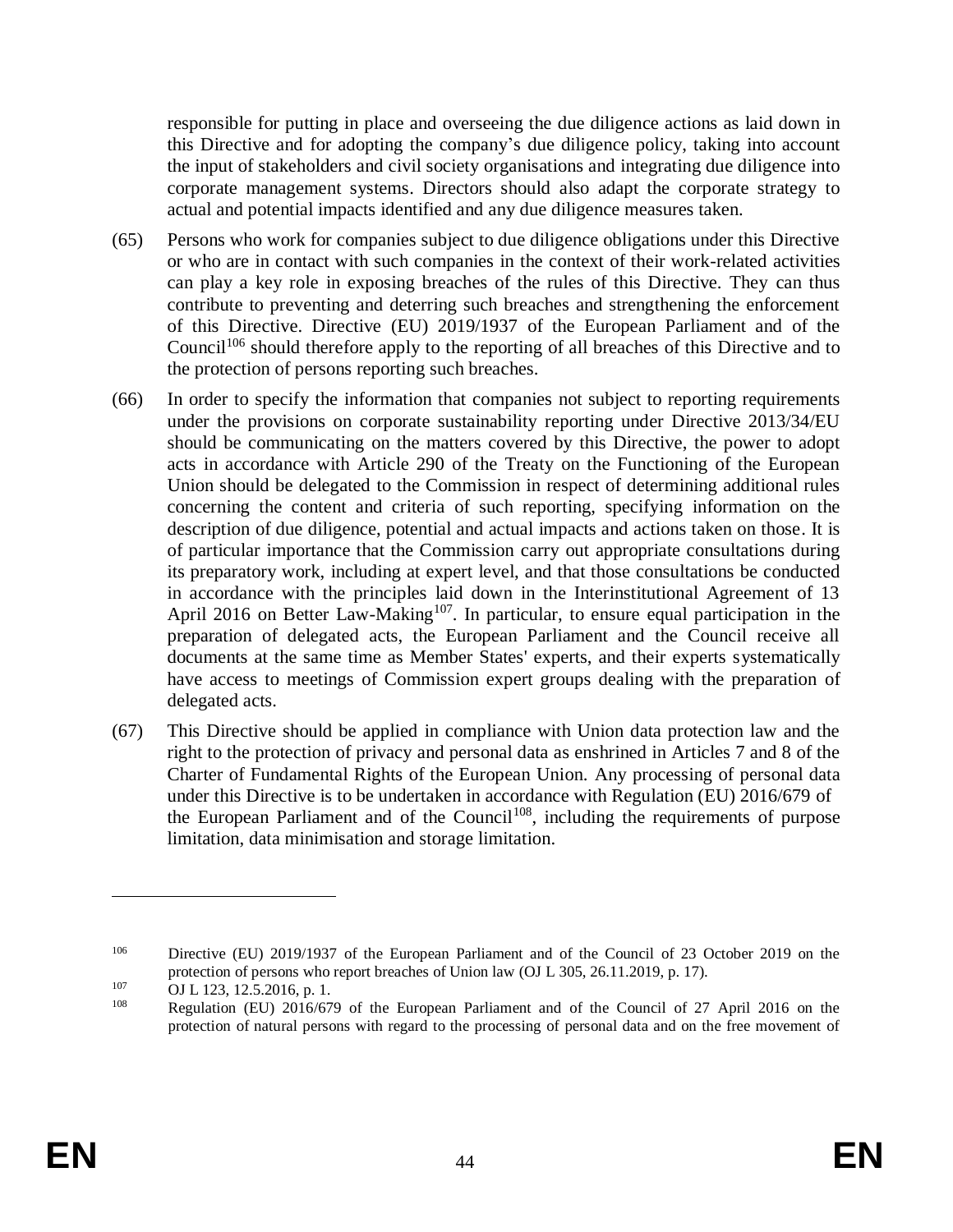- (68) The European Data Protection Supervisor was consulted in accordance with Article 28(2) of Regulation (EU)  $2018/1725$  of the European Parliament and of the Council<sup>109</sup> and delivered an opinion on … 2022.
- (69) This Directive is without prejudice to obligations in the areas of human rights, protection of the environment and climate change under other Union legislative acts. If the provisions of this Directive conflict with a provision of another Union legislative act pursuing the same objectives and providing for more extensive or more specific obligations, the provisions of the other Union legislative act should prevail to the extent of the conflict and shall apply to those specific obligations.
- (70) The Commission should assess and report whether new sectors should be added to the list of high-impact sectors covered by this Directive, in order to align it to guidance from the Organisation for Economic Cooperation and Development or in light of clear evidence on labour exploitation, human rights violations or newly emerging environmental threats, whether the list of relevant international conventions referred to in this Directive should be amended, in particular in the light of international developments, or whether the provisions on due diligence under this Directive should be extended to adverse climate impacts.
- (71) The objective of this Directive, namely better exploiting the potential of the single market to contribute to the transition to a sustainable economy and contributing to sustainable development through the prevention and mitigation of potential or actual human rights and environmental adverse impacts in companies' value chains, cannot be sufficiently achieved by the Member States acting individually or in an uncoordinated manner, but can rather, by reason of the scale and effects of the actions, be better achieved at Union level. In particular, addressed problems and their causes are of a transnational dimension, as many companies are operating Union wide or globally and value chains expand to other Member States and to third countries. Moreover, individual Member States' measures risk being ineffective and lead to fragmentation of the internal market. Therefore, the Union may adopt measures, in accordance with the principle of subsidiarity as set out in Article 5 TEU. In accordance with the principle of proportionality, as set out in that Article, this Directive does not go beyond what is necessary in order to achieve that objective.

such data, and repealing Directive 95/46/EC (General Data Protection Regulation) OJ L 119, 4.5.2016, p. 1–88.

<sup>109</sup> Regulation (EU) 2018/1725 of the European Parliament and of the Council of 23 October 2018 on the protection of natural persons with regard to the processing of personal data by the Union institutions, bodies, offices and agencies and on the free movement of such data (OJ L 295, 21.11.2018, p. 39).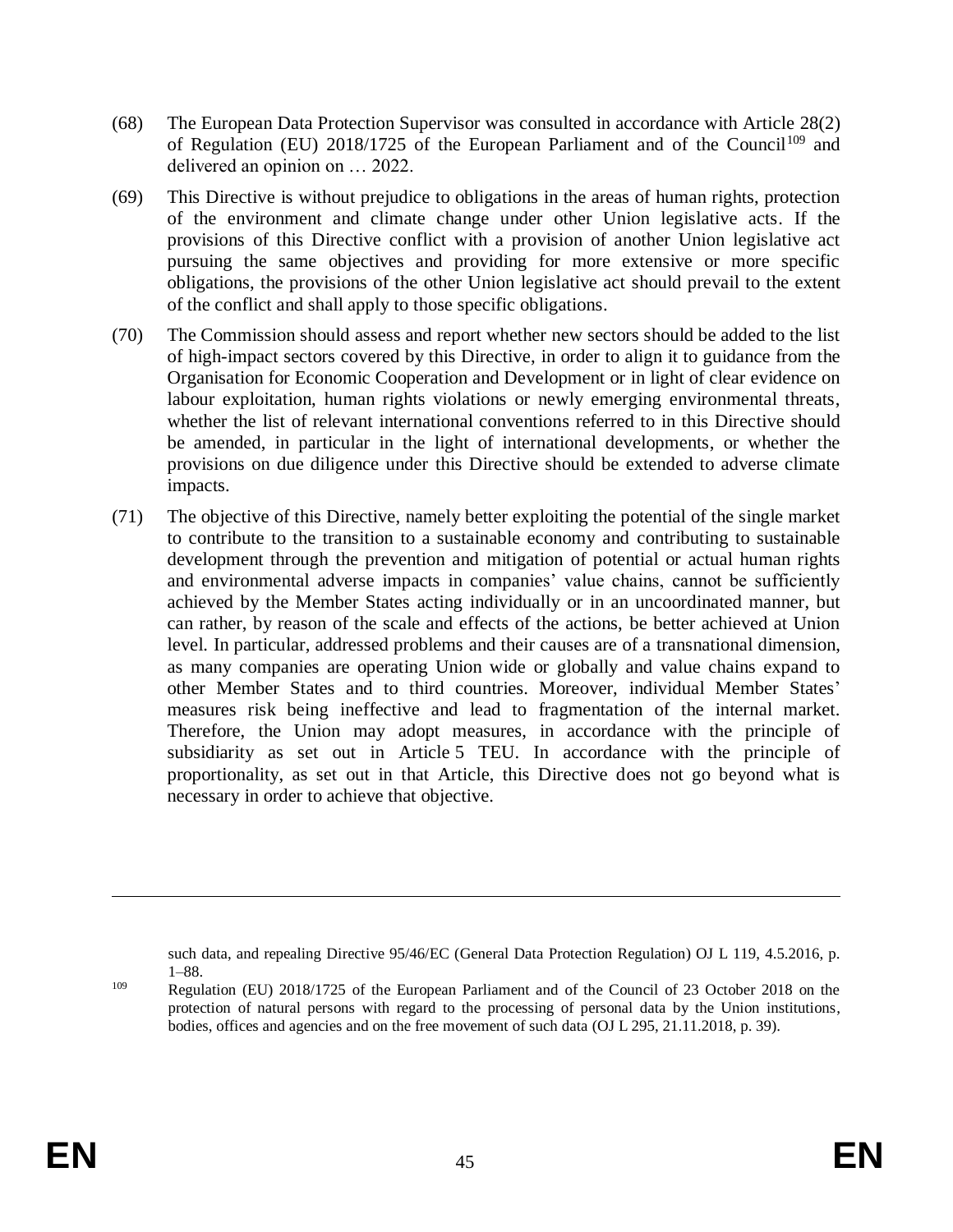### HAVE ADOPTED THIS DIRECTIVE:

#### *Article 1*

#### **Subject matter**

1. This Directive lays down rules

- (a) on obligations for companies regarding actual and potential human rights adverse impacts and environmental adverse impacts, with respect to their own operations, the operations of their subsidiaries, and the value chain operations carried out by entities with whom the company has an established business relationship and
- (b) on liability for violations of the obligations mentioned above.

The nature of business relationships as 'established' shall be reassessed periodically, and at least every 12 months.

- 2. This Directive shall not constitute grounds for reducing the level of protection of human rights or of protection of the environment or the protection of the climate provided for by the law of Member States at the time of the adoption of this Directive.
- 3. This Directive shall be without prejudice to obligations in the areas of human rights, protection of the environment and climate change under other Union legislative acts. If the provisions of this Directive conflict with a provision of another Union legislative act pursuing the same objectives and providing for more extensive or more specific obligations, the provisions of the other Union legislative act shall prevail to the extent of the conflict and shall apply to those specific obligations.

#### *Article 2*

#### **Scope**

- 1. This Directive shall apply to companies which are formed in accordance with the legislation of a Member State and which fulfil one of the following conditions:
	- (a) the company had more than 500 employees on average and had a net worldwide turnover of more than EUR 150 million in the last financial year for which annual financial statements have been prepared;
	- (b) the company did not reach the thresholds under point (a), but had more than 250 employees on average and had a net worldwide turnover of more than EUR 40 million in the last financial year for which annual financial statements have been prepared, provided that at least 50% of this net turnover was generated in one or more of the following sectors:
		- (i) the manufacture of textiles, leather and related products (including footwear), and the wholesale trade of textiles, clothing and footwear;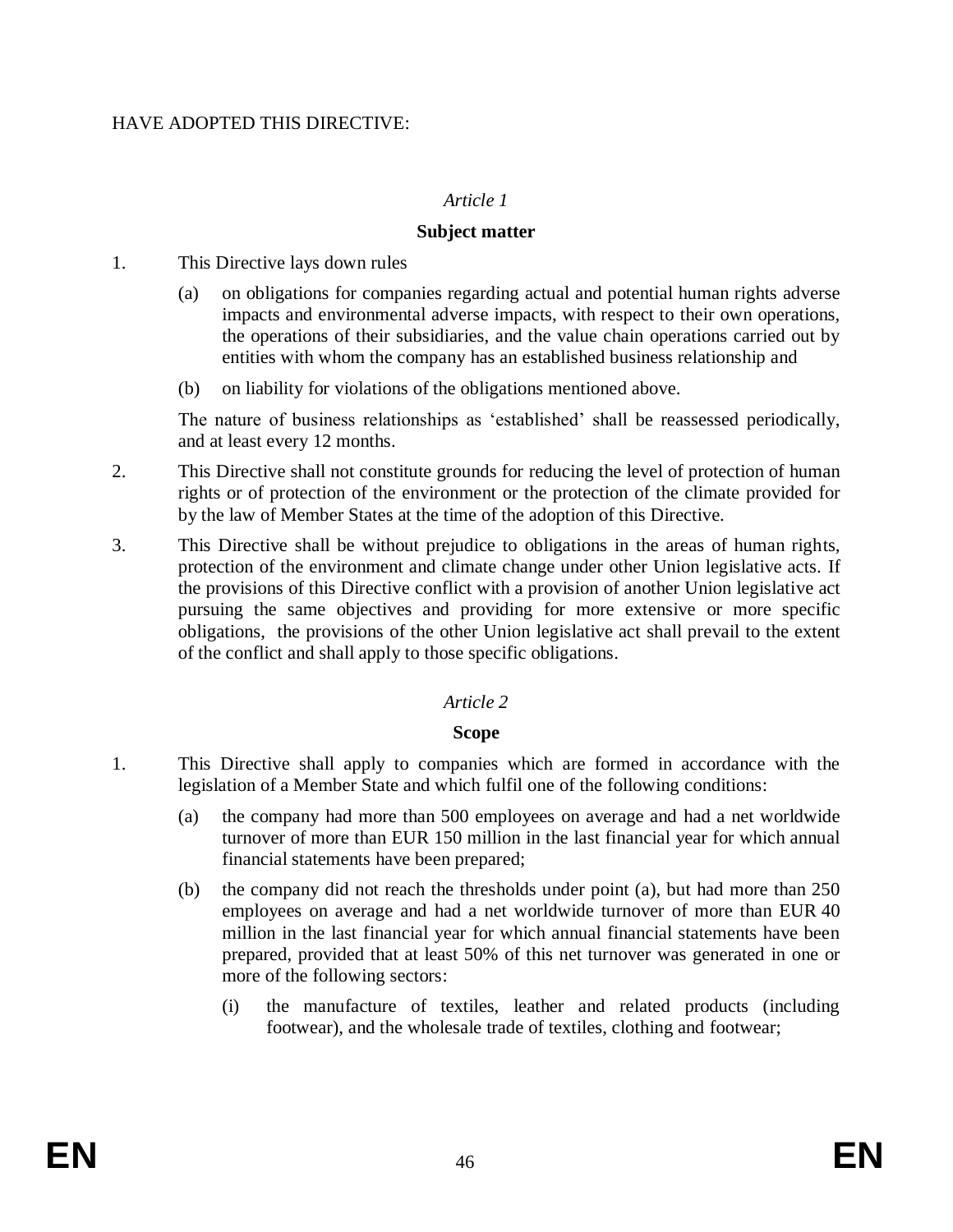- (ii) agriculture, forestry, fisheries (including aquaculture), the manufacture of food products, and the wholesale trade of agricultural raw materials, live animals, wood, food, and beverages;
- (iii) the extraction of mineral resources regardless from where they are extracted (including crude petroleum, natural gas, coal, lignite, metals and metal ores, as well as all other, non-metallic minerals and quarry products), the manufacture of basic metal products, other non-metallic mineral products and fabricated metal products (except machinery and equipment), and the wholesale trade of mineral resources, basic and intermediate mineral products (including metals and metal ores, construction materials, fuels, chemicals and other intermediate products).
- 2. This Directive shall also apply to companies which are formed in accordance with the legislation of a third country, and fulfil one of the following conditions:
	- (a) generated a net turnover of more than EUR 150 million in the Union in the financial year preceding the last financial year;
	- (b) generated a net turnover of more than EUR 40 million but not more than EUR 150 million in the Union in the financial year preceding the last financial year, provided that at least 50% of its net worldwide turnover was generated in one or more of the sectors listed in paragraph 1, point (b).
- 3. For the purposes of paragraph 1, the number of part-time employees shall be calculated on a full-time equivalent basis. Temporary agency workers shall be included in the calculation of the number of employees in the same way as if they were workers employed directly for the same period of time by the company.
- 4. As regards the companies referred to in paragraph 1, the Member State competent to regulate matters covered in this Directive shall be the Member State in which the company has its registered office.

# *Article 3*

# **Definitions**

For the purpose of this Directive, the following definitions shall apply:

(a) 'company' means any of the following: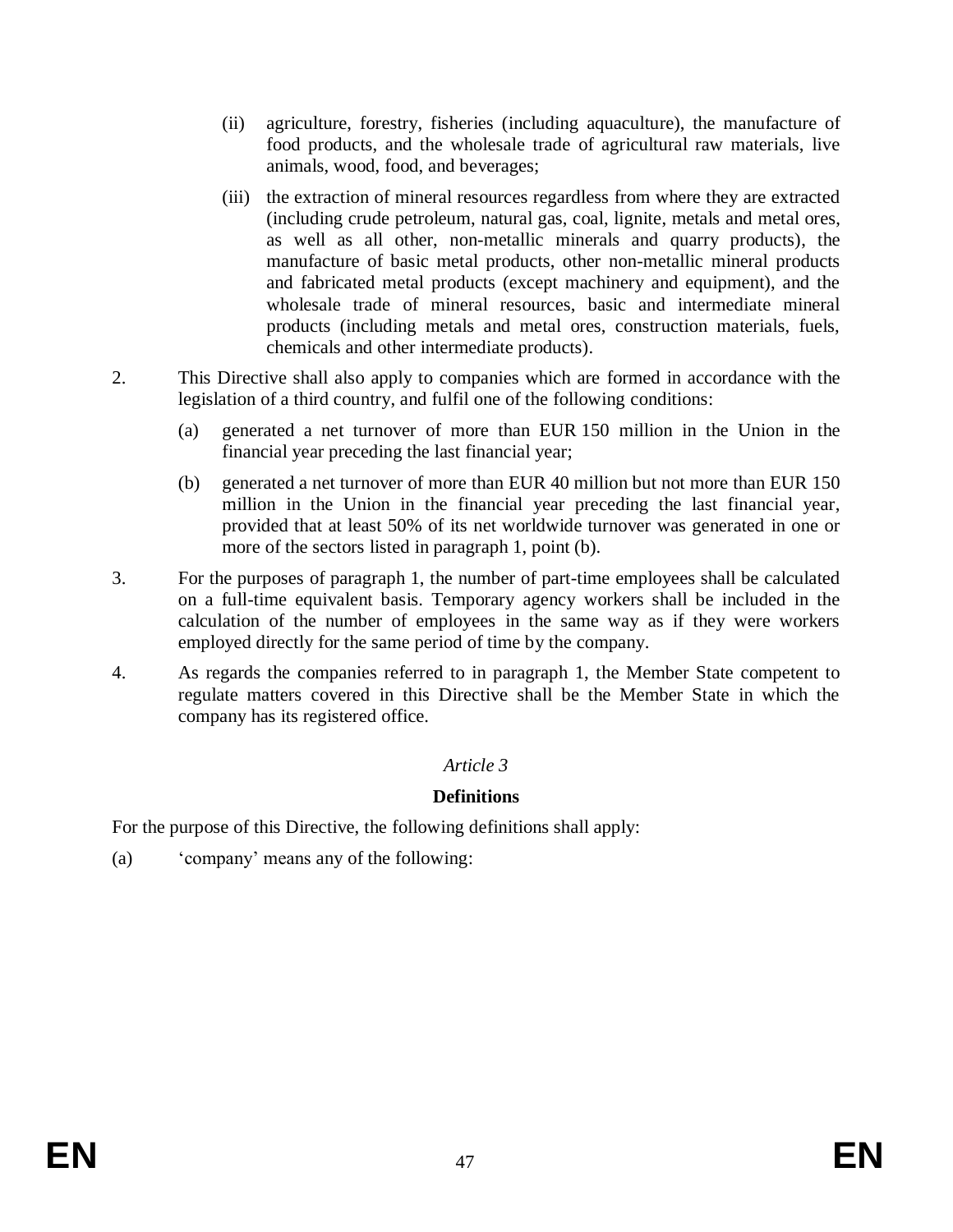- (i) a legal person constituted as one of the legal forms listed in Annex I to Directive  $2013/34$ /EU of the European Parliament and of the Council<sup>110</sup>;
- (ii) a legal person constituted in accordance with the law of a third country in a form comparable to those listed in Annex I and II of that Directive;
- (iii) a legal person constituted as one of the legal forms listed in Annex II to Directive 2013/34/EU composed entirely of undertakings organised in one of the legal forms falling within points (i) and (ii);
- (iv) a regulated financial undertaking, regardless of its legal form, which is
	- a credit institution as defined in Article  $4(1)$ , point  $(1)$ , of Regulation (EU) No  $575/2013$  the European Parliament and of the Council<sup>111</sup>;
	- an investment firm as defined in Article  $4(1)$ , point  $(1)$ , of Directive 2014/65/EU the European Parliament and of the Council<sup>112</sup>;
	- an alternative investment fund manager (AIFM) as defined in Article  $4(1)$ , point (b), of Directive 2011/61/EU of the European Parliament and of the Council (2), including a manager of Euveca under Regulation (EU) No  $345/2013$  of the European Parliament and of the Council<sup>113</sup>, a manager of EuSEF under Regulation (EU) No 346/2013 of the European Parliament and of the Council<sup>114</sup> and a manager of ELTIF under Regulation (EU) 2015/760 of the European Parliament and of the Council<sup>115</sup>;

<sup>110</sup> Directive 2013/34/EU of the European Parliament and of the Council of 26 June 2013 on the annual financial statements, consolidated financial statements and related reports of certain types of undertakings (OJ L 182, 29.6.2013, p. 19).

<sup>&</sup>lt;sup>111</sup> Regulation (EU) No 575/2013 of the European Parliament and of the Council of 26 June 2013 on prudential requirements for credit institutions and investment firms and amending Regulation (EU) No 648/2012 (OJ L 176, 27.6.2013, p. 1).

<sup>&</sup>lt;sup>112</sup> Directive 2014/65/EU of the European Parliament and of the Council of 15 May 2014 on markets in financial instruments and amending Directive 2002/92/EC and Directive 2011/61/EU (OJ L 173, 12.6.2014, p. 349).

<sup>113</sup> Regulation (EU) No 345/2013 of the European Parliament and of the Council of 17 April 2013 on European venture capital funds (OJ L 115, 25.4.2013, p. 1).

<sup>114</sup> Regulation (EU) No 346/2013 of the European Parliament and of the Council of 17 April 2013 on European social entrepreneurship funds (OJ L 115, 25.4.2013, p. 18).

<sup>115</sup> Regulation (EU) 2015/760 of the European Parliament and of the Council of 29 April 2015 on European long-term investment funds (OJ L 123, 19.5.2015, p. 98).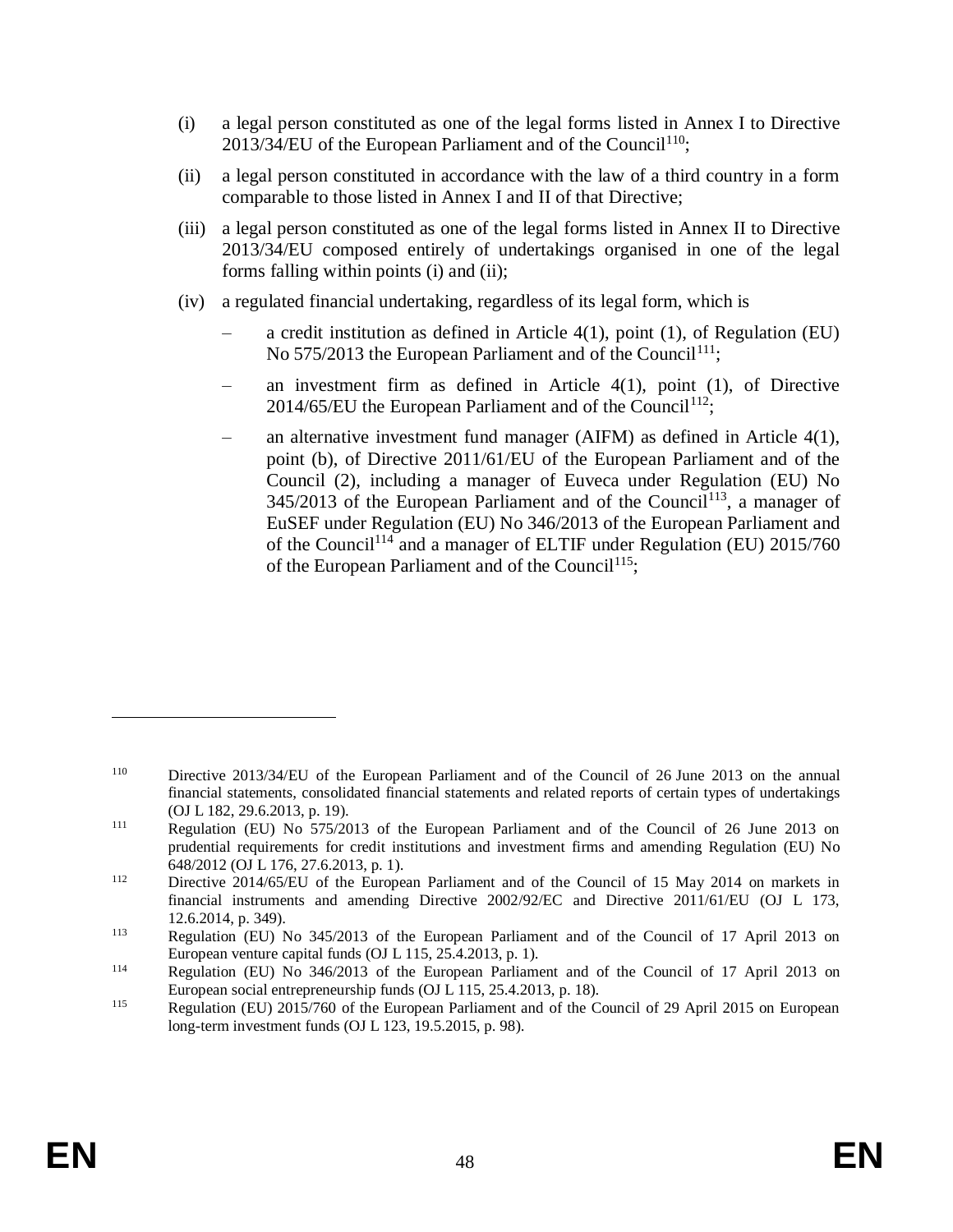- an undertaking for collective investment in transferable securities (UCITS) management company as defined Article 2(1), point (b), of Directive 2009/65/EC of the European Parliament and of the Council<sup>116</sup>;
- an insurance undertaking as defined in Article 13, point (1), of Directive 2009/138/EC of the European Parliament and of the Council<sup>117</sup>;
- a reinsurance undertaking as defined in Article 13, point (4), of Directive 2009/138/EC;
- an institution for occupational retirement provision as defined in Article 1, point (6) of Directive 2016/2341 of the European Parliament and of the Council $118$ :
- pension institutions operating pension schemes which are considered to be social security schemes covered by Regulation (EC) No 883/2004 of the European Parliament and of the Council<sup>119</sup> and Regulation (EC) No 987/2009 of the European Parliament and of the Council<sup>120</sup> as well as any legal entity set up for the purpose of investment of such schemes;
- an alternative investment fund (AIF) managed by an AIFM as defined in Article 4(1), point (b), of Directive 2011/61/EU or an AIF supervised under the applicable national law;
- UCITS in the meaning of Article 1(2) of Directive 2009/65/EC;
- a central counterparty as defined in Article 2, point (1), of Regulation (EU) No  $648/2012$  of the European Parliament and of the Council<sup>121</sup>;

<sup>116</sup> Directive 2009/65/EC of the European Parliament and of the Council of 13 July 2009 on the coordination of laws, regulations and administrative provisions relating to undertakings for collective investment in transferable securities (UCITS) (OJ L 302, 17.11.2009, p. 32).

<sup>117</sup> Directive 2009/138/EC of the European Parliament and of the Council of 25 November 2009 on the takingup and pursuit of the business of Insurance and Reinsurance (Solvency II) (OJ L 335, 17.12.2009, p. 1).

<sup>118</sup> Directive (EU) 2016/2341 of the European Parliament and of the Council of 14 December 2016 on the activities and supervision of institutions for occupational retirement provision (IORPs) (OJ L 354, 23.12.2016, p. 37).

<sup>119</sup> Regulation (EC) No 883/2004 of the European Parliament and of the Council of 29 April 2004 on the coordination of social security systems (OJ L 166, 30.4.2004, p. 1).

<sup>&</sup>lt;sup>120</sup> Regulation (EC) No 987/2009 of the European Parliament and of the Council of 16 September 2009 laying down the procedure for implementing Regulation (EC) No 883/2004 on the coordination of social security systems (OJ L 284, 30.10.2009, p. 1).

<sup>121</sup> Regulation (EU) No 648/2012 of the European Parliament and of the Council of 4 July 2012 on OTC derivatives, central counterparties and trade repositories (OJ L 201, 27.7.2012, p. 1).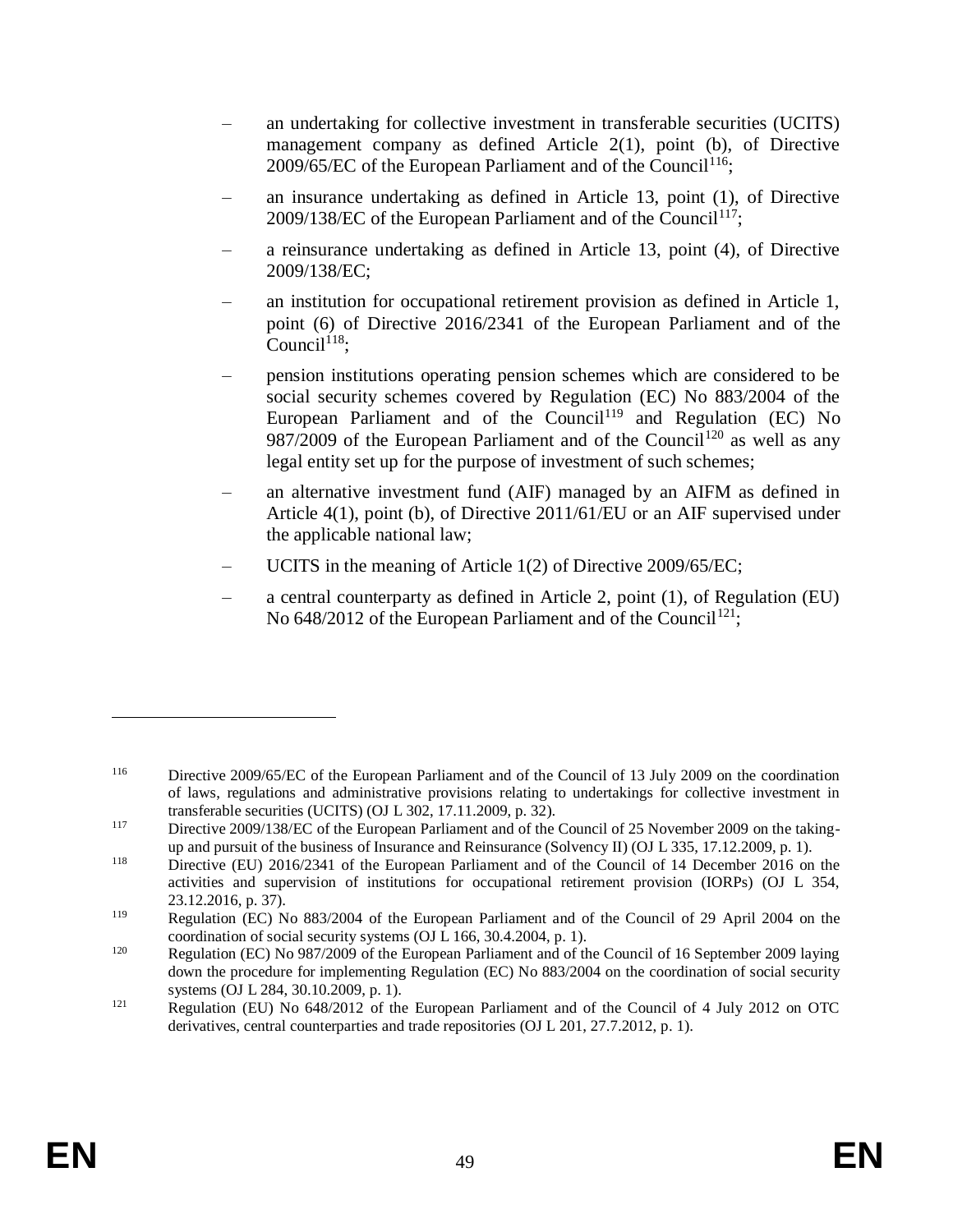- a central securities depository as defined in Article  $2(1)$ , point  $(1)$ , of Regulation (EU) No 909/2014 of the European Parliament and of the Council<sup>122</sup>;
- an insurance or reinsurance special purpose vehicle authorised in accordance with Article 211 of Directive 2009/138/EC;
- 'securitisation special purpose entity' as defined in Article 2, point (2), of Regulation (EU) No 2017/2402 of the European Parliament and of the Council<sup>123</sup>;
- an insurance holding company as defined in Article  $212(1)$ , point (f), of Directive 2009/138/EC or a mixed financial holding company as defined in Article 212(1), point (h), of Directive 2009/138/EC, which is part of an insurance group that is subject to supervision at the level of the group pursuant to Article 213 of that Directive and which is not exempted from group supervision pursuant to Article 214(2) of Directive 2009/138/EC;
- a payment institution as defined in point (d) of Article  $1(1)$  of Directive (EU) 2015/2366 of the European Parliament and of the Council<sup>124</sup>;
- an electronic money institution as defined in point (1) of Article 2 of Directive 2009/110/EC of the European Parliament and of the Council<sup>125</sup>;
- a crowdfunding service provider as defined in point (e) Article 2(1) of Regulation (EU) 2020/1503 of the European Parliament and of the Council<sup>126</sup>;
- a crypto-asset service provider as defined in Article  $3(1)$ , point  $(8)$ , of [the proposal for a Regulation of the European Parliament and of the Council on

<sup>122</sup> Regulation (EU) No 909/2014 of the European Parliament and of the Council of 23 July 2014 on improving securities settlement in the European Union and on central securities depositories and amending Directives 98/26/EC and 2014/65/EU and Regulation (EU) No 236/2012 (OJ L 257, 28.8.2014, p. 1).

<sup>123</sup> Regulation (EU) 2017/2402 of the European Parliament and of the Council of 12 December 2017 laying down a general framework for securitisation and creating a specific framework for simple, transparent and standardised securitisation, and amending Directives 2009/65/EC, 2009/138/EC and 2011/61/EU and Regulations (EC) No 1060/2009 and (EU) No 648/2012 (OJ L 347, 28.12.2017, p. 35).

<sup>&</sup>lt;sup>124</sup> Directive (EU) 2015/2366 of the European Parliament and of the Council of 25 November 2015 on payment services in the internal market, amending Directives 2002/65/EC, 2009/110/EC and 2013/36/EU and Regulation (EU) No 1093/2010, and repealing Directive 2007/64/EC (OJ L 337, 23.12.2015, p. 35).

<sup>&</sup>lt;sup>125</sup> Directive 2009/110/EC of the European Parliament and of the Council of 16 September 2009 on the taking up, pursuit and prudential supervision of the business of electronic money institutions amending Directives 2005/60/EC and 2006/48/EC and repealing Directive 2000/46/EC (OJ L 267, 10.10.2009, p. 7).

<sup>&</sup>lt;sup>126</sup> Regulation (EU) 2020/1503 of the European Parliament and of the Council of 7 October 2020 on European crowdfunding service providers for business, and amending Regulation (EU) 2017/1129 and Directive (EU) 2019/1937 (OJ L 347, 20.10.2020, p. 1).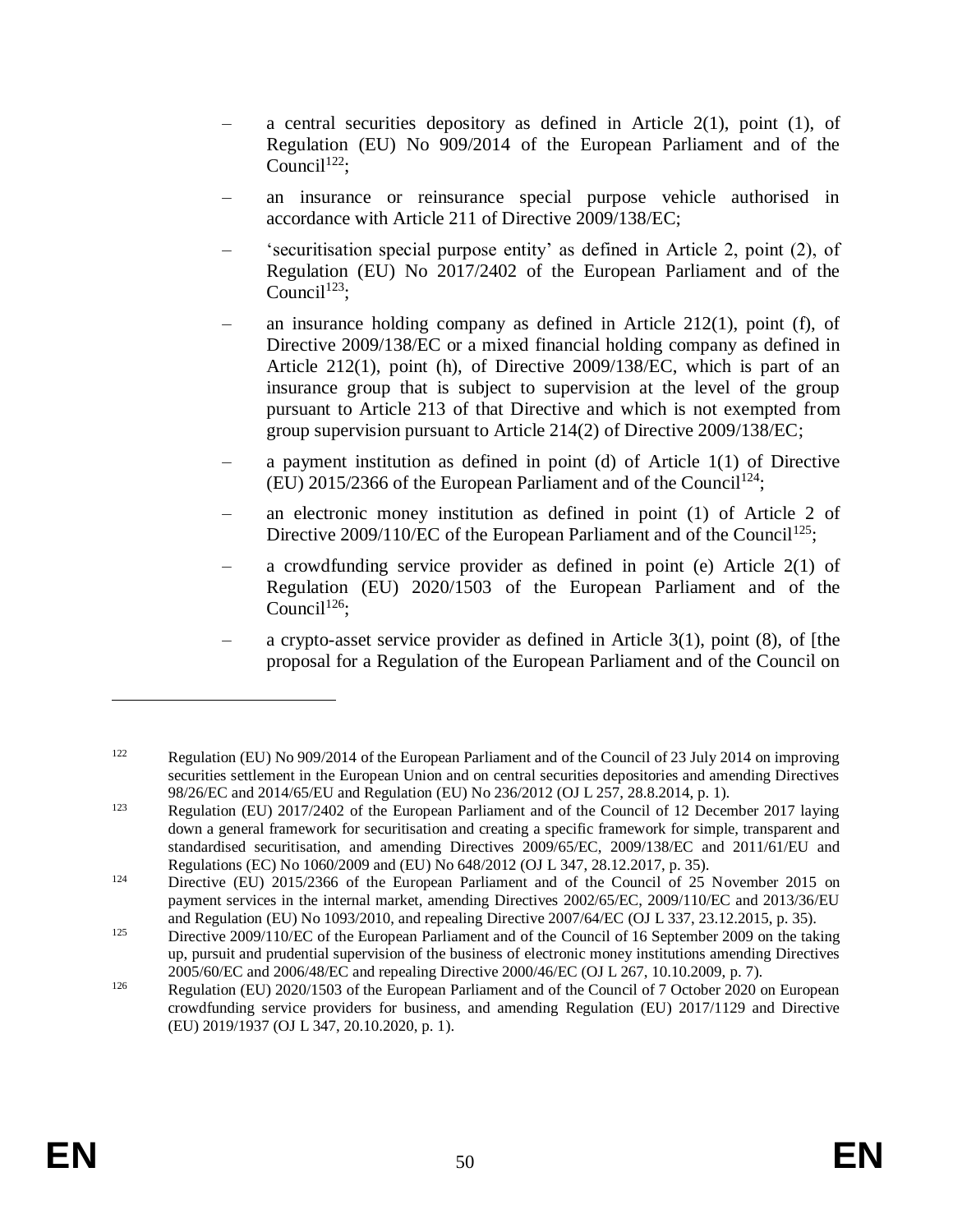Markets in Crypto-assets, and amending Directive (EU) 2019/1937<sup>127</sup>] where performing one or more crypto-asset services as defined in Article 3(1), point (9), of [the proposal for a Regulation of the European Parliament and of the Council on Markets in Crypto-assets, and amending Directive (EU) 2019/1937];

- (b) 'adverse environmental impact' means an adverse impact on the environment resulting from the violation of one of the prohibitions and obligations pursuant to the international environmental conventions listed in the Annex, Part II;
- (c) 'adverse human rights impact' means an adverse impact on protected persons resulting from the violation of one of the rights or prohibitions listed in the Annex, Part I Section 1, as enshrined in the international conventions listed in the Annex, Part I Section 2;
- (d) 'subsidiary' means a legal person through which the activity of a 'controlled undertaking' as defined in Article 2(1), point (f), of Directive 2004/109/EC of the European Parliament and of the Council<sup>128</sup> is exercised:
- (e) 'business relationship' means a relationship with a contractor, subcontractor or any other legal entities ('partner')
	- (i) with whom the company has a commercial agreement or to whom the company provides financing, insurance or reinsurance, or
	- (ii) that performs business operations related to the products or services of the company for or on behalf of the company;
- (f) 'established business relationship' means a business relationship, whether direct or indirect, which is, or which is expected to be lasting, in view of its intensity or duration and which does not represent a negligible or merely ancillary part of the value chain;
- (g) 'value chain' means activities related to the production of goods or the provision of services by a company, including the development of the product or the service and the use and disposal of the product as well as the related activities of upstream and downstream established business relationships of the company. As regards companies within the meaning of point  $(a)(iv)$ , 'value chain' with respect to the provision of these specific services shall only include the activities of the clients receiving such loan, credit, and other financial services and of other companies belonging to the same group whose activities are linked to the contract in question. The value chain of such regulated

<sup>&</sup>lt;sup>127</sup> COM/2020/593 final.<br><sup>128</sup> Directive 2004/100/E

Directive 2004/109/EC of the European Parliament and of the Council of 15 December 2004 on the harmonisation of transparency requirements in relation to information about issuers whose securities are admitted to trading on a regulated market and amending Directive 2001/34/EC (OJ L 390, 31.12.2004, p. 38).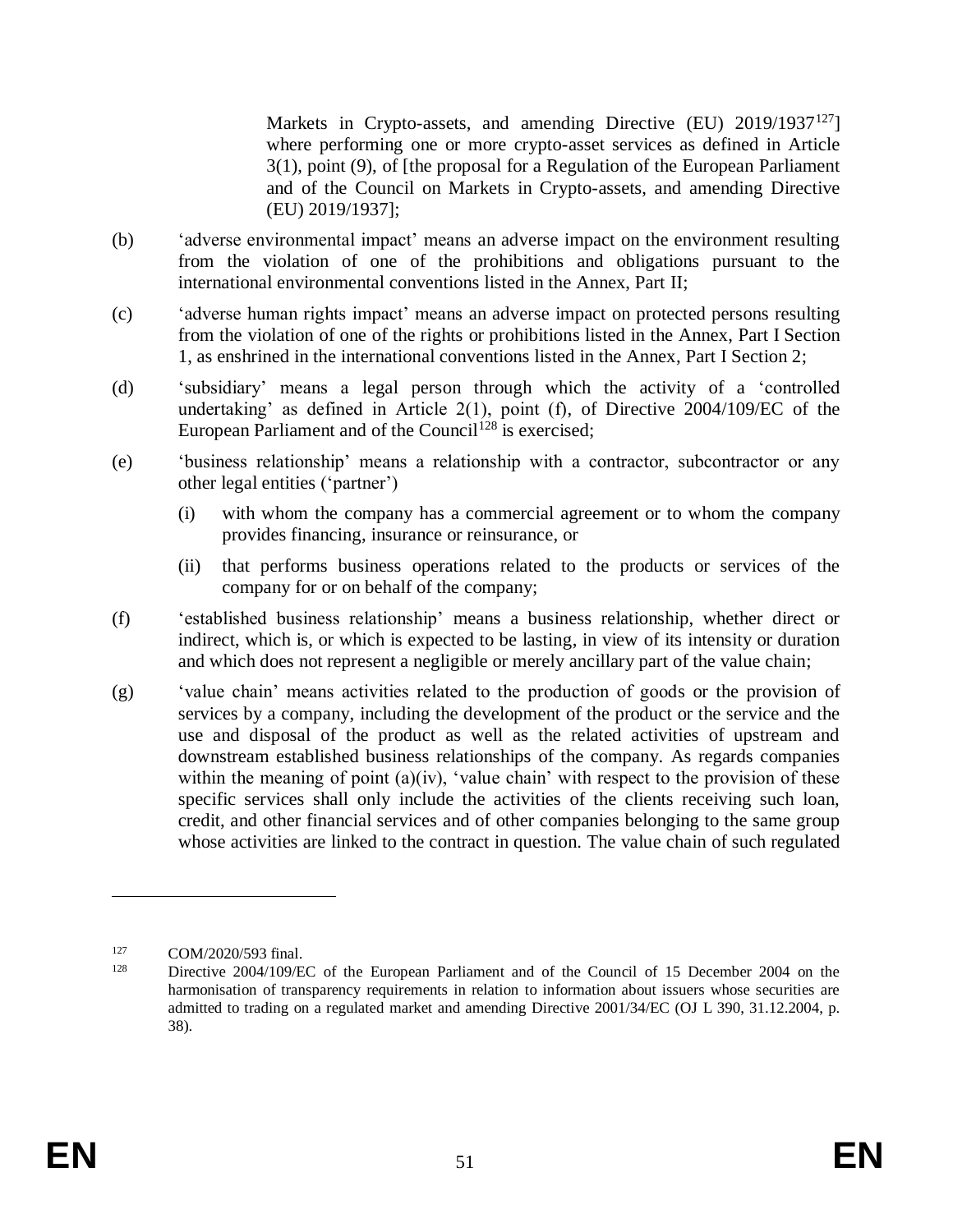financial undertakings does not cover SMEs receiving loan, credit, financing, insurance or reinsurance of such entities;

- (h) 'independent third-party verification' means verification of the compliance by a company, or parts of its value chain, with human rights and environmental requirements resulting from the provisions of this Directive by an auditor which is independent from the company, free from any conflicts of interests, has experience and competence in environmental and human rights matters and is accountable for the quality and reliability of the audit;
- (i) 'SME' means a micro, small or a medium-sized enterprise, irrespective of its legal form, that is not part of a large group, as those terms are defined in Article  $3(1)$ ,  $(2)$ ,  $(3)$  and (7) of Directive 2013/34/EU;
- (j) 'industry initiative' means a combination of voluntary value chain due diligence procedures, tools and mechanisms, including independent third-party verifications, developed and overseen by governments, industry associations or groupings of interested organisations;
- (k) 'authorised representative' means a natural or legal person resident or established in the Union who has a mandate from a company within the meaning of point (a)(ii) to act on its behalf in relation to compliance with that company's obligations pursuant to this Directive;
- (l) 'severe adverse impact' means an adverse environmental impact or an adverse human rights impact that is especially significant by its nature, or affects a large number of persons or a large area of the environment, or which is irreversible, or is particularly difficult to remedy as a result of the measures necessary to restore the situation prevailing prior to the impact;
- (m) 'net turnover' means
	- (i) the 'net turnover' as defined in Article 2, point (5), of Directive 2013/34/EU; or,
	- (ii) where the company applies international accounting standards adopted on the basis of Regulation (EC) No 1606/2002 of the European Parliament and of the Council<sup>129</sup> or is a company within the meaning of point (a)(ii), the revenue as defined by or within the meaning of the financial reporting framework on the basis of which the financial statements of the company are prepared;
- (n) 'stakeholders' means the company's employees, the employees of its subsidiaries, and other individuals, groups, communities or entities whose rights or interests are or could

<sup>129</sup> Regulation (EC) No 1606/2002 of the European Parliament and of the Council of 19 July 2002 on the application of international accounting standards (OJ L 243, 11.9.2002, p.1).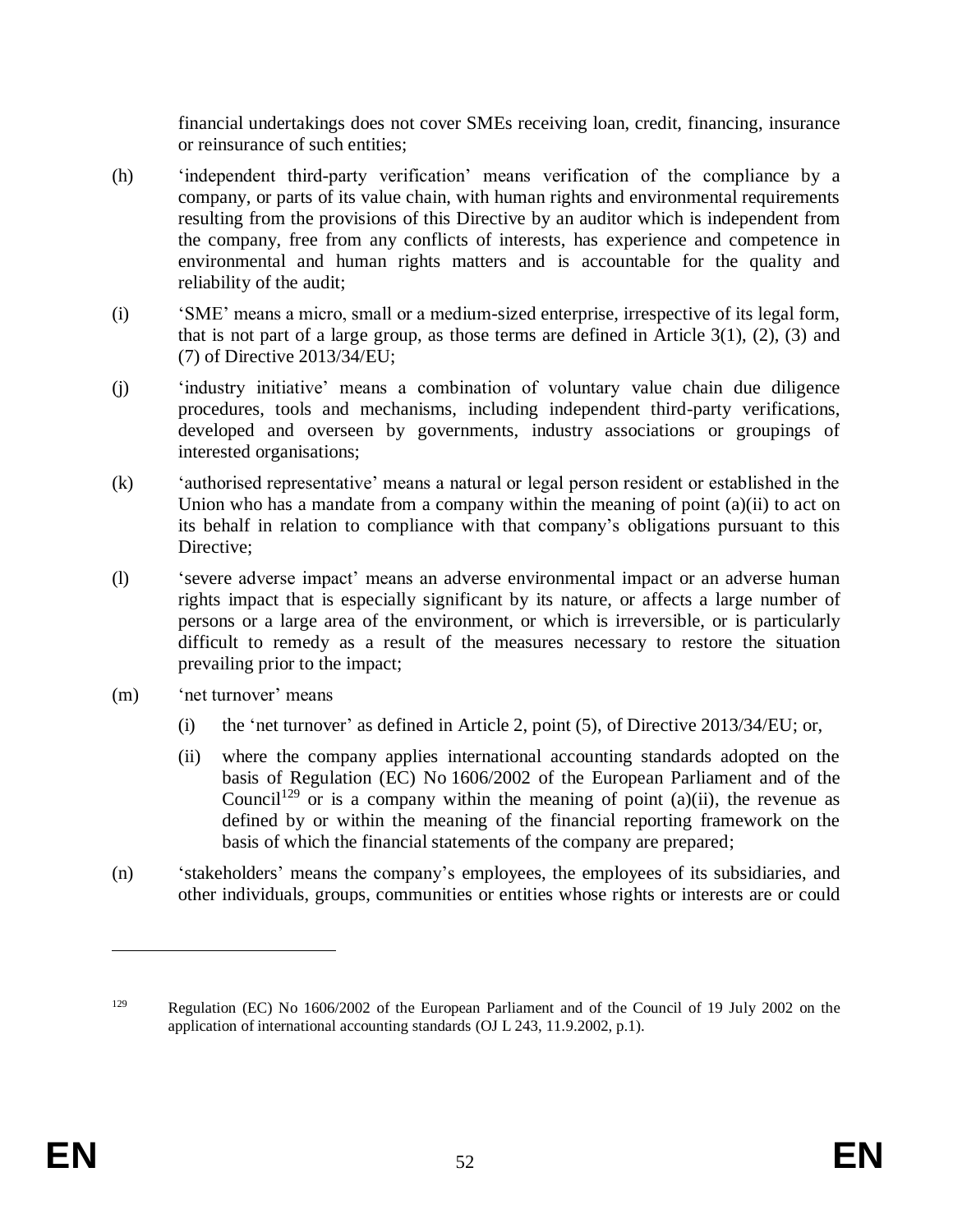be affected by the products, services and operations of that company, its subsidiaries and its business relationships;

- (o) 'director' means:
	- (i) any member of the administrative, management or supervisory bodies of a company;
	- (ii) where they are not members of the administrative, management or supervisory bodies of a company, the chief executive officer and, if such function exists in a company, the deputy chief executive officer;
	- (iii) other persons who perform functions similar to those performed under point (i) or  $(ii):$
- (p) 'board of directors' means the administrative or supervisory body responsible for supervising the executive management of the company, or, if no such body exists, the person or persons performing equivalent functions;
- (q) 'appropriate measure' means a measure that is capable of achieving the objectives of due diligence, commensurate with the degree of severity and the likelihood of the adverse impact, and reasonably available to the company, taking into account the circumstances of the specific case, including characteristics of the economic sector and of the specific business relationship and the company's influence thereof, and the need to ensure prioritisation of action.

### *Article 4*

#### **Due diligence**

- 1. Member States shall ensure that companies conduct human rights and environmental due diligence as laid down in Articles 5 to 11 ('due diligence') by carrying out the following actions:
	- (a) integrating due diligence into their policies in accordance with Article 5;
	- (b) identifying actual or potential adverse impacts in accordance with Article 6;
	- (c) preventing and mitigating potential adverse impacts, and bringing actual adverse impacts to an end and minimising their extent in accordance with Articles 7 and 8;
	- (d) establishing and maintaining a complaints procedure in accordance with Article 9;
	- (e) monitoring the effectiveness of their due diligence policy and measures in accordance with Article 10;
	- (f) publicly communicating on due diligence in accordance with Article 11.
- 2. Member States shall ensure that, for the purposes of due diligence, companies are entitled to share resources and information within their respective groups of companies and with other legal entities in compliance with applicable competition law.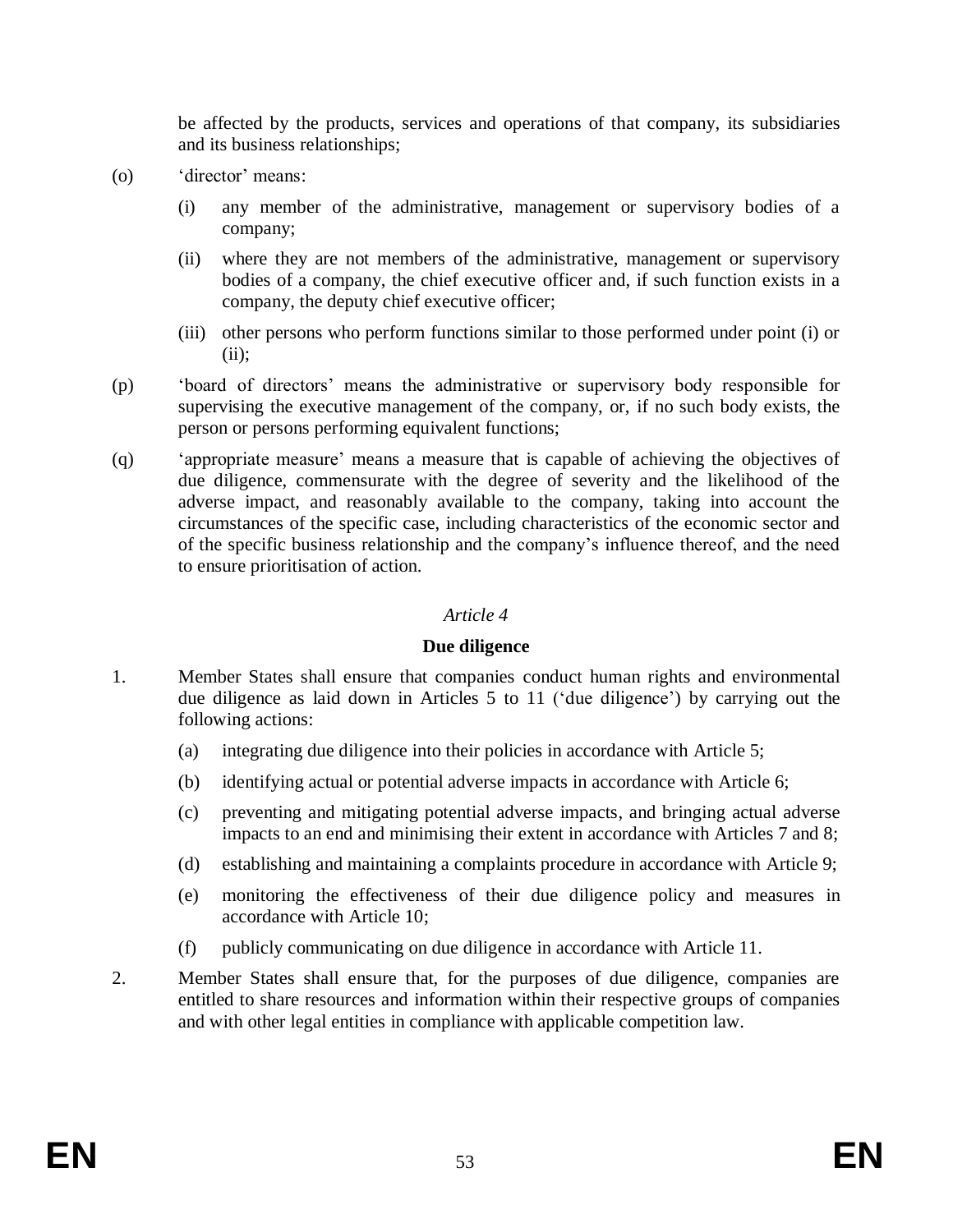#### *Article 5*

#### **Integrating due diligence into companies' policies**

- 1. Member States shall ensure that companies integrate due diligence into all their corporate policies and have in place a due diligence policy. The due diligence policy shall contain all of the following:
	- (a) a description of the company's approach, including in the long term, to due diligence;
	- (b) a code of conduct describing rules and principles to be followed by the company's employees and subsidiaries;
	- (c) a description of the processes put in place to implement due diligence, including the measures taken to verify compliance with the code of conduct and to extend its application to established business relationships.
- 2. Member States shall ensure that the companies update their due diligence policy annually.

#### *Article 6*

#### **Identifying actual and potential adverse impacts**

- 1. Member States shall ensure that companies take appropriate measures to identify actual and potential adverse human rights impacts and adverse environmental impacts arising from their own operations or those of their subsidiaries and, where related to their value chains, from their established business relationships, in accordance with paragraph 2, 3 and 4.
- 2. By way of derogation from paragraph 1, companies referred to in Article 2(1), point (b), and Article 2(2), point (b), shall only be required to identify actual and potential severe adverse impacts relevant to the respective sector mentioned in Article 2(1), point (b).
- 3. When companies referred to in Article 3, point (a)(iv), provide credit, loan or other financial services, identification of actual and potential adverse human rights impacts and adverse environmental impacts shall be carried out only before providing that service..
- 4. Member States shall ensure that, for the purposes of identifying the adverse impacts referred to in paragraph 1 based on, where appropriate, quantitative and qualitative information, companies are entitled to make use of appropriate resources, including independent reports and information gathered through the complaints procedure provided for in Article 9. Companies shall, where relevant, also carry out consultations with potentially affected groups including workers and other relevant stakeholders to gather information on actual or potential adverse impacts.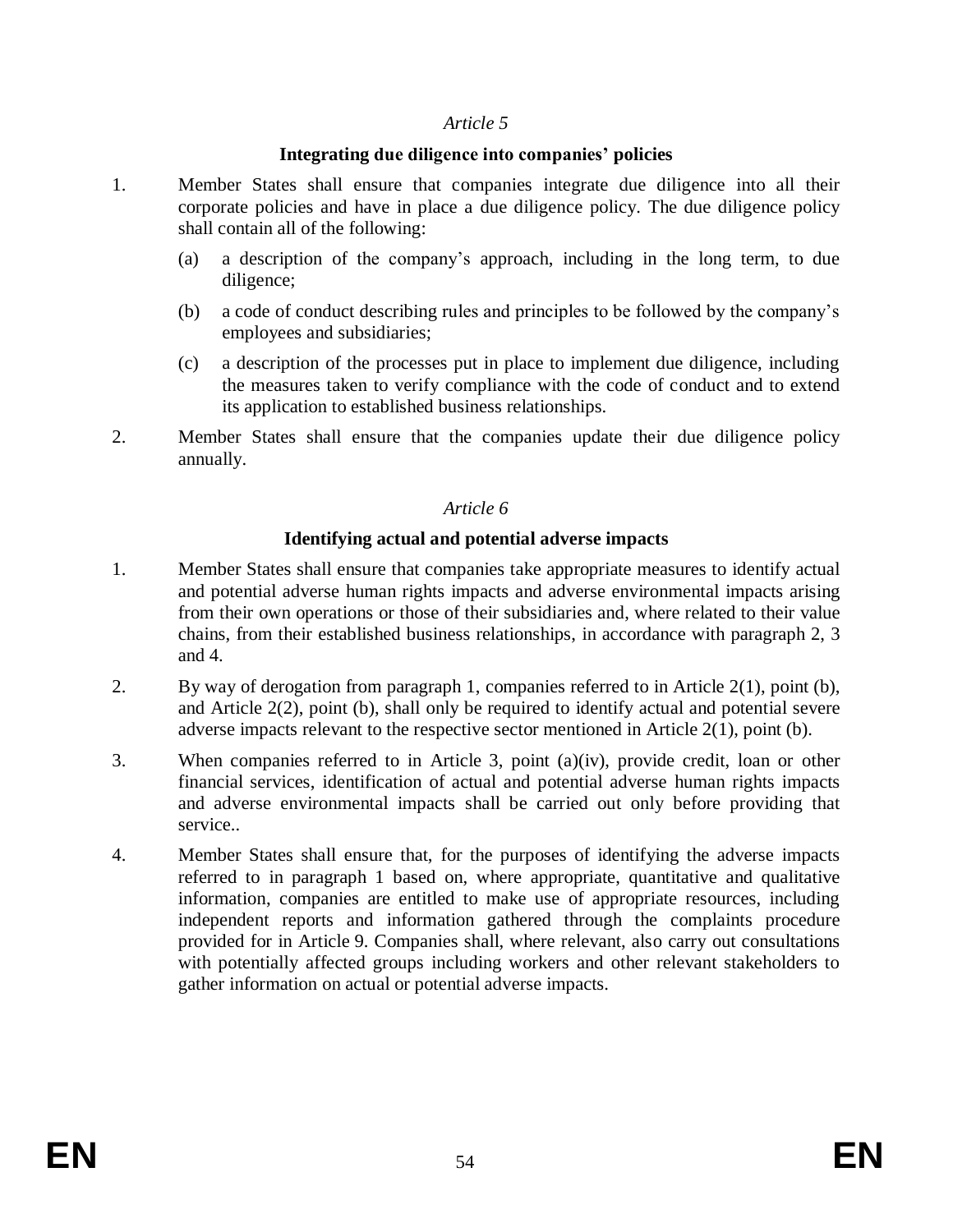### *Article 7*

### **Preventing potential adverse impacts**

- 1. Member States shall ensure that companies take appropriate measures to prevent, or where prevention is not possible or not immediately possible, adequately mitigate potential adverse human rights impacts and adverse environmental impacts that have been, or should have been, identified pursuant to Article 6, in accordance with paragraphs 2, 3, 4 and 5 of this Article.
- 2. Companies shall be required to take the following actions, where relevant:
	- (a) where necessary due to the nature or complexity of the measures required for prevention, develop and implement a prevention action plan, with reasonable and clearly defined timelines for action and qualitative and quantitative indicators for measuring improvement. The prevention action plan shall be developed in consultation with affected stakeholders;
	- (b) seek contractual assurances from a business partner with whom it has a direct business relationship that it will ensure compliance with the company's code of conduct and, as necessary, a prevention action plan, including by seeking corresponding contractual assurances from its partners, to the extent that their activities are part of the company's value chain (contractual cascading). When such contractual assurances are obtained, paragraph 4 shall apply;
	- (c) make necessary investments, such as into management or production processes and infrastructures, to comply with paragraph 1;
	- (d) provide targeted and proportionate support for an SME with which the company has an established business relationship, where compliance with the code of conduct or the prevention action plan would jeopardise the viability of the SME;
	- (e) in compliance with Union law including competition law, collaborate with other entities, including, where relevant, to increase the company's ability to bring the adverse impact to an end, in particular where no other action is suitable or effective.
- 3. As regards potential adverse impacts that could not be prevented or adequately mitigated by the measures in paragraph 2, the company may seek to conclude a contract with a partner with whom it has an indirect relationship, with a view to achieving compliance with the company's code of conduct or a prevention action plan. When such a contract is concluded, paragraph 4 shall apply.
- 4. The contractual assurances or the contract shall be accompanied by the appropriate measures to verify compliance. For the purposes of verifying compliance, the company may refer to suitable industry initiatives or independent third-party verification.

When contractual assurances are obtained from, or a contract is entered into, with an SME, the terms used shall be fair, reasonable and non-discriminatory. Where measures to verify compliance are carried out in relation to SMEs, the company shall bear the cost of the independent third-party verification.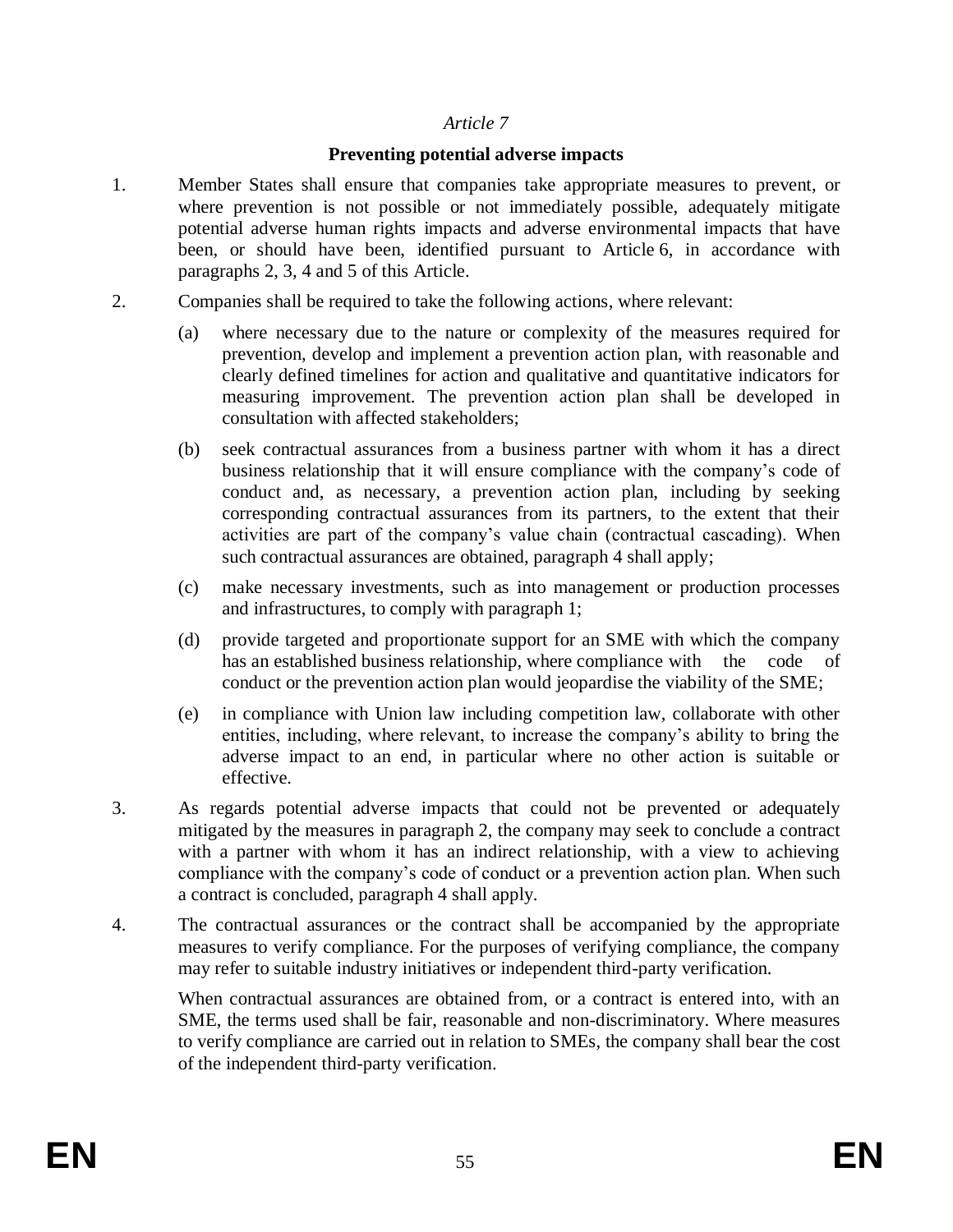- 5. As regards potential adverse impacts within the meaning of paragraph 1 that could not be prevented or adequately mitigated by the measures in paragraphs 2, 3 and 4, the company shall be required to refrain from entering into new or extending existing relations with the partner in connection with or in the value chain of which the impact has arisen and shall, where the law governing their relations so entitles them to, take the following actions:
	- (a) temporarily suspend commercial relations with the partner in question, while pursuing prevention and minimisation efforts, if there is reasonable expectation that these efforts will succeed in the short-term;
	- (b) terminate the business relationship with respect to the activities concerned if the potential adverse impact is severe.

Member States shall provide for the availability of an option to terminate the business relationship in contracts governed by their laws.

6. By way of derogation from paragraph 5, point (b), when companies referred to in Article 3, point (a)(iv), provide credit, loan or other financial services, they shall not be required to terminate the credit, loan or other financial service contract when this can be reasonably expected to cause substantial prejudice to the entity to whom that service is being provided.

# *Article 8*

# **Bringing actual adverse impacts to an end**

- 1. Member States shall ensure that companies take appropriate measures to bring actual adverse impacts that have been, or should have been, identified pursuant to Article 6 to an end, in accordance with paragraphs 2 to 6 of this Article.
- 2. Where the adverse impact cannot be brought to an end, Member States shall ensure that companies minimise the extent of such an impact.
- 3. Companies shall be required to take the following actions, where relevant:
	- (a) neutralise the adverse impact or minimise its extent, including by the payment of damages to the affected persons and of financial compensation to the affected communities. The action shall be proportionate to the significance and scale of the adverse impact and to the contribution of the company's conduct to the adverse impact;
	- (b) where necessary due to the fact that the adverse impact cannot be immediately brought to an end, develop and implement a corrective action plan with reasonable and clearly defined timelines for action and qualitative and quantitative indicators for measuring improvement. Where relevant, the corrective action plan shall be developed in consultation with stakeholders;
	- (c) seek contractual assurances from a direct partner with whom it has an established business relationship that it will ensure compliance with the code of conduct and, as necessary, a corrective action plan, including by seeking corresponding contractual assurances from its partners, to the extent that they are part of the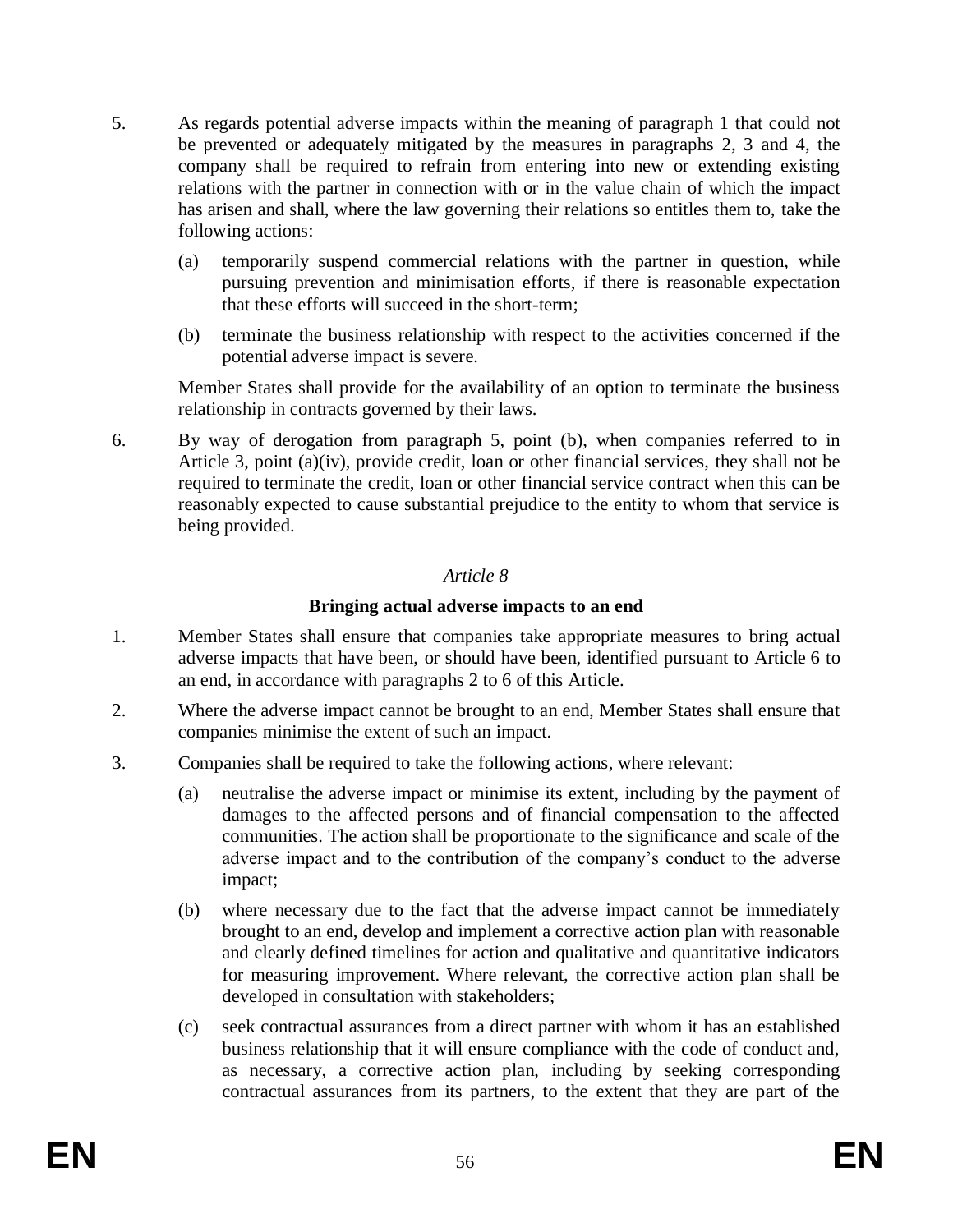value chain (contractual cascading). When such contractual assurances are obtained, paragraph 5 shall apply.

- (d) make necessary investments, such as into management or production processes and infrastructures to comply with paragraphs 1, 2 and 3;
- (e) provide targeted and proportionate support for an SME with which the company has an established business relationship, where compliance with the code of conduct or the corrective action plan would jeopardise the viability of the SME;
- (f) in compliance with Union law including competition law, collaborate with other entities, including, where relevant, to increase the company's ability to bring the adverse impact to an end, in particular where no other action is suitable or effective.
- 4. As regards actual adverse impacts that could not be brought to an end or adequately mitigated by the measures in paragraph 3, the company may seek to conclude a contract with a partner with whom it has an indirect relationship, with a view to achieving compliance with the company's code of conduct or a corrective action plan. When such a contract is concluded, paragraph 5 shall apply.
- 5. The contractual assurances or the contract shall be accompanied by the appropriate measures to verify compliance. For the purposes of verifying compliance, the company may refer to suitable industry initiatives or independent third-party verification.

When contractual assurances are obtained from, or a contract is entered into, with an SME, the terms used shall be fair, reasonable and non-discriminatory. Where measures to verify compliance are carried out in relation to SMEs, the company shall bear the cost of the independent third-party verification.

- 6. As regards actual adverse impacts within the meaning of paragraph 1 that could not be brought to an end or the extent of which could not be minimised by the measures provided for in paragraphs 3, 4 and 5, the company shall refrain from entering into new or extending existing relations with the partner in connection to or in the value chain of which the impact has arisen and shall, where the law governing their relations so entitles them to, take one of the following actions:
	- (a) temporarily suspend commercial relationships with the partner in question, while pursuing efforts to bring to an end or minimise the extent of the adverse impact, or
	- (b) terminate the business relationship with respect to the activities concerned, if the adverse impact is considered severe.

Member States shall provide for the availability of an option to terminate the business relationship in contracts governed by their laws.

7. By way of derogation from paragraph 6, point (b), when companies referred to in Article 3, point (a)(iv), provide credit, loan or other financial services, they shall not be required to terminate the credit, loan or other financial service contract, when this can be reasonably expected to cause substantial prejudice to the entity to whom that service is being provided.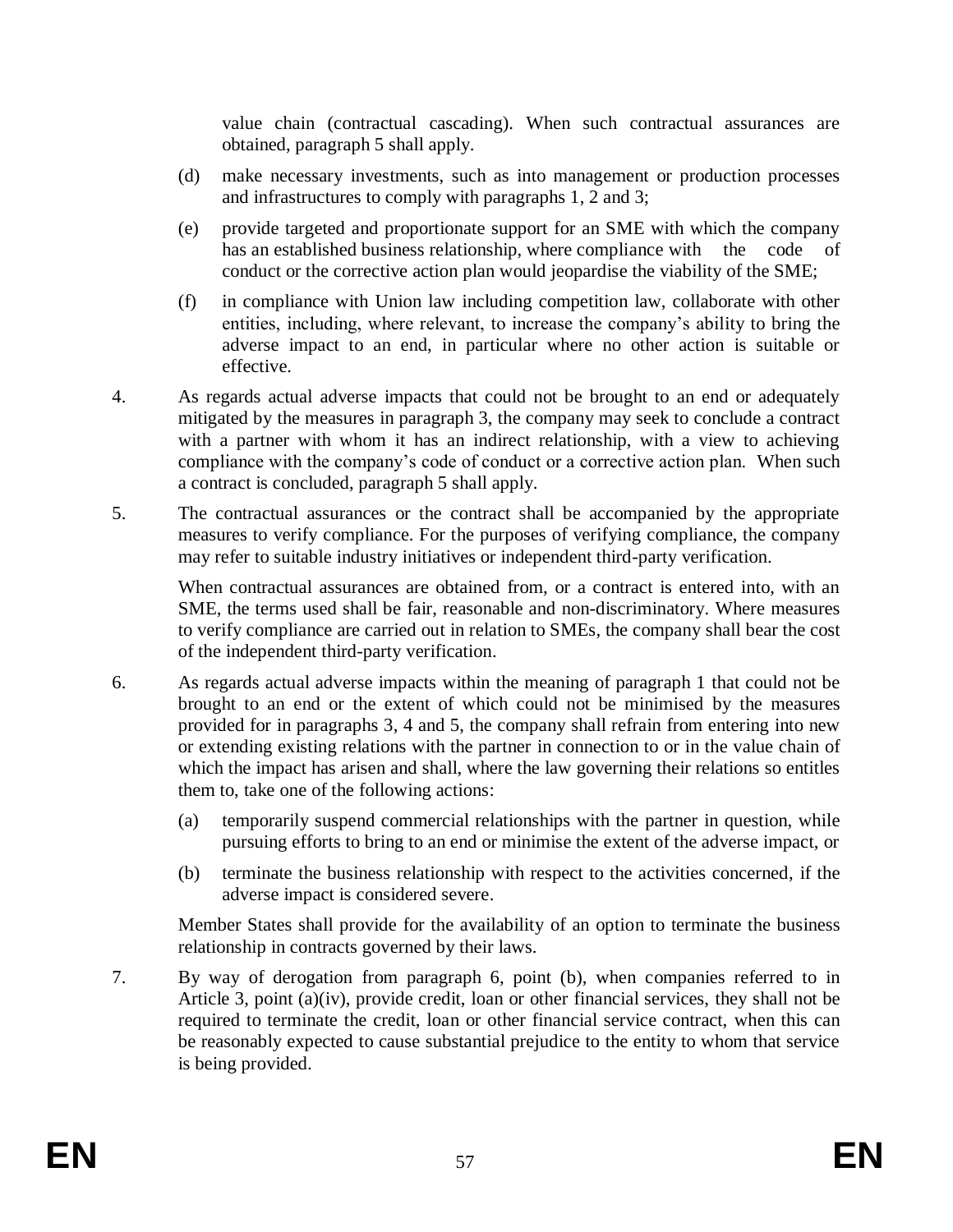#### *Article 9*

#### **Complaints procedure**

- 1. Member States shall ensure that companies provide the possibility for persons and organisations listed in paragraph 2 to submit complaints to them where they have legitimate concerns regarding actual or potential adverse human rights impacts and adverse environmental impacts with respect to their own operations, the operations of their subsidiaries and their value chains.
- 2. Member States shall ensure that the complaints may be submitted by:
	- (a) persons who are affected or have reasonable grounds to believe that they might be affected by an adverse impact,
	- (b) trade unions and other workers' representatives representing individuals working in the value chain concerned,
	- (c) civil society organisations active in the areas related to the value chain concerned.
- 3. Member States shall ensure that the companies establish a procedure for dealing with complaints referred to in paragraph 1, including a procedure when the company considers the complaint to be unfounded, and inform the relevant workers and trade unions of those procedures. Member States shall ensure that where the complaint is well-founded, the adverse impact that is the subject matter of the complaint is deemed to be identified within the meaning of Article 6.
- 4. Member States shall ensure that complainants are entitled
	- (a) to request appropriate follow-up on the complaint from the company with which they have filed a complaint pursuant to paragraph 1, and
	- (b) to meet with the company's representatives at an appropriate level to discuss potential or actual severe adverse impacts that are the subject matter of the complaint.

#### *Article 10*

#### **Monitoring**

Member States shall ensure that companies carry out periodic assessments of their own operations and measures, those of their subsidiaries and, where related to the value chains of the company, those of their established business relationships, to monitor the effectiveness of the identification, prevention, mitigation, bringing to an end and minimisation of the extent of human rights and environmental adverse impacts. Such assessments shall be based, where appropriate, on qualitative and quantitative indicators and be carried out at least every 12 months and whenever there are reasonable grounds to believe that significant new risks of the occurrence of those adverse impacts may arise. The due diligence policy shall be updated in accordance with the outcome of those assessments.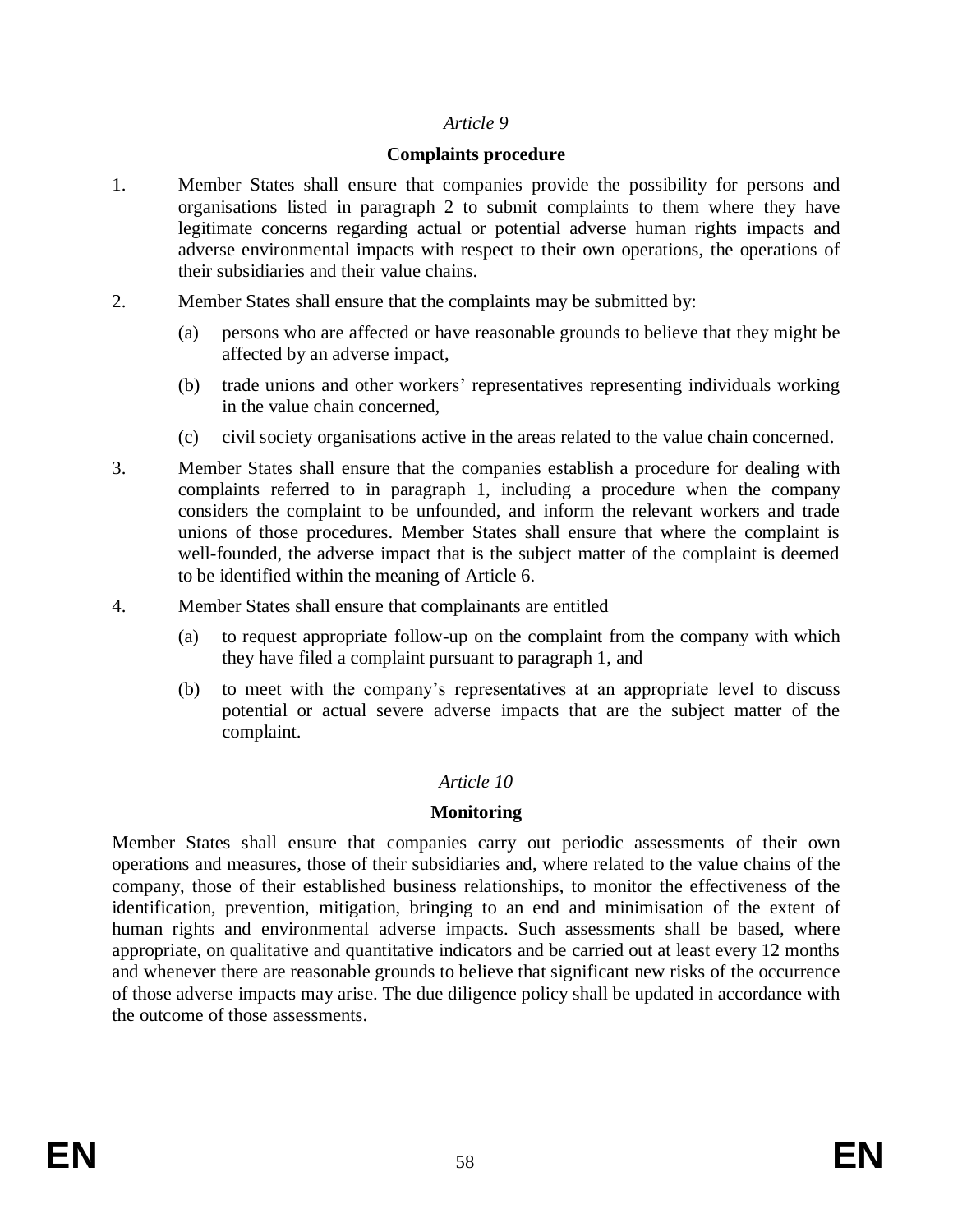#### *Article 11*

#### **Communicating**

Member States shall ensure that companies that are not subject to reporting requirements under Articles 19a and 29a of Directive 2013/34/EU report on the matters covered by this Directive by publishing on their website an annual statement in a language customary in the sphere of international business. The statement shall be published by 30 April each year, covering the previous calendar year.

The Commission shall adopt delegated acts in accordance with Article 28 concerning the content and criteria for such reporting under paragraph 1, specifying information on the description of due diligence, potential and actual adverse impacts and actions taken on those.

#### *Article 12*

#### **Model contractual clauses**

In order to provide support to companies to facilitate their compliance with Article  $7(2)$ , point (b), and Article 8(3), point (c), the Commission shall adopt guidance about voluntary model contract clauses.

### *Article 13*

#### **Guidelines**

In order to provide support to companies or to Member State authorities on how companies should fulfil their due diligence obligations, the Commission, in consultation with Member States and stakeholders, the European Union Agency for Fundamental Rights, the European Environment Agency, and where appropriate with international bodies having expertise in due diligence, may issue guidelines, including for specific sectors or specific adverse impacts.

# *Article 14*

#### **Accompanying measures**

- 1. Member States shall, in order to provide information and support to companies and the partners with whom they have established business relationships in their value chains in their efforts to fulfil the obligations resulting from this Directive, set up and operate individually or jointly dedicated websites, platforms or portals. Specific consideration shall be given, in that respect, to the SMEs that are present in the value chains of companies.
- 2. Without prejudice to applicable State aid rules, Member States may financially support SMEs.
- 3. The Commission may complement Member States' support measures building on existing Union action to support due diligence in the Union and in third countries and may devise new measures, including facilitation of joint stakeholder initiatives to help companies fulfil their obligations.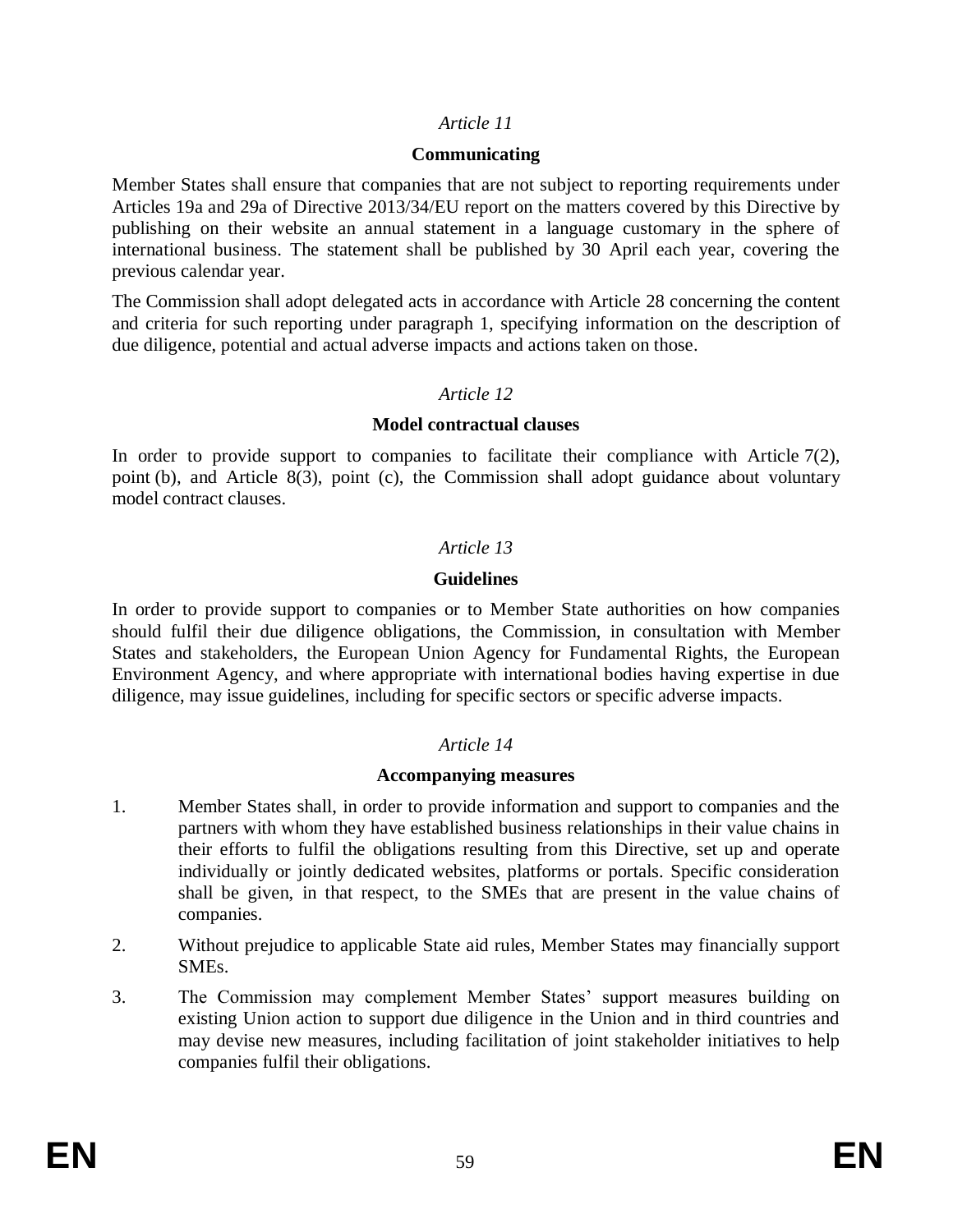4. Companies may rely on industry schemes and multi-stakeholder initiatives to support the implementation of their obligations referred to in Articles 5 to 11 of this Directive to the extent that such schemes and initiatives are appropriate to support the fulfilment of those obligations. The Commission and the Member States may facilitate the dissemination of information on such schemes or initiatives and their outcome. The Commission, in collaboration with Member States, may issue guidance for assessing the fitness of industry schemes and multi-stakeholder initiatives.

### *Article 15*

#### **Combating climate change**

- 1. Member States shall ensure that companies referred to in Article 2(1), point (a), and Article 2(2), point (a), shall adopt a plan to ensure that the business model and strategy of the company are compatible with the transition to a sustainable economy and with the limiting of global warming to 1.5 °C in line with the Paris Agreement. This plan shall, in particular, identify, on the basis of information reasonably available to the company, the extent to which climate change is a risk for, or an impact of, the company's operations.
- 2. Member States shall ensure that, in case climate change is or should have been identified as a principal risk for, or a principal impact of, the company's operations, the company includes emission reduction objectives in its plan.
- 3. Member States shall ensure that companies duly take into account the fulfilment of the obligations referred to in paragraphs 1 and 2 when setting variable remuneration, if variable remuneration is linked to the contribution of a director to the company's business strategy and long-term interests and sustainability.

# *Article 16*

#### **Authorised representative**

- 1. Member States shall ensure that each company referred to in Article 2(2) designates a legal or natural person as its authorised representative, established or domiciled in one of the Member States where it operates. The designation shall be valid when confirmed as accepted by the authorised representative.
- 2. Member States shall ensure that the name, address, electronic mail address and telephone number of the authorised representative is notified to a supervisory authority in the Member State where the authorised representative is domiciled or established. Member States shall ensure that the authorised representative is obliged to provide, upon request, a copy of the designation in an official language of a Member State to any of the supervisory authorities.
- 3. Member States shall ensure that a supervisory authority in the Member State where the authorised representative is domiciled or established and, where it is different, a supervisory authority in the Member State in which the company generated most of its net turnover in the Union in the financial year preceding the last financial year are informed that the company is a company within the meaning of Article 2(2).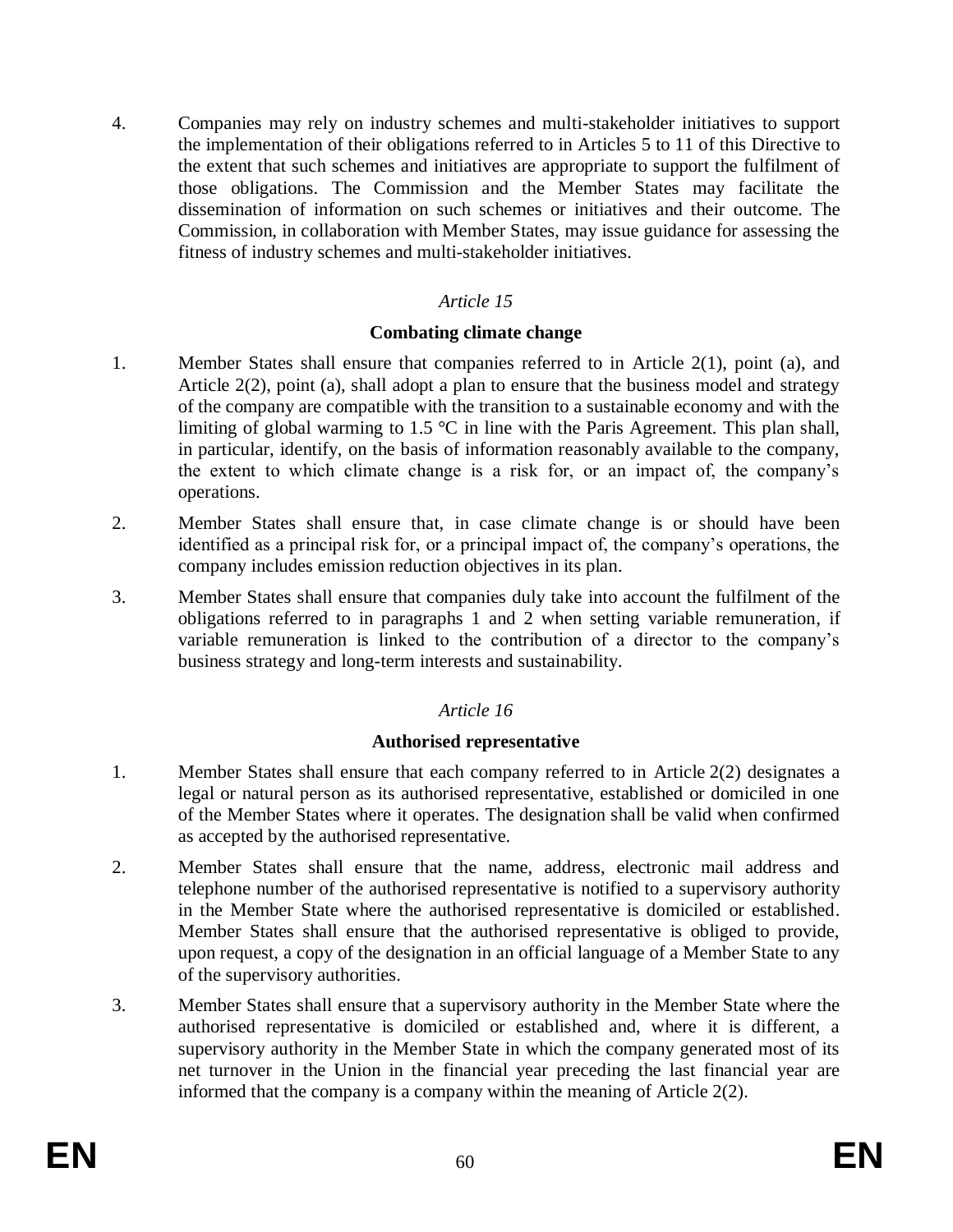4. Member States shall ensure that each company empowers its authorised representative to receive communications from supervisory authorities on all matters necessary for compliance with and enforcement of national provisions transposing this Directive. Companies shall be required to provide their authorised representative with the necessary powers and resources to cooperate with supervisory authorities.

# *Article 17*

### **Supervisory Authorities**

- 1. Each Member State shall designate one or more supervisory authorities to supervise compliance with the obligations laid down in national provisions adopted pursuant to Articles 6 to 11 and Article 15(1) and (2) ('supervisory authority').
- 2. As regards the companies referred to in Article 2(1), the competent supervisory authority shall be that of the Member State in which the company has its registered office.
- 3. As regards companies referred to in Article 2(2), the competent supervisory authority shall be that of the Member State in which the company has a branch. If the company does not have a branch in any Member State, or has branches located in different Member States, the competent supervisory authority shall be the supervisory authority of the Member State in which the company generated most of its net turnover in the Union in the financial year preceding the last financial year before the date indicated in Article 30 or the date on which the company first fulfils the criteria laid down in Article 2(2), whichever comes last.

Companies referred to in Article 2(2) may, on the basis of a change in circumstances leading to it generating most of its turnover in the Union in a different Member State, make a duly reasoned request to change the supervisory authority that is competent to regulate matters covered in this Directive in respect of that company.

- 4. Where a Member State designates more than one supervisory authority, it shall ensure that the respective competences of those authorities are clearly defined and that they cooperate closely and effectively with each other.
- 5. Member States may designate the authorities for the supervision of regulated financial undertakings also as supervisory authorities for the purposes of this Directive.
- 6. By the date indicated in Article 30(1), point (a), Member States shall inform the Commission of the names and contact details of the supervisory authorities designated pursuant to this Article, as well as of their respective competence where there are several designated supervisory authorities. They shall inform the Commission of any changes thereto.
- 7. The Commission shall make publicly available, including on its website, a list of the supervisory authorities. The Commission shall regularly update the list on the basis of the information received from the Member States.
- 8. Member States shall guarantee the independence of the supervisory authorities and shall ensure that they, and all persons working for or who have worked for them and auditors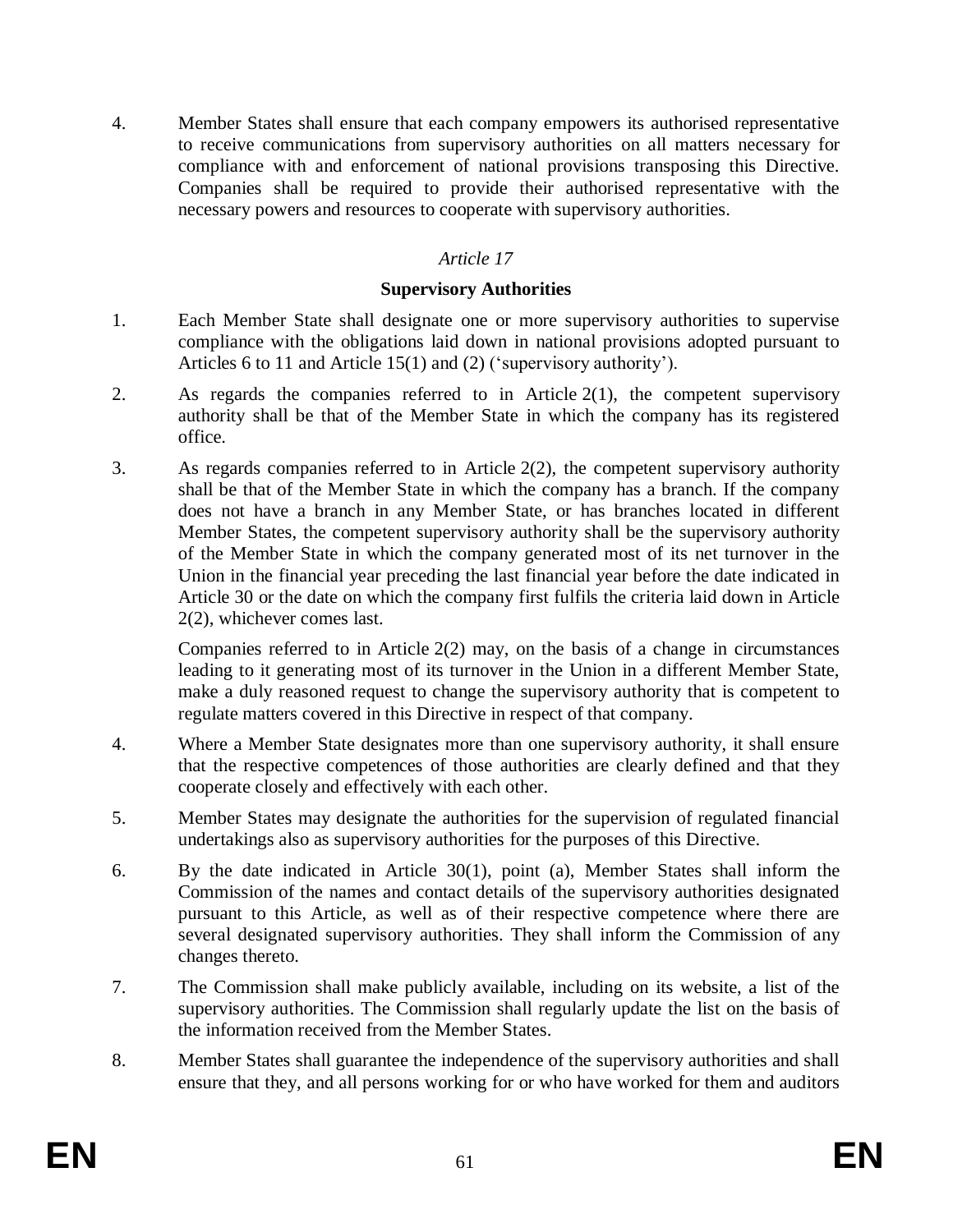or experts acting on their behalf, exercise their powers impartially, transparently and with due respect for obligations of professional secrecy. In particular, Member States shall ensure that the authority is legally and functionally independent from the companies falling within the scope of this Directive or other market interests, that its staff and the persons responsible for its management are free of conflicts of interest, subject to confidentiality requirements, and that they refrain from any action incompatible with their duties.

### *Article 18*

#### **Powers of supervisory authorities**

- 1. Member States shall ensure that the supervisory authorities have adequate powers and resources to carry out the tasks assigned to them under this Directive, including the power to request information and carry out investigations related to compliance with the obligations set out in this Directive.
- 2. A supervisory authority may initiate an investigation on its own motion or as a result of substantiated concerns communicated to it pursuant to Article 19, where it considers that it has sufficient information indicating a possible breach by a company of the obligations provided for in the national provisions adopted pursuant to this Directive.
- 3. Inspections shall be conducted in compliance with the national law of the Member State in which the inspection is carried out and with prior warning to the company, except where prior notification hinders the effectiveness of the inspection. Where, as part of its investigation, a supervisory authority wishes to carry out an inspection on the territory of a Member State other than its own, it shall seek assistance from the supervisory authority in that Member State pursuant to Article 21(2).
- 4. If, as a result of the actions taken pursuant to paragraphs 1 and 2, a supervisory authority identifies a failure to comply with national provisions adopted pursuant to this Directive, it shall grant the company concerned an appropriate period of time to take remedial action, if such action is possible.

Taking remedial action does not preclude the imposition of administrative sanctions or the triggering of civil liability in case of damages, in accordance with Articles 20 and 22, respectively.

- 5. When carrying out their tasks, supervisory authorities shall have at least the following powers:
	- (a) to order the cessation of infringements of the national provisions adopted pursuant to this Directive, abstention from any repetition of the relevant conduct and, where appropriate, remedial action proportionate to the infringement and necessary to bring it to an end;
	- (b) to impose pecuniary sanctions in accordance with Article 20;
	- (c) to adopt interim measures to avoid the risk of severe and irreparable harm.
- 6. Where the legal system of the Member State does not provide for administrative sanctions, this Article and Article 20 may be implemented in such a manner that the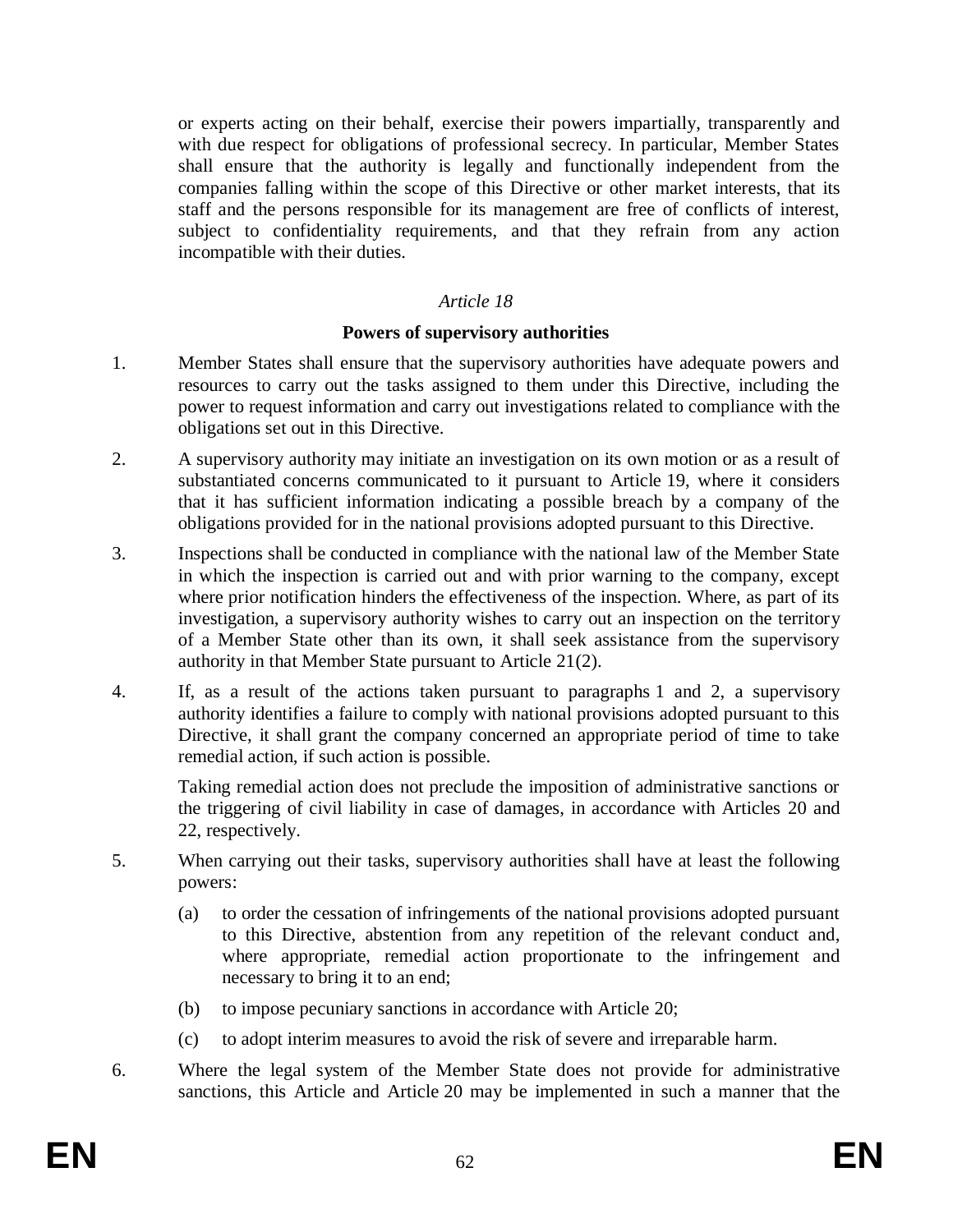sanction is initiated by the competent supervisory authority and imposed by the competent national courts, while ensuring that those legal remedies are effective and have an equivalent effect to the administrative sanctions imposed by supervisory authorities.

7. Member States shall ensure that each natural or legal person has the right to an effective judicial remedy against a legally binding decision by a supervisory authority concerning them.

### *Article 19*

#### **Substantiated concerns**

- 1. Member States shall ensure that natural and legal persons are entitled to submit substantiated concerns to any supervisory authority when they have reasons to believe, on the basis of objective circumstances, that a company is failing to comply with the national provisions adopted pursuant to this Directive ('substantiated concerns').
- 2. Where the substantiated concern falls under the competence of another supervisory authority, the authority receiving the concern shall transmit it to that authority.
- 3. Member States shall ensure that supervisory authorities assess the substantiated concerns and, where appropriate, exercise their powers as referred to in Article 18.
- 4. The supervisory authority shall, as soon as possible and in accordance with the relevant provisions of national law and in compliance with Union law, inform the person referred to in paragraph 1 of the result of the assessment of their substantiated concern and shall provide the reasoning for it.
- 5. Member States shall ensure that the persons submitting the substantiated concern according to this Article and having, in accordance with national law, a legitimate interest in the matter have access to a court or other independent and impartial public body competent to review the procedural and substantive legality of the decisions, acts or failure to act of the supervisory authority.

# *Article 20*

#### **Sanctions**

- 1. Member States shall lay down the rules on sanctions applicable to infringements of national provisions adopted pursuant to this Directive, and shall take all measures necessary to ensure that they are implemented. The sanctions provided for shall be effective, proportionate and dissuasive.
- 2. In deciding whether to impose sanctions and, if so, in determining their nature and appropriate level, due account shall be taken of the company's efforts to comply with any remedial action required of them by a supervisory authority, any investments made and any targeted support provided pursuant to Articles 7 and 8, as well as collaboration with other entities to address adverse impacts in its value chains, as the case may be.
- 3. When pecuniary sanctions are imposed, they shall be based on the company's turnover.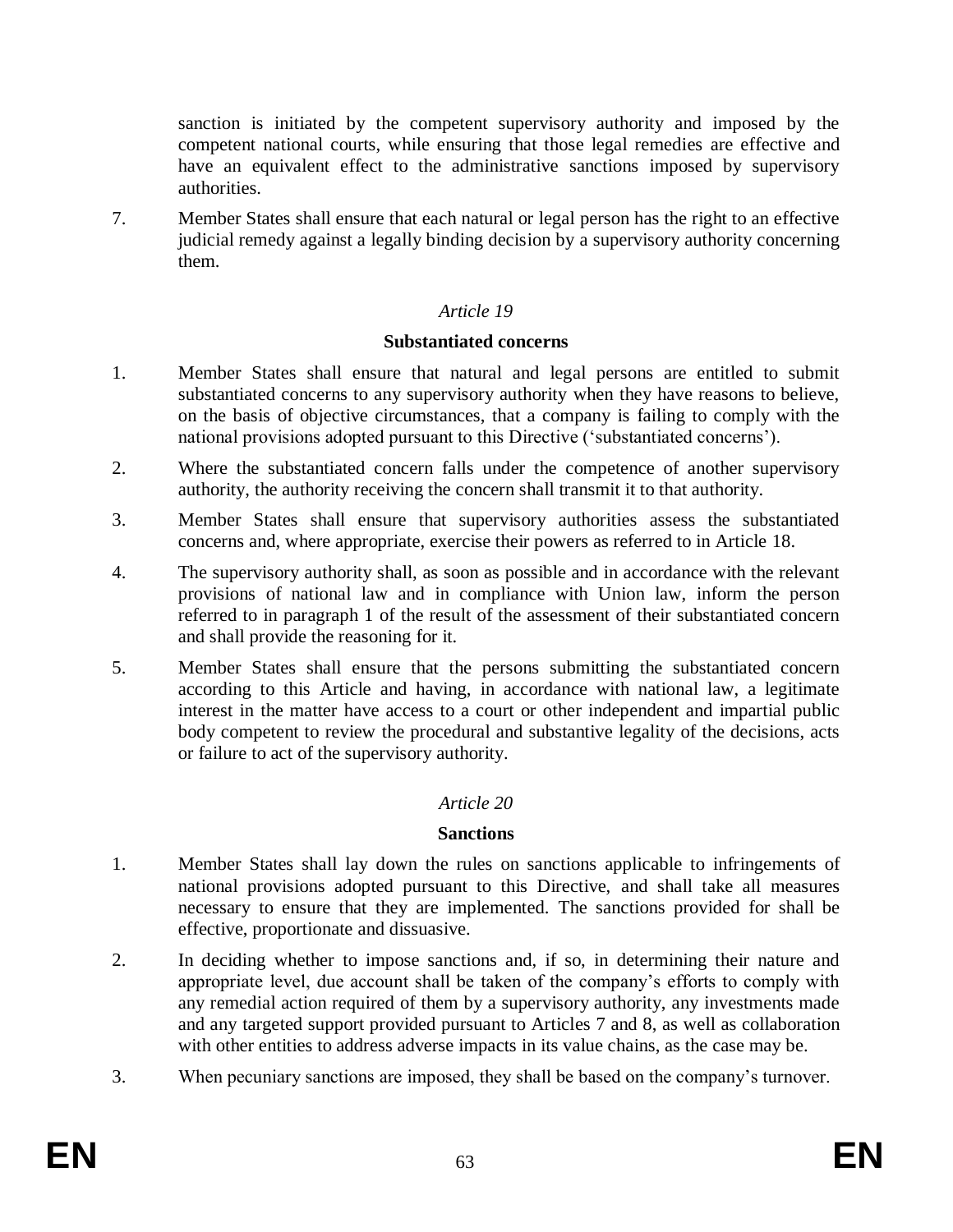4. Member States shall ensure that any decision of the supervisory authorities containing sanctions related to the breach of the provisions of this directive is published.

### *Article 21*

#### **European Network of Supervisory Authorities**

1. The Commission shall set up a European Network of Supervisory Authorities, composed of representatives of the supervisory authorities. The Network shall facilitate the cooperation of the supervisory authorities and the coordination and alignment of regulatory, investigative, sanctioning and supervisory practices of the supervisory authorities and, as appropriate, sharing of information among them.

The Commission may invite Union agencies with relevant expertise in the areas covered by this Directive to join the European Network of Supervisory Authorities.

- 2. Supervisory authorities shall provide each other with relevant information and mutual assistance in carrying out their duties and shall put in place measures for effective cooperation with each other. Mutual assistance shall include collaboration with a view to the exercise of the powers referred to in Article 18, including in relation to inspections and information requests.
- 3. Supervisory authorities shall take all appropriate steps needed to reply to a request for assistance by another supervisory authority without undue delay and no later than 1 month after receiving the request. Such steps may include, in particular, the transmission of relevant information on the conduct of an investigation.
- 4. Requests for assistance shall contain all the necessary information, including the purpose of and reasons for the request. Supervisory authorities shall only use the information received through a request for assistance for the purpose for which it was requested.
- 5. The requested supervisory authority shall inform the requesting supervisory authority of the results or, as the case may be, of the progress regarding the measures to be taken in order to respond to the request for assistance.
- 6. Supervisory authorities shall not charge each other fees for actions and measures taken pursuant to a request for assistance.

However, supervisory authorities may agree on rules to indemnify each other for specific expenditure arising from the provision of assistance in exceptional cases.

- 7. The supervisory authority that is competent pursuant to Article 17(3) shall inform the European Network of Supervisory Authorities of that fact and of any request to change the competent supervisory authority.
- 8. When doubts exist as to the attribution of competence, the information on which that attribution is based will be shared with the European Network of Supervisory Authorities, which may coordinate efforts to find a solution.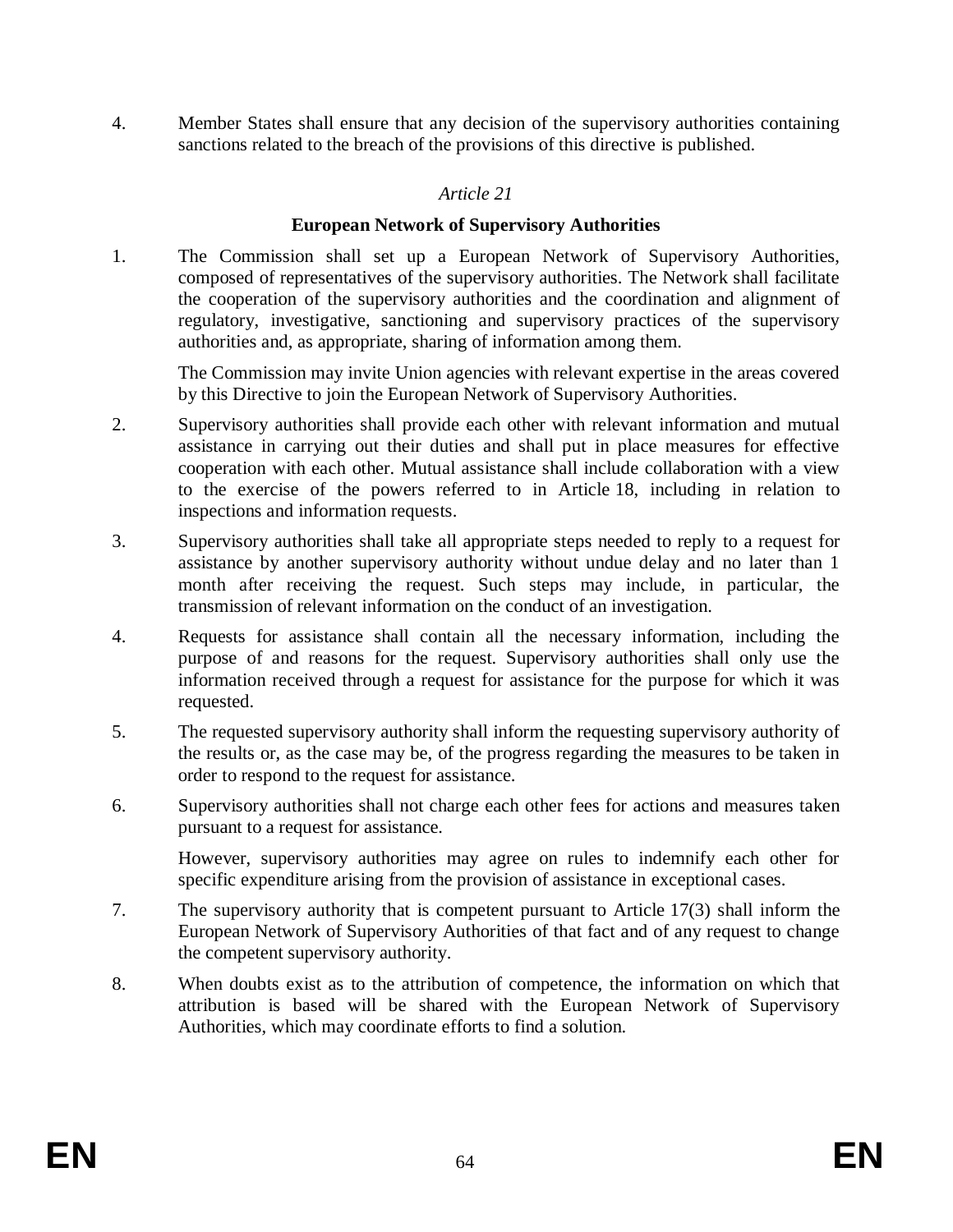### *Article 22*

# **Civil liability**

- 1. Member States shall ensure that companies are liable for damages if:
	- (a) they failed to comply with the obligations laid down in Articles 7 and 8 and;
	- (b) as a result of this failure an adverse impact that should have been identified, prevented, mitigated, brought to an end or its extent minimised through the appropriate measures laid down in Articles 7 and 8 occurred and led to damage.
- 2. Notwithstanding paragraph 1, Member States shall ensure that where a company has taken the actions referred to in Article  $7(2)$ , point (b) and Article  $7(4)$ , or Article  $8(3)$ , point (c), and Article 8(5), it shall not be liable for damages caused by an adverse impact arising as a result of the activities of an indirect partner with whom it has an established business relationship, unless it was unreasonable, in the circumstances of the case, to expect that the action actually taken, including as regards verifying compliance, would be adequate to prevent, mitigate, bring to an end or minimise the extent of the adverse impact.

In the assessment of the existence and extent of liability under this paragraph, due account shall be taken of the company's efforts, insofar as they relate directly to the damage in question, to comply with any remedial action required of them by a supervisory authority, any investments made and any targeted support provided pursuant to Articles 7 and 8, as well as any collaboration with other entities to address adverse impacts in its value chains.

- 3. The civil liability of a company for damages arising under this provision shall be without prejudice to the civil liability of its subsidiaries or of any direct and indirect business partners in the value chain.
- 4. The civil liability rules under this Directive shall be without prejudice to Union or national rules on civil liability related to adverse human rights impacts or to adverse environmental impacts that provide for liability in situations not covered by or providing for stricter liability than this Directive.
- 5. Member States shall ensure that the liability provided for in provisions of national law transposing this Article is of overriding mandatory application in cases where the law applicable to claims to that effect is not the law of a Member State.

# *Article 23*

# **Reporting of breaches and protection of reporting persons**

Directive (EU) 2019/1937 shall apply to the reporting of all breaches of this Directive and the protection of persons reporting such breaches.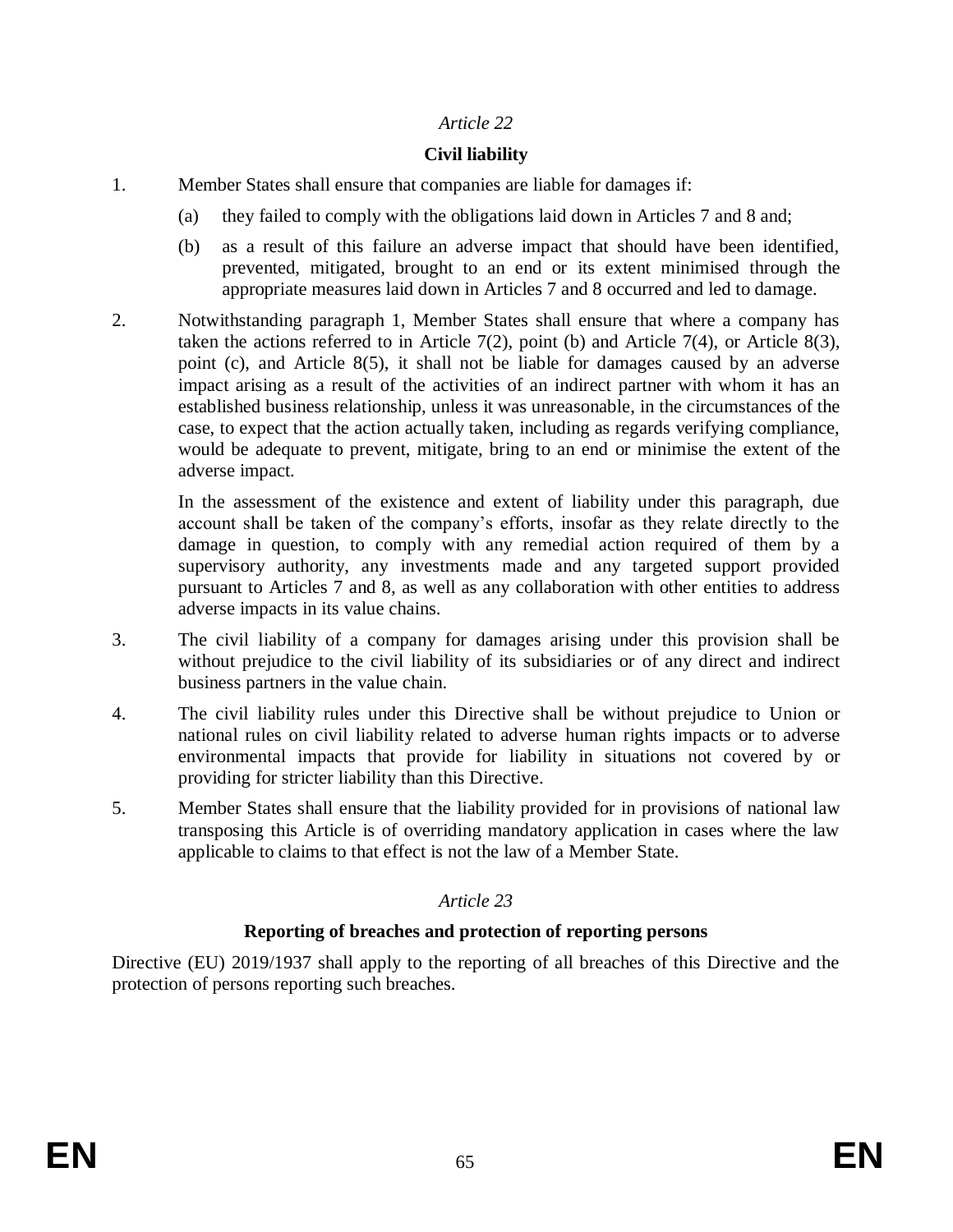#### *Article 24*

#### **Public support**

Member States shall ensure that companies applying for public support certify that no sanctions have been imposed on them for a failure to comply with the obligations of this Directive.

#### *Article 25*

#### **Directors' duty of care**

- 1. Member States shall ensure that, when fulfilling their duty to act in the best interest of the company, directors of companies referred to in Article 2(1) take into account the consequences of their decisions for sustainability matters, including, where applicable, human rights, climate change and environmental consequences, including in the short, medium and long term.
- 2. Member States shall ensure that their laws, regulations and administrative provisions providing for a breach of directors' duties apply also to the provisions of this Article.

#### *Article 26*

#### **Setting up and overseeing due diligence**

- 1. Member States shall ensure that directors of companies referred to in Article 2(1) are responsible for putting in place and overseeing the due diligence actions referred to in Article 4 and in particular the due diligence policy referred to in Article 5, with due consideration for relevant input from stakeholders and civil society organisations. The directors shall report to the board of directors in that respect.
- 2. Member States shall ensure that directors take steps to adapt the corporate strategy to take into account the actual and potential adverse impacts identified pursuant to Article 6 and any measures taken pursuant to Articles 7 to 9.

#### *Article 27*

#### **Amendment to Directive (EU) No 2019/1937**

In Point E.2 of Part I of the Annex to Directive (EU) No 2019/1937, the following point is added: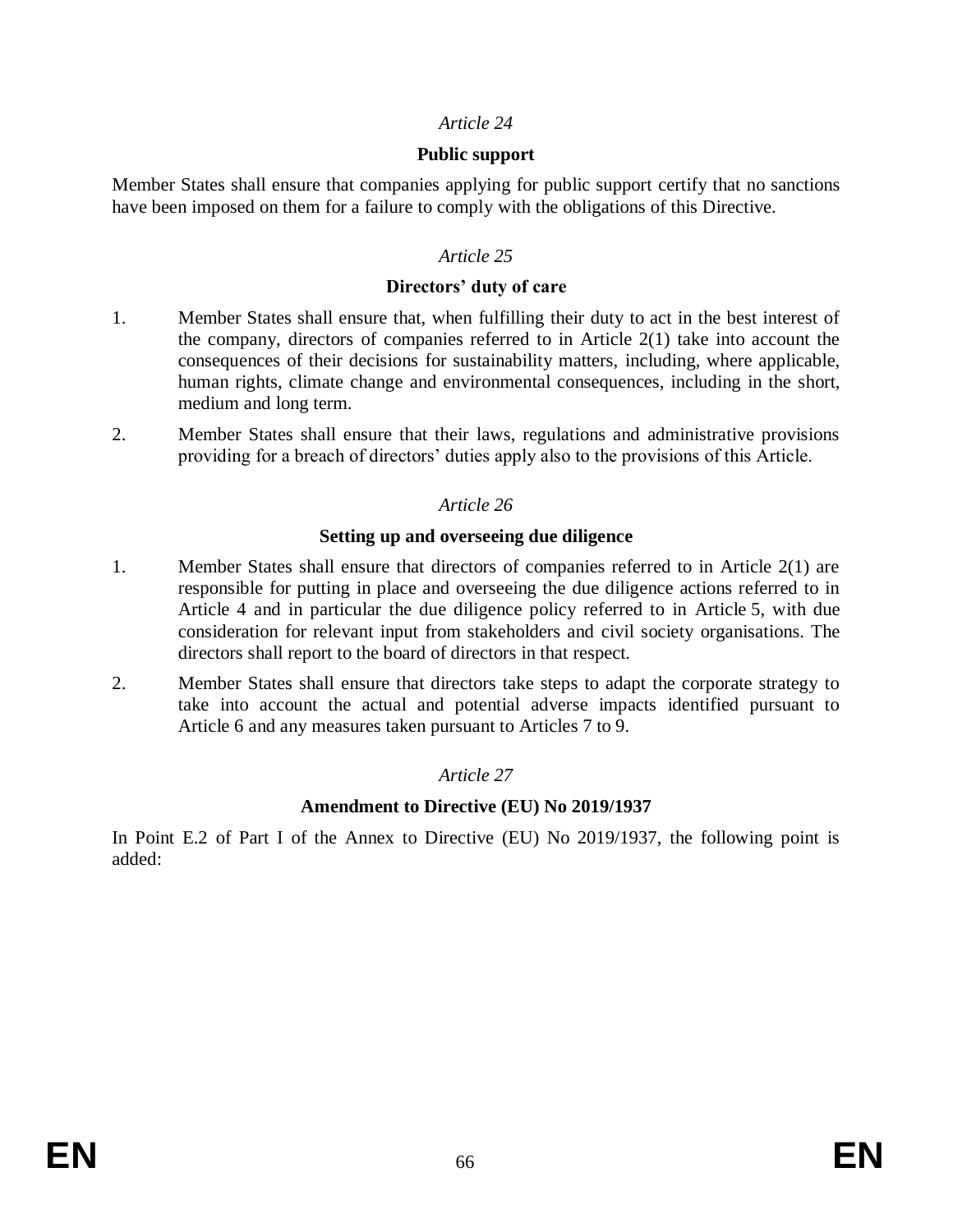'(vi) [Directive … of the European Parliament and of the Council of … on Corporate Sustainability Due Diligence and amending Directive (EU) 2019/1937\*+]'

### *Article 28*

#### **Exercise of the delegation**

- 1. The power to adopt delegated acts is conferred on the Commission subject to the conditions laid down in this Article.
- 2. The power to adopt delegated acts referred to in Article 11 shall be conferred on the Commission for an indeterminate period of time.
- 3. The delegation of power referred to in Article 11 may be revoked at any time by the European Parliament or by the Council. A decision to revoke shall put an end to the delegation of the power specified in that decision. It shall take effect the day following the publication of the decision in the *Official Journal of the European Union* or at a later date specified therein. It shall not affect the validity of any delegated acts already in force.
- 4. Before adopting a delegated act, the Commission shall consult experts designated by each Member State in accordance with the principles laid down in the Interinstitutional Agreement of 13 April 2016 on Better Law-Making.
- 5. As soon as it adopts a delegated act, the Commission shall notify it simultaneously to the European Parliament and to the Council.
- 6. A delegated act adopted pursuant to Article 11 shall enter into force only if no objection has been expressed either by the European Parliament or the Council within a period of two months of notification of that act to the European Parliament and the Council or if, before the expiry of that period, the European Parliament and the Council have both informed the Commission that they will not object. That period shall be extended by two months at the initiative of the European Parliament or of the Council."

#### *Article 29*

#### **Review**

No later than … [*OP please insert the date = 7 years after the date of entry into force of this Directive]*, the Commission shall submit a report to the European Parliament and to the Council on the implementation of this Directive. The report shall evaluate the effectiveness of this Directive in reaching its objectives and assess the following issues:

<sup>+</sup> OJ: Please insert in the text the number and the date of the Directive contained in document ... and insert the OJ reference of that Directive in the footnote.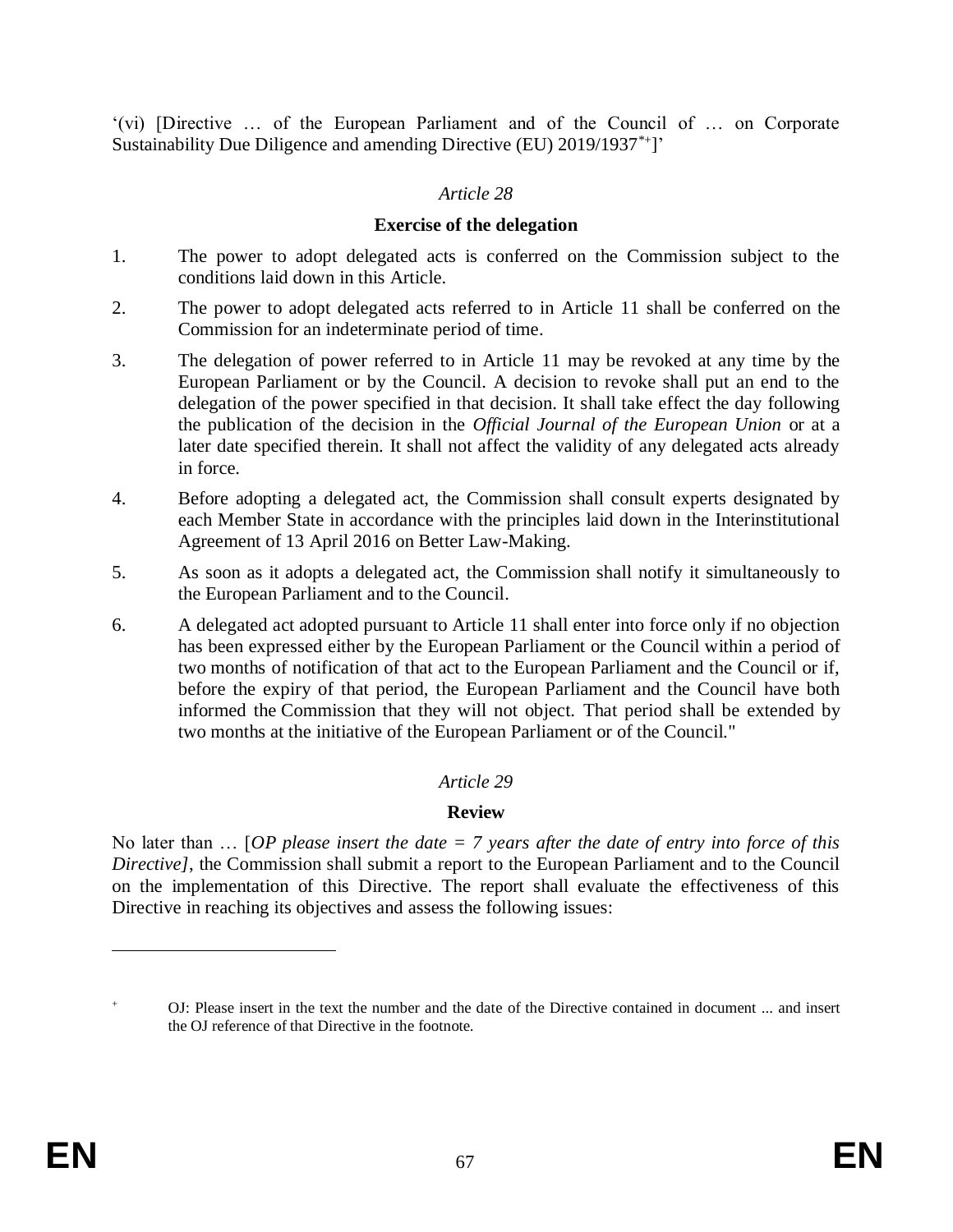- (a) whether the thresholds regarding the number of employees and net turnover laid down in Article 2(1) need to be lowered;
- (b) whether the list of sectors in Article 2(1), point (b), needs to be changed, including in order to align it to guidance from the Organisation for Economic Cooperation and Development;
- (c) whether the Annex needs to be modified, including in light of international developments
- (d) whether Articles 4 to 14 should be extended to adverse climate impacts.

#### *Article 30*

#### **Transposition**

1. Member States shall adopt and publish, by … [*OJ to insert: 2 years from the entry into force of this Directive]* at the latest, regulations and administrative provisions necessary to comply with this Directive. They shall forthwith communicate to the Commission the text of those provisions.

They shall apply those provisions as follows:

- (a) from… [OJ to insert: 2 years from the entry into force of this Directive] as regards companies referred to in Article 2(1), point (a), and Article 2(2), point (a);
- (b) from … [OJ to insert: 4 years from the entry into force of this Directive] as regards companies referred to in Article 2(1), point (b), and Article 2(2), point (b).

When Member States adopt those provisions, they shall contain a reference to this Directive or be accompanied by such a reference on the occasion of their official publication. Member States shall determine how such reference is to be made.

2. Member States shall communicate to the Commission the text of the main provisions of national law which they adopt in the field covered by this Directive.

# *Article 31*

# **Entry into force**

This Directive shall enter into force on the twentieth day following that of its publication in the *Official Journal of the European Union*.